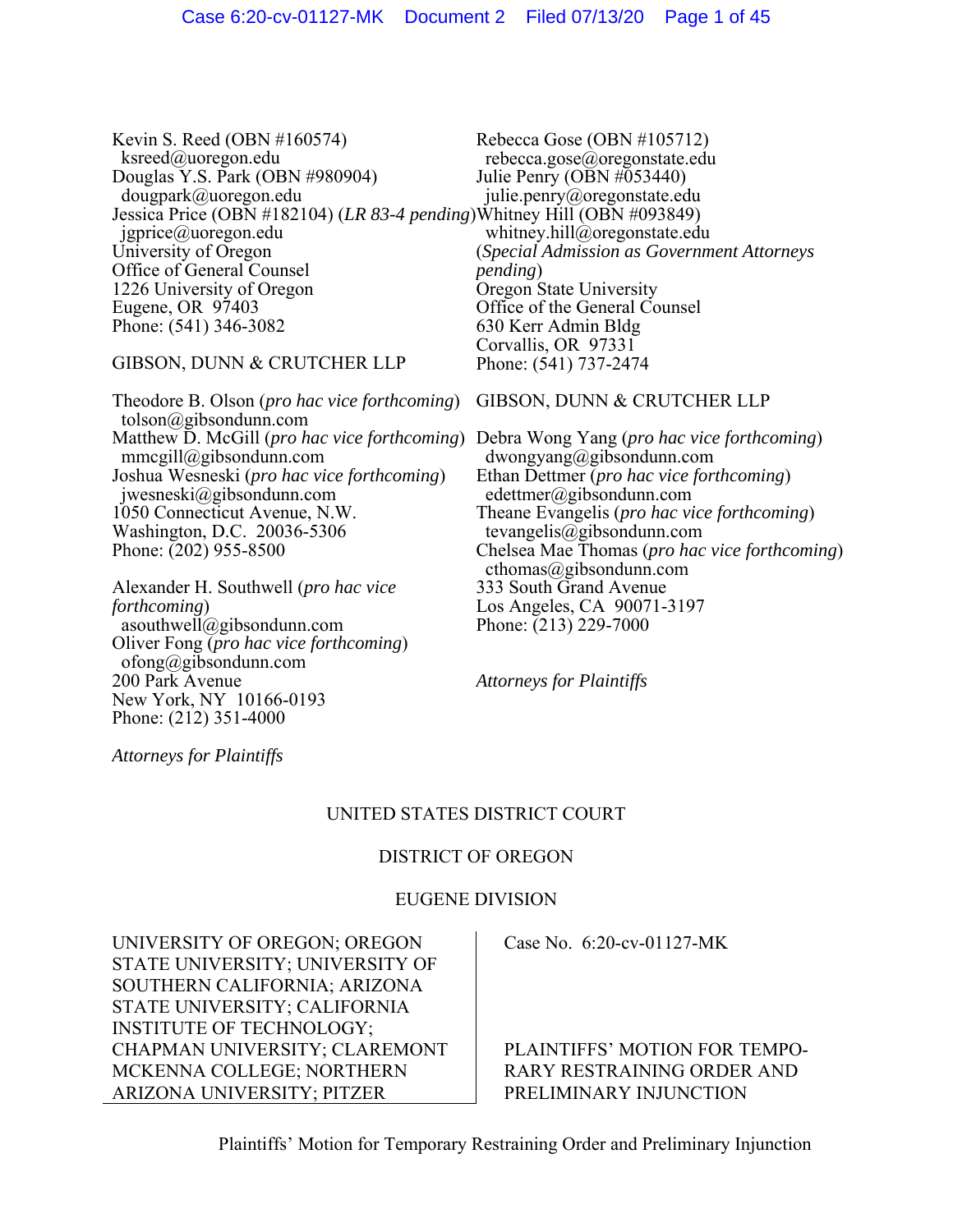COLLEGE; POMONA COLLEGE; PRESIDENT AND BOARD OF TRUSTEES OF SANTA CLARA COLLEGE; SCRIPPS COLLEGE; SEATTLE UNIVERSITY; STANFORD UNIVERSITY; SAINT MARY'S COLLEGE OF CALIFORNIA; UNIVERSITY OF ARIZONA; UNIVERSITY OF THE PACIFIC; UNIVERSITY OF SAN DIEGO; UNIVERSITY OF SAN FRANCISCO; and UNIVERSITY OF UTAH,

Plaintiffs,

v.

UNITED STATES DEPARTMENT OF HOMELAND SECURITY; U.S. IMMIGRATION AND CUSTOMS ENFORCEMENT; CHAD F. WOLF, in his official capacity as Acting Secretary of the United States Department of Homeland Security; and MATTHEW ALBENCE, in his official capacity as Acting Director of U.S. Immigration and Customs Enforcement,

Defendants.

### REQUEST FOR EXPEDITED HEARING

### REQUEST FOR ORAL ARGUMENT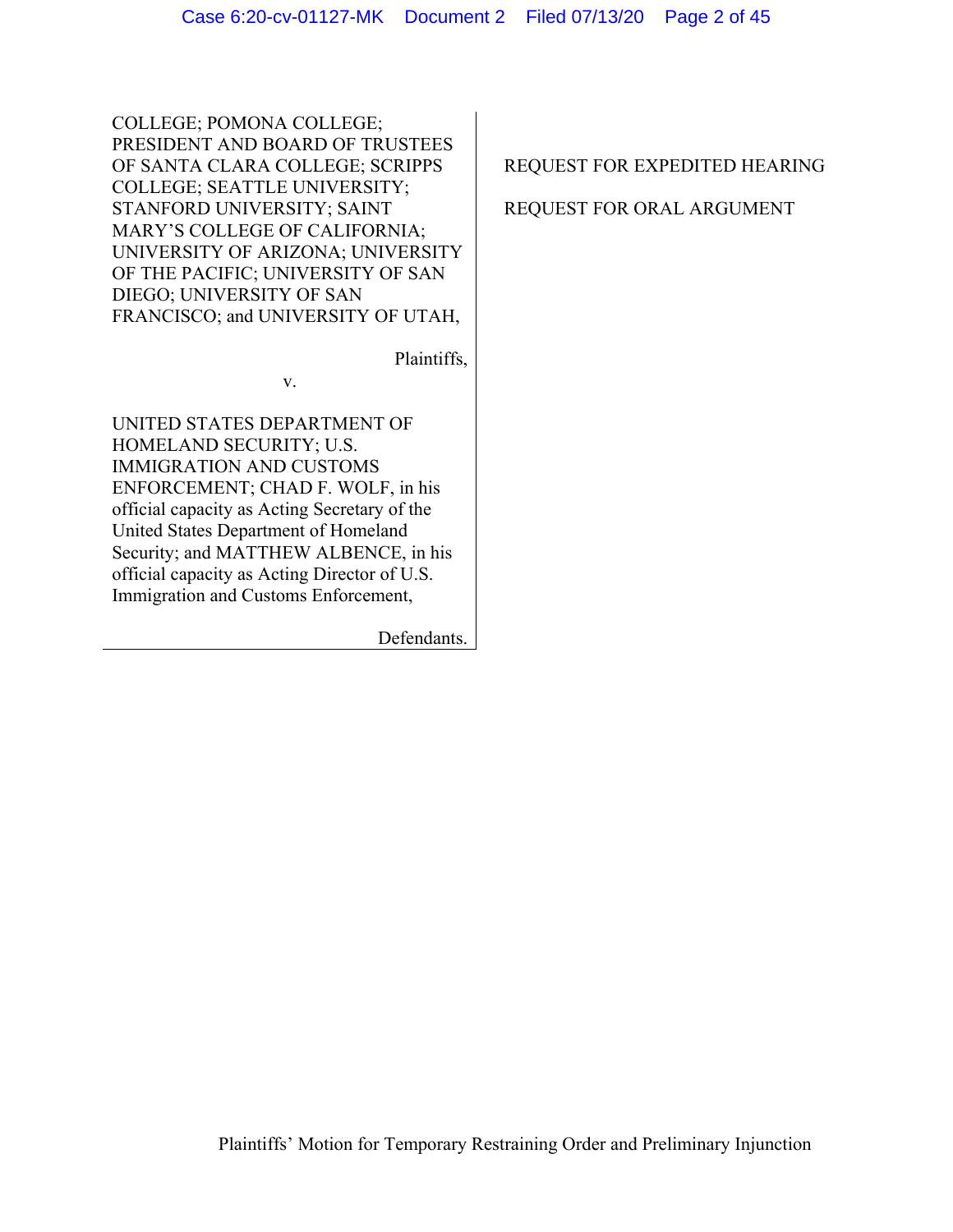## **TABLE OF CONTENTS**

| <b>MOTION</b>  |                                                                         |
|----------------|-------------------------------------------------------------------------|
|                |                                                                         |
|                |                                                                         |
| $\mathbf{I}$ . |                                                                         |
| II.            |                                                                         |
|                | A.                                                                      |
|                | <b>B.</b>                                                               |
| III.           |                                                                         |
|                | A.                                                                      |
|                | <b>B.</b>                                                               |
|                |                                                                         |
|                |                                                                         |
| $\mathbf{I}$ . |                                                                         |
|                | The July Order Is Not The Product Of Reasoned Decision Making  16<br>A. |
|                | ICE Failed To Consider The Harms Arising Out Of<br>1.                   |
|                | The July Order Offers No Reasoned Explanation At All  26<br>2.          |
|                | The Proffered Reasons For The July Order Are Pretextual 28<br><b>B.</b> |
| II.            | Plaintiffs Will Be Irreparably Harmed Absent Emergency Relief  30       |
| III.           |                                                                         |
|                |                                                                         |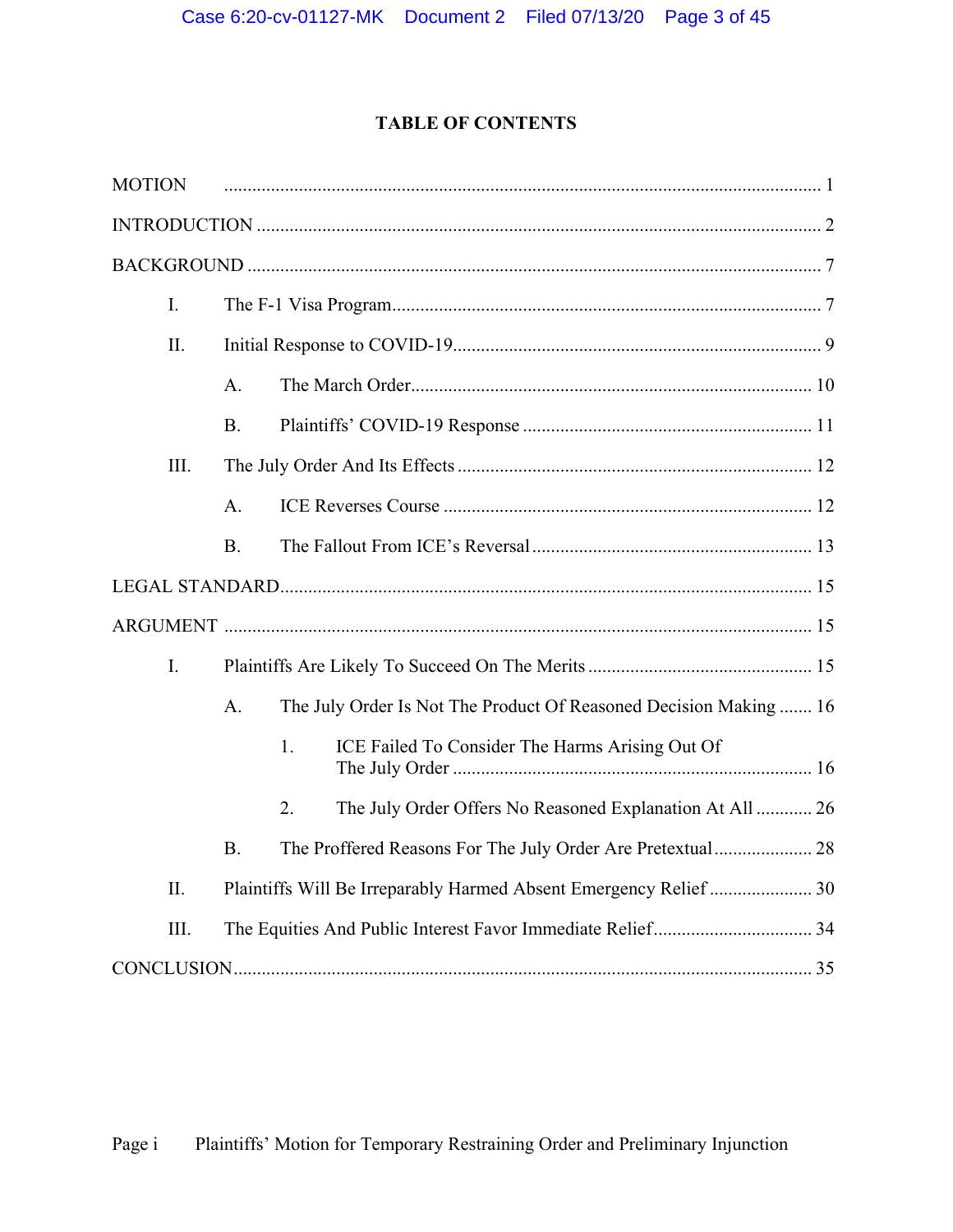## **TABLE OF AUTHORITIES**

**Cases** 

## Page(s)

| Alliance for the Wild Rockies v. U.S. Forest Serv.,                         |  |
|-----------------------------------------------------------------------------|--|
| Arrington v. Daniels,                                                       |  |
| Bennett v. Spear,                                                           |  |
| Boardman v. Pac. Seafood Grp.,                                              |  |
| Burlington Truck Lines, Inc. v. United States,                              |  |
| Cal. Trucking Ass'n v. Becerra,                                             |  |
| Dep't of Commerce v. New York,                                              |  |
| Department of Homeland Security v. Regents of the University of California, |  |
| Doe v. Trump,                                                               |  |
| East Bay Sanctuary Covenant v. Trump,                                       |  |
| Encino Motorcars, LLC v. Navarro,                                           |  |
| FCC v. Fox Television Stations, Inc.,                                       |  |
| Fisher v. Univ. of Tex. at Austin,                                          |  |
| Grutter v. Bollinger,                                                       |  |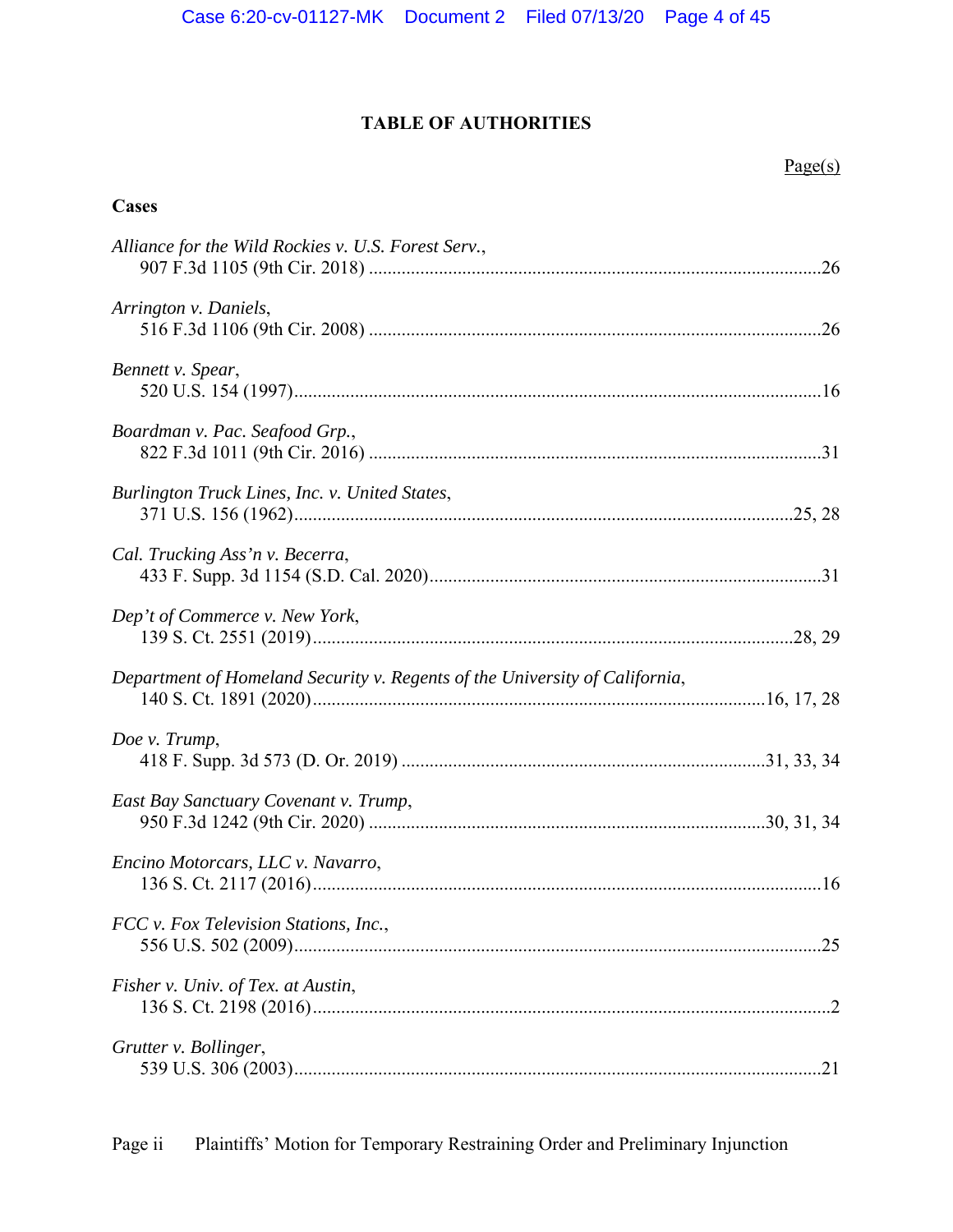| Michigan v. EPA,                                                                                                                                        |
|---------------------------------------------------------------------------------------------------------------------------------------------------------|
| Morales-Izquierdo v. Gonzales,                                                                                                                          |
| Motor Vehicle Mfrs. Ass'n of U.S., Inc. v. State Farm Mut. Auto. Ins. Co.,                                                                              |
| Nat'l Ass'n of Mfrs. v. SEC,                                                                                                                            |
| Regents of Univ. of Cal. v. Am. Broad. Cos.,                                                                                                            |
| Sackett v. EPA,                                                                                                                                         |
| Smiley v. Citibank (South Dakota), N.A.,                                                                                                                |
| Stuhlbarg Int'l Sales Co. v. John D. Brush & Co.,                                                                                                       |
| Winter v. Nat. Res. Def. Council, Inc.,                                                                                                                 |
| <b>Statutes</b>                                                                                                                                         |
|                                                                                                                                                         |
|                                                                                                                                                         |
| <b>Other Authorities</b>                                                                                                                                |
| ASU Is the Top Public University of Choice for International Students, Ariz. State                                                                      |
| Colleen Shalby, L.A. County Coronavirus Surge Worsens With 4,000 New Cases,                                                                             |
| Coronavirus Disease 2019 (COVID-19), Cases in the US, Ctrs. For Disease<br>Control & Prevention (last visited July 11, 2020), https://bit.ly/301213T 27 |
| Coronavirus Disease 2019 (COVID-19), People With Certain Medical<br>Conditions, Ctrs. for Disease Control & Prevention (June 25, 2020),                 |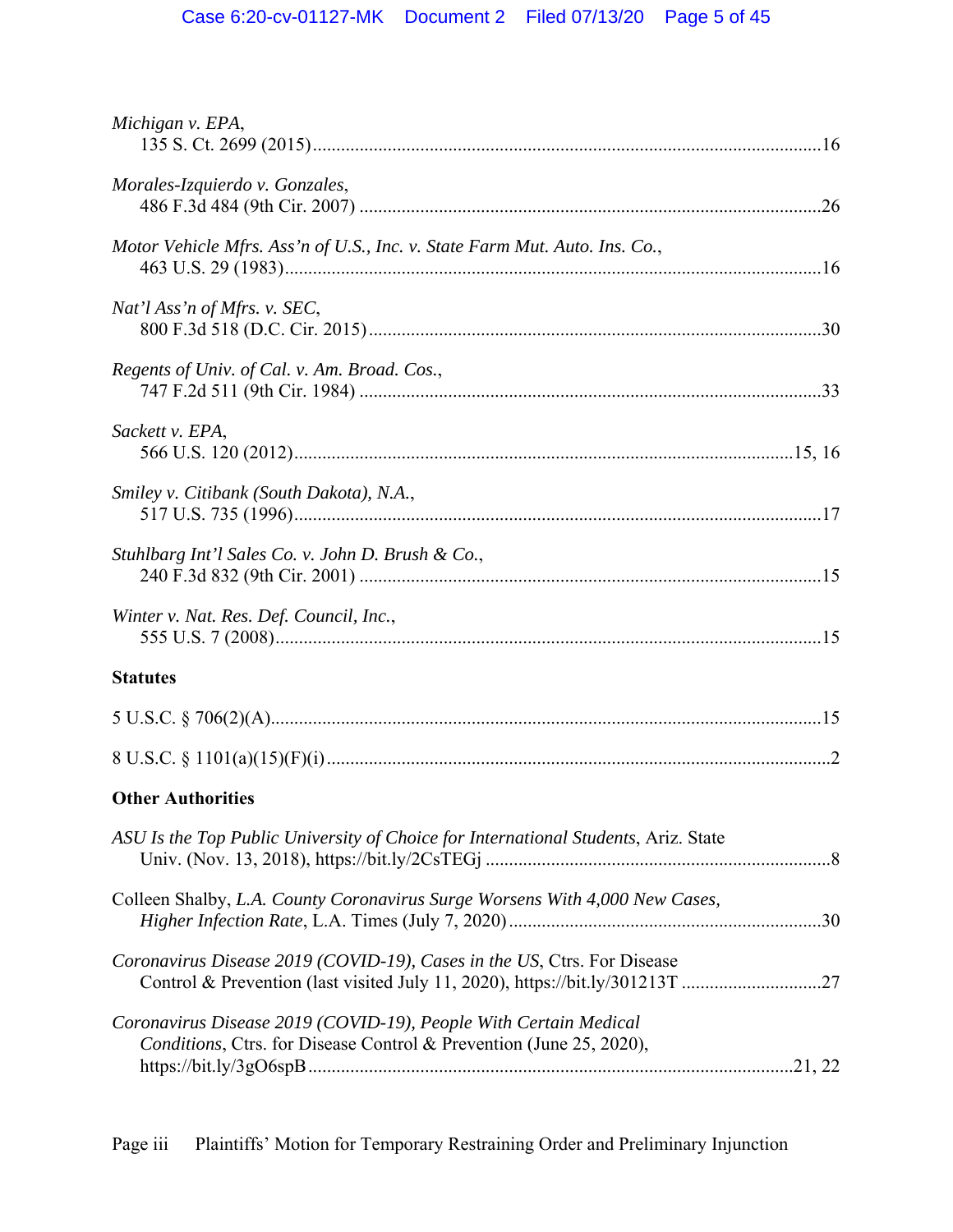| Ctrs. for Disease Control & Prevention, Coronavirus Disease 2019 (COVID-19):                                                                          |     |
|-------------------------------------------------------------------------------------------------------------------------------------------------------|-----|
| Department of Homeland Security, Financial Ability, Study in the States,                                                                              |     |
| Department of Homeland Security, Maintaining Status, Study in the States,                                                                             |     |
| Division of Equity and Inclusion: Campus Diversity, University of Oregon (last                                                                        |     |
| Frequently Asked Questions for SEVP Stakeholders About Guidance for the Fall<br>2020 Semester, U.S. Immigration & Customs Enforcement (July 7, 2020), | .23 |
| John Bowden, Cuccinelli Says Rule Forcing International Students to Return                                                                            |     |
| President Donald J. Trump, Proclamation on Declaring a National Emergency<br>Concerning the Novel Coronavirus Disease (COVID-19) Outbreak (Mar. 13,   | .26 |
| Rate of Positive Tests in the US and States Over Time, Johns Hopkins Univ. of                                                                         |     |
| U.S. Dep't of State, Student Visa, Travel.State.Gov, https://bit.ly/2ZiwaN0 7                                                                         |     |
| U.S. Immigration and Customs Enforcement, SEVP Overview, Student and                                                                                  |     |
| U.S. Immigration and Customs Enforcement, Student Process Steps: How to<br>Navigate the U.S. Immigration System, Student and Exchange Visitor         |     |
| U.S. Dep't of State, COVID-19 Traveler Information (last visited July 12, 2020),                                                                      |     |
| White House, Proclamation on Declaring a National Emergency Concerning the<br>Novel Coronavirus Disease (COVID-19) Outbreak (Mar. 13, 2020),          |     |
| Who Is An International Student?, University of Southern California (last visited                                                                     |     |
| Why Choose OSU?, Oregon State University (last visited July 12, 2020),                                                                                |     |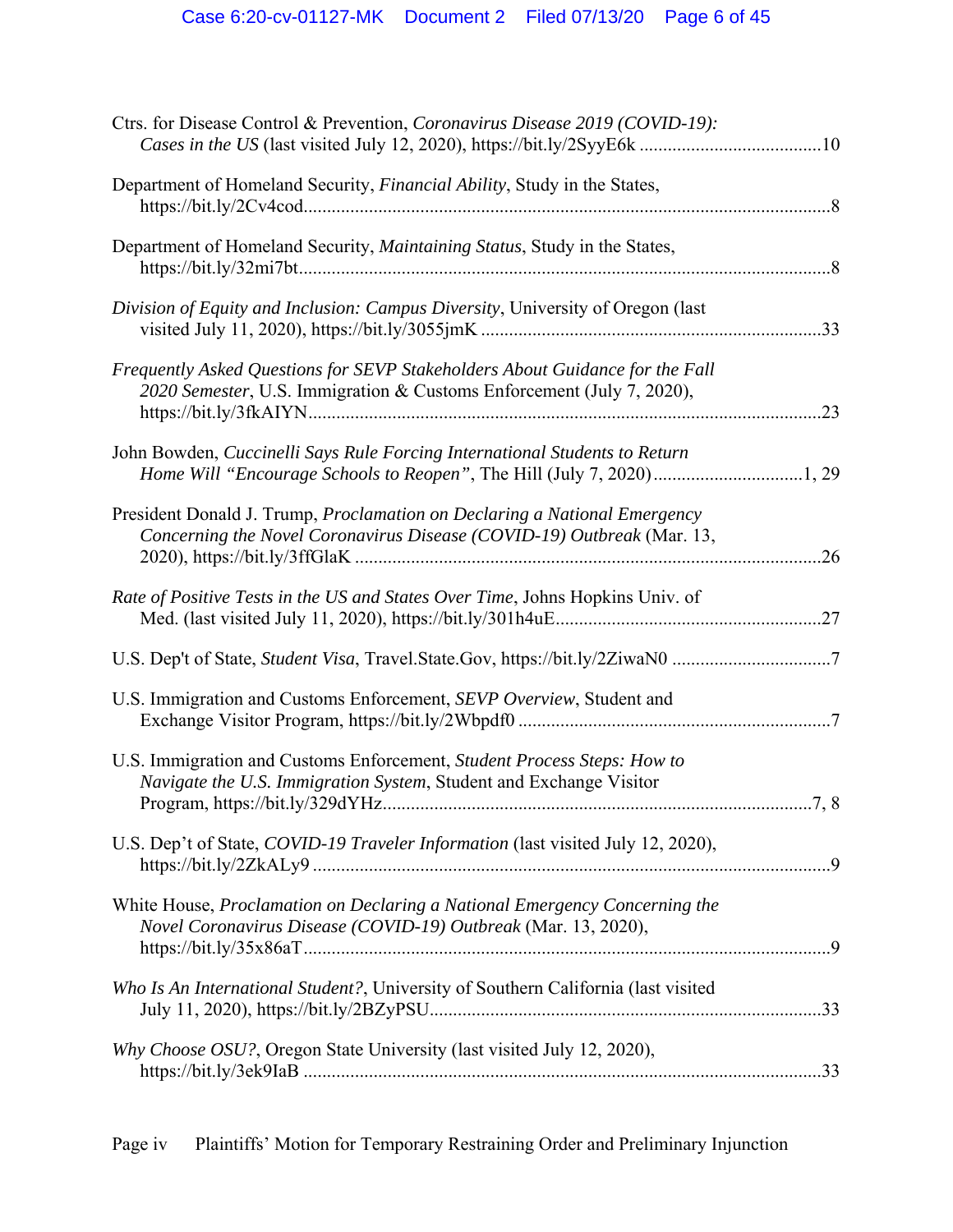# **Regulations**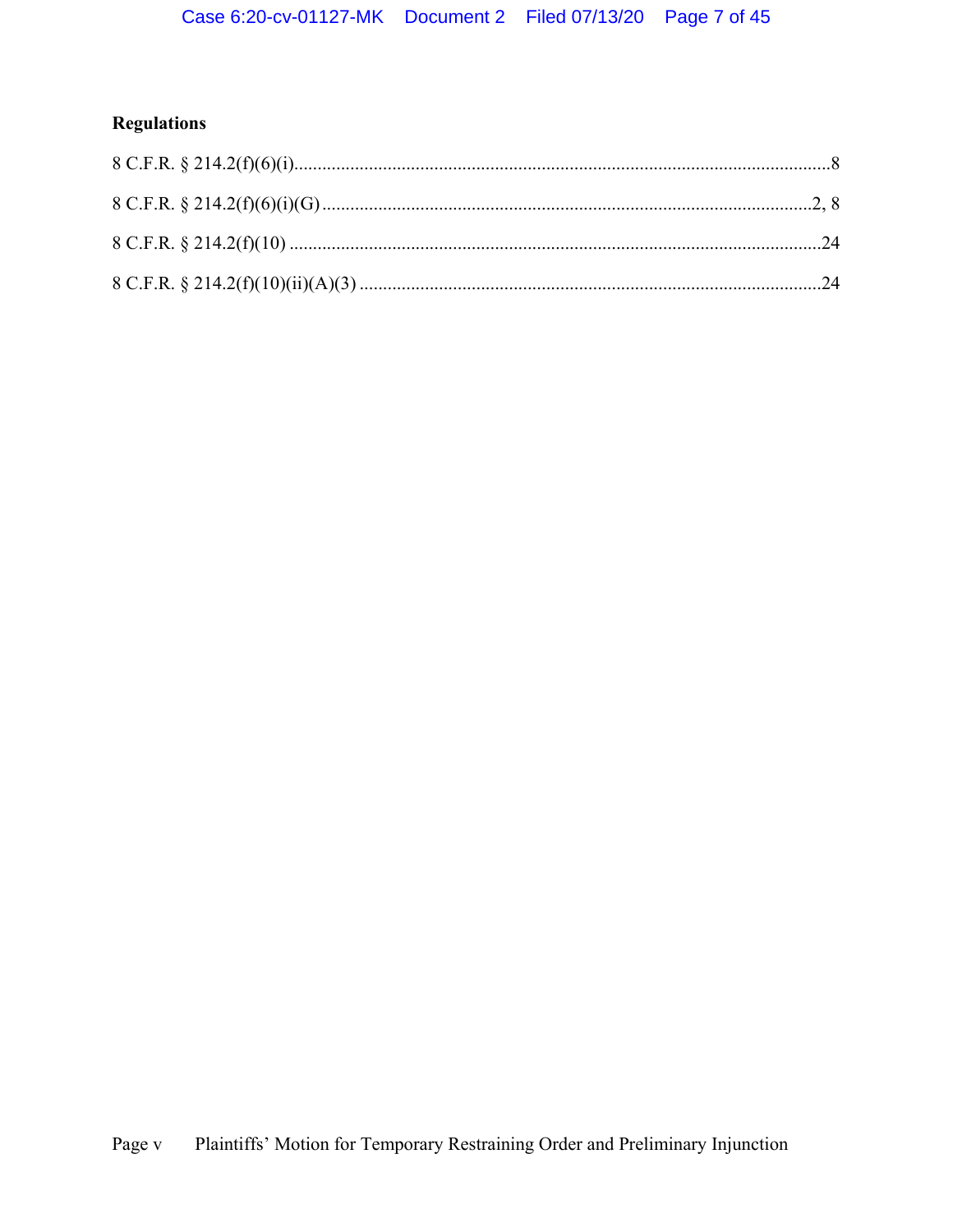#### **MOTION**

Plaintiffs are a diverse coalition of 20 institutions of higher education located in Oregon, Arizona, California, Utah, and Washington. Plaintiffs include both public and private post-secondary-education schools ranging from large research institutions to small liberal arts colleges. One thing all Plaintiffs have in common is that they have substantial numbers of international students who are vital to the fabric of their institutions. Collectively, Plaintiffs have over 50,000 enrolled international students. Plaintiffs file this combined motion seeking a temporary restraining order and preliminary injunction that stays the effectiveness of an order of July 6, 2020 issued by U.S. Immigration and Customs Enforcement ("ICE") through the Student and Exchange Visitor Program ("SEVP") that rescinds guidance ICE issued on March 9, 2020 and March 13, 2020 and requires international students with F-1 status in the United States to attend in-person classes in order to retain their "Active" status (the "July Order"). In a nationally televised interview, Acting Deputy Secretary of Homeland Security Ken Cuccinelli trumpeted that the July Order would "encourage schools to reopen." John Bowden, *Cuccinelli Says Rule Forcing International Students to Return Home Will "Encourage Schools to Reopen"*, The Hill (July 7, 2020), https://bit.ly/303vFG2.

Page 1 Plaintiffs' Motion for Temporary Restraining Order and Preliminary Injunction Plaintiffs seek immediate provisional relief in light of the imminent deadlines abruptly imposed by the July Order. The order requires Plaintiffs that are offering only online classes in the fall semester to submit revised operational plans by **July 15**, requires other Plaintiffs to submit revised operational plans by **August 1**, and mandates that all Plaintiffs issue new Forms I-20 to F-1 students by **August 4**. As set forth below and in the accompanying declarations, to comply with these deadlines, Plaintiffs collectively will have to undertake thousands of hours of work, redeploying personnel away from other important priorities, not least of which is fielding the urgent inquiries of numerous international students whose visa status the July Order has im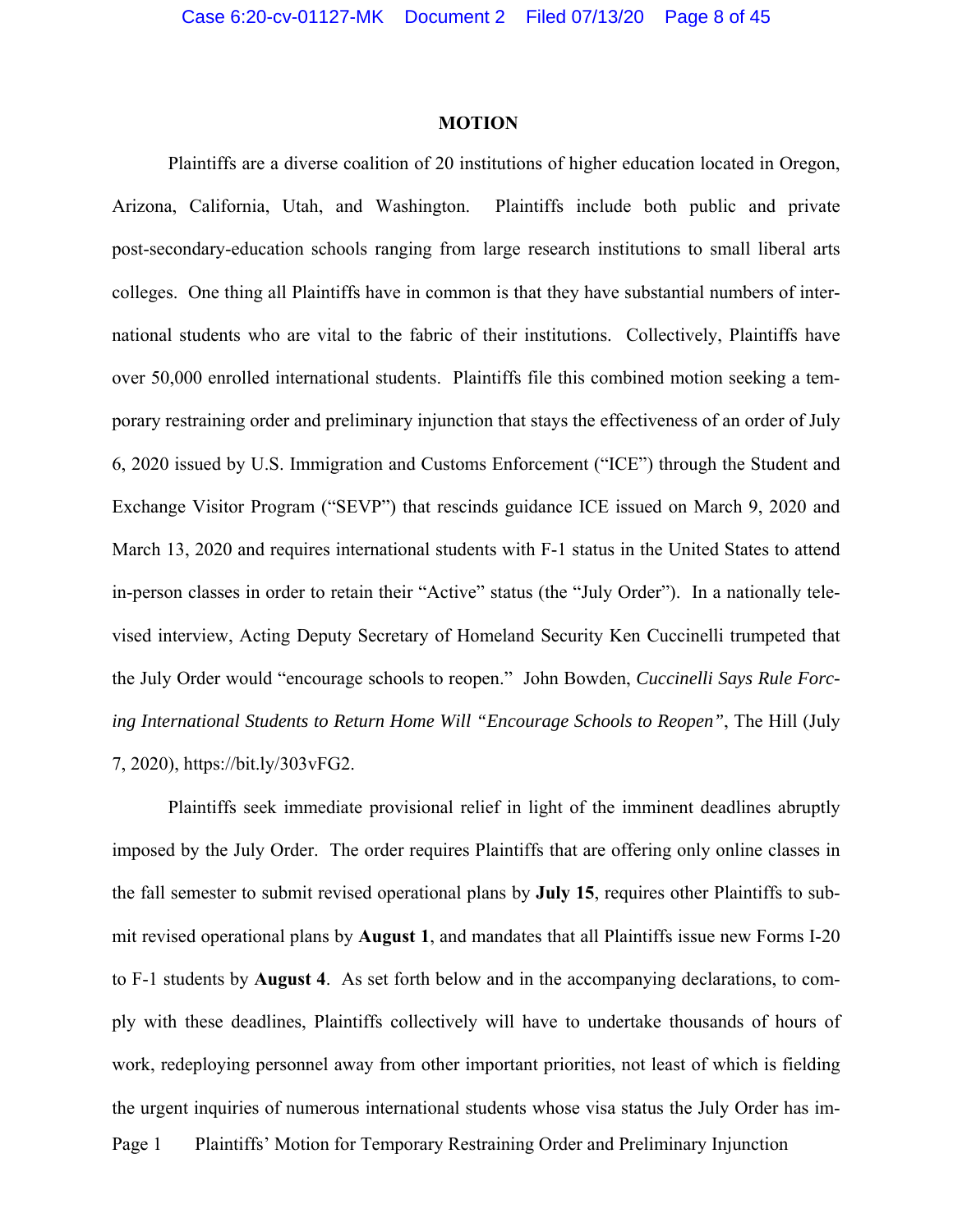periled. Plaintiffs respectfully request that the Court enter a temporary restraining order on or before July 15 that stays the effectiveness of the July Order, and thereafter a preliminary injunction that continues such stay until the Court resolves Plaintiffs' Motion for Summary Judgment, which has been filed concurrently with this motion.

#### **INTRODUCTION**

Plaintiffs attract students from around the world, from nearly every country on the planet. These international students are integral parts of Plaintiffs' institutions. They include brilliant research scientists, engaging teachers, world-class athletes, and countless students who each contributes a unique perspective in their academic and local community—a perspective that the Supreme Court has recognized as a critically important component in a modern education that "promotes learning outcomes, and better prepares students for an increasingly diverse workforce and society." *Fisher v. Univ. of Tex. at Austin*, 136 S. Ct. 2198, 2210 (2016) (quotation marks omitted). Indeed, for many of Plaintiffs' American students, their international classmates present their first opportunity to meaningfully connect with other cultures. Enrollment of international students accordingly is critical to the fulfillment of Plaintiffs' educational missions.

For decades, the United States has welcomed international students through its F-1 visa program, under which international students may enter the United States on a nonimmigrant basis and remain here so long as they are engaged in a "full course of study." 8 U.S.C. § 1101(a)(15)(F)(i). In 2002, as online degree programs became more widely available, ICE's predecessor agency issued a regulation interpreting a "full course of study" to require the student to attend most classes in person; students enrolled in online degree programs were not eligible for F-1 visas.  $8$  C.F.R.  $\S 214.2(f)(6)(i)(G)$ .

Page 2 Plaintiffs' Motion for Temporary Restraining Order and Preliminary Injunction The COVID-19 pandemic strained that regulatory framework as colleges and universities across the country were forced to close their campuses mid-semester and shift their instruction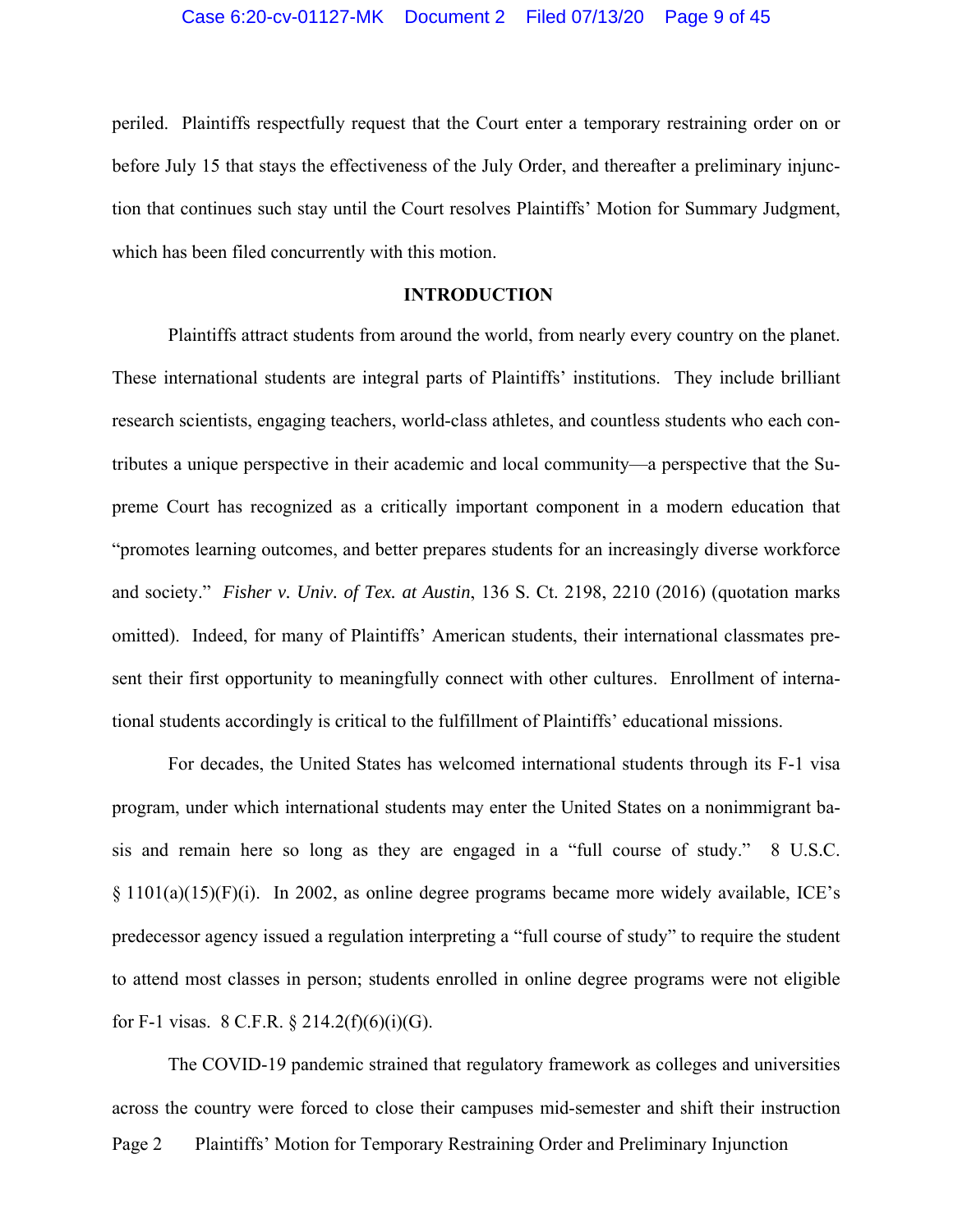#### Case 6:20-cv-01127-MK Document 2 Filed 07/13/20 Page 10 of 45

entirely to online platforms to protect the health and safety of their campus communities. To its credit, ICE responded to the public health emergency with flexibility, issuing guidance on March 13 providing that F-1 students could maintain their Active status while attending classes online. This allowed international students to continue their education either from the United States or from their home countries. The March 13 guidance recognized "the extraordinary nature of the COVID-19 emergency" and, critically for schools needing to design new educational environments for the fall semester, stated this accommodation would remain "in effect for the duration of the emergency." Southwell Decl. Ex. B, at 1.

In the ensuing months, Plaintiffs have worked tirelessly to develop their plans for the fall semester. Relying on ICE's March guidance that it would remain "flexible with temporary adaptations" as schools "address the significant public health concerns associated with the COVID-19 crisis," Southwell Decl. Ex. B, at 1, many are preparing a "hybrid" approach in which institutions will offer various combinations of in-person and online instruction, depending on the state of the pandemic in the fall. Others, however, have concluded they cannot now safely reopen their campuses given their locations and resources, and accordingly will be offering instruction only online in the fall semester. Others are continuing to monitor the rapidly evolving public health situation before deciding on a plan.

The Department of Homeland Security and ICE apparently disapprove of this state of affairs and determined that Plaintiffs and other colleges and universities were in need of further "encourage[ment] . . . to reopen." Bowden, *supra*. On July 6, with the COVID-19 pandemic raging through Arizona, California, and other western states, ICE issued the July Order, rescinding the March guidance and dictating instead that "[s]tudents attending schools operating entirely online may not take a full online course load and remain in the United States." Southwell Decl.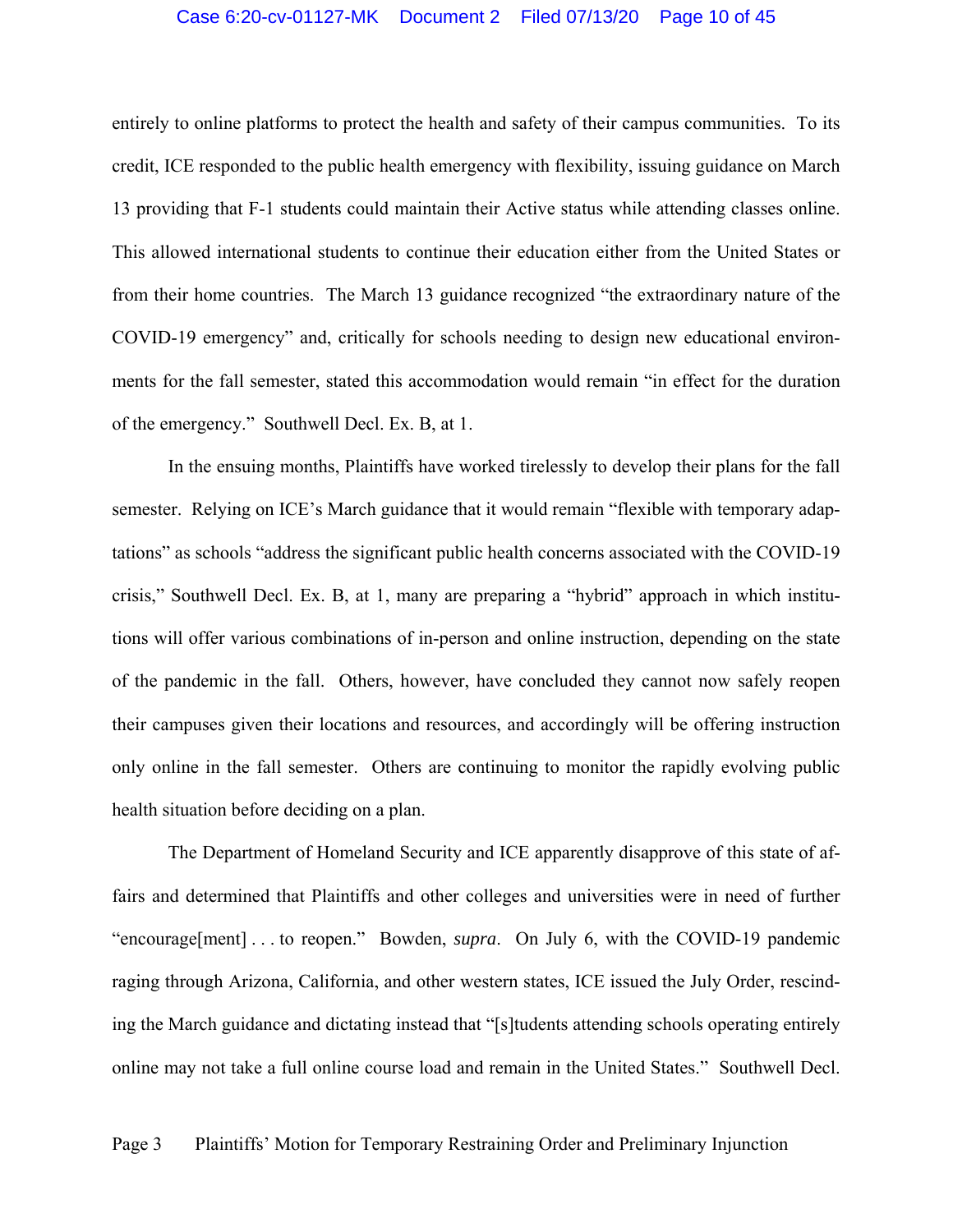#### Case 6:20-cv-01127-MK Document 2 Filed 07/13/20 Page 11 of 45

Ex. C, at 1. Students attending schools utilizing a "hybrid model" also may not take "an entirely online course load for the fall 2020 semester" and remain in the United States. *Id.*

As for the many F-1 students who, amidst the pandemic, returned to their home countries, the July Order said that they could continue their education through online classes and maintain their F-1 "Active status," but only if online courses are "the only choice offered by the school." Southwell Decl. Ex. C, at 2. The July Order thus seems to say that if an F-1 student now abroad is enrolled at a school with a hybrid program, she can maintain Active F-1 status only if she returns to the United States and takes in-person classes—even if travel to the United States is (as it is for many) impermissible (because of travel bans), infeasible (because of lack of commercial flights), or inadvisable (because a deadly pandemic currently is gripping much of the United States).

Plaintiffs are scrambling to respond to the July Order. Those schools intending to offer instruction only online in the fall were given just *nine days* to draft and submit an operational plan to ICE, with schools committing to a hybrid or full reopening plan afforded an additional two weeks. Meanwhile, Plaintiffs must begin the enormously burdensome process of reissuing Forms I-20 to each of the thousands of international students that attend their schools—a task that is flatly impossible for those schools that have not yet completed enrollment for the fall semester.

But ICE's new rule cuts even more deeply into Plaintiffs' educational prerogatives and core missions. In order to protect their international students from imminent deportation, Plaintiffs are racing to reconfigure their carefully crafted plans for the fall semester to create additional in-person classes for no reason other than to ensure that each F-1 student can remain in compliance with the July Order and still make meaningful academic progress. The July Order thus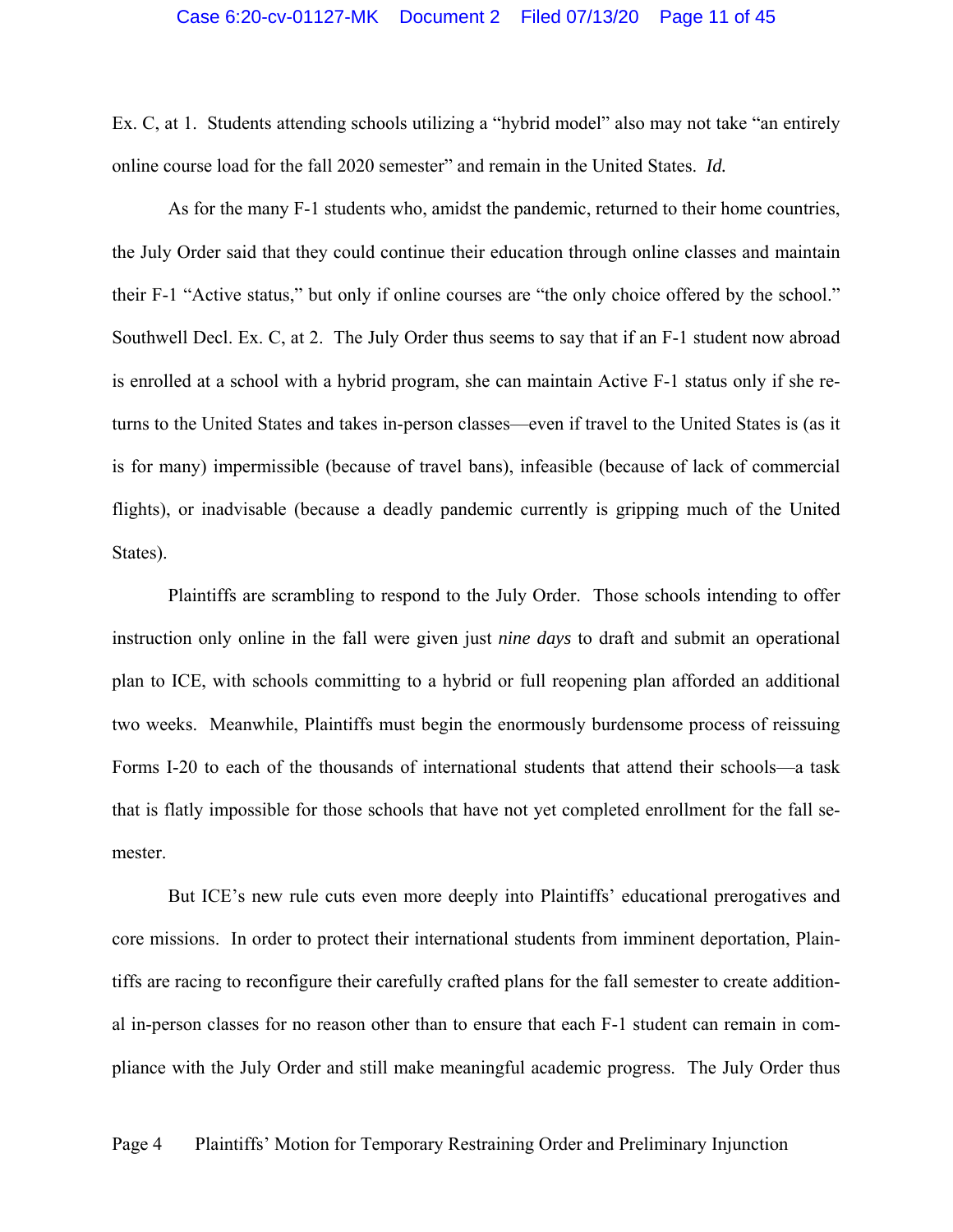#### Case 6:20-cv-01127-MK Document 2 Filed 07/13/20 Page 12 of 45

not only requires Plaintiffs to rearrange their fall course offerings, teaching schedules, room locations, student accommodations, and facilities management, but by dictating changes to Plaintiffs' course offerings, it is tampering directly with Plaintiffs' educational missions.

The situation for Plaintiffs' international students is even more dire. For those enrolled in schools with "hybrid" reopening plans, they now must realign their course work to take in-person classes that may have no relationship to their academic major or course of study. But the situation is much worse for those students who attend schools offering only online courses for the fall and cannot find alternative accommodations: Those students "must depart the country." Southwell Decl. Ex. C, at 1. Some will return to countries several time zones away, or with inadequate Internet connectivity, or both. The unluckiest of those students will be forced to return to a country affected by civil violence, unrest, or a COVID-19 outbreak even worse than in the United States. Some have no place to go at all.

F-1 students that returned to their home country during the pandemic also face lifealtering uncertainty. Although many of them may not be able to return to the United States because of travel restrictions, the July Order senselessly seems to mandate that if their school is offering any in-person instruction, and they do not return, their F-1 Active status will lapse. Such a lapse imposes harsh consequences on those students, including the possibility of losing post-graduate job opportunities, or even (if they cannot re-enter the F-1 program) the opportunity to graduate.

One might have expected that before scuttling the reopening plans of numerous colleges and universities and plunging the lives of countless international students into desperate uncertainty or worse, ICE would have carefully examined the advantages and disadvantages of its action, acknowledged the hardships imposed by its actions, and provided a reasoned explanation of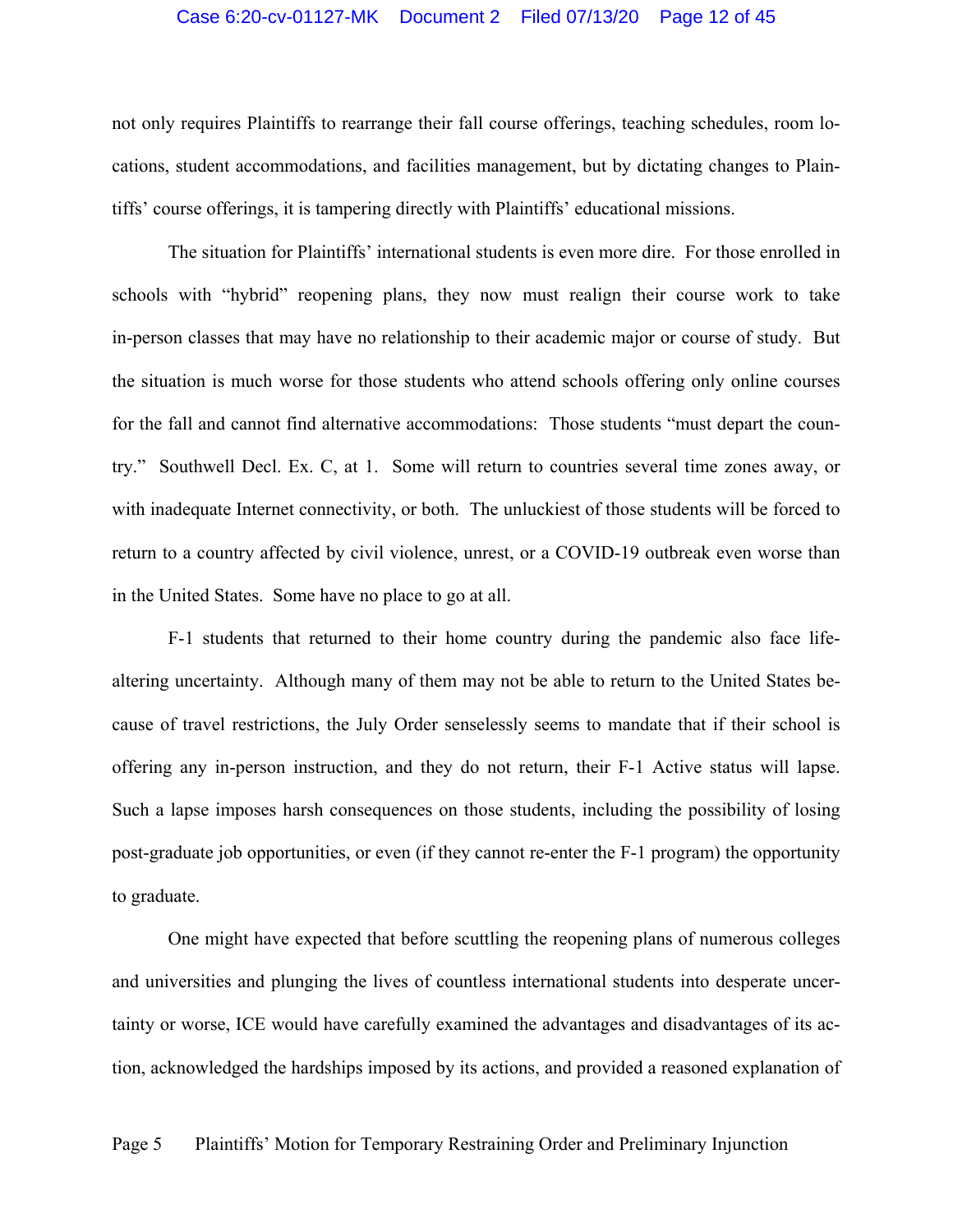#### Case 6:20-cv-01127-MK Document 2 Filed 07/13/20 Page 13 of 45

how the benefits of the new policy justify the departure from past practice. But ICE did nothing of the sort. To explain its rescission of its March guidance at a moment when "the significant public health concerns associated with the COVID-19 crisis," Southwell Decl. Ex. A, at 1, are at least as salient as they were in March, the July Order says only this: "as many institutions across the country reopen, there is a concordant need to resume the carefully balanced protections implemented by federal regulations," Southwell Decl. Ex. C, at 1.

That does not even remotely approach the reasoned explanation that the Administrative Procedure Act ("APA") demands. It is a fundamental rule of administrative law that agencies must consider the consequences of their actions—both positive *and negative*. ICE utterly failed to do so. Indeed, the July Order contains no indication even of *awareness* of the manifold costs and burdens imposed by its abrupt change in course, let alone the careful weighing of those costs against the putative benefits of its new policy. Instead, ICE has offered only a blithe reference to enforcement of pre-COVID-19 regulations that ICE itself had recognized, in March, needed to be waived in the face of the pandemic.

In any event, Acting Deputy Secretary Cuccinelli has revealed that the true purpose of the July Order's new mandates—issued precisely when many schools were finalizing their plans for the fall semester—is to "*encourage schools to reopen*." Bowden, *supra* (emphasis added). But that objective is light years beyond the statutory authority of ICE, and even further from its area of expertise. It is an entirely inappropriate basis for ICE action, and demonstrates clearly that the July Order must be set aside.

Temporary and preliminary injunctive relief is needed now to prevent further harm to Plaintiffs and their students. As the above makes clear, Plaintiffs are likely to succeed on their claims that the July Order violates the APA. The July Order also indisputably imposes immedi-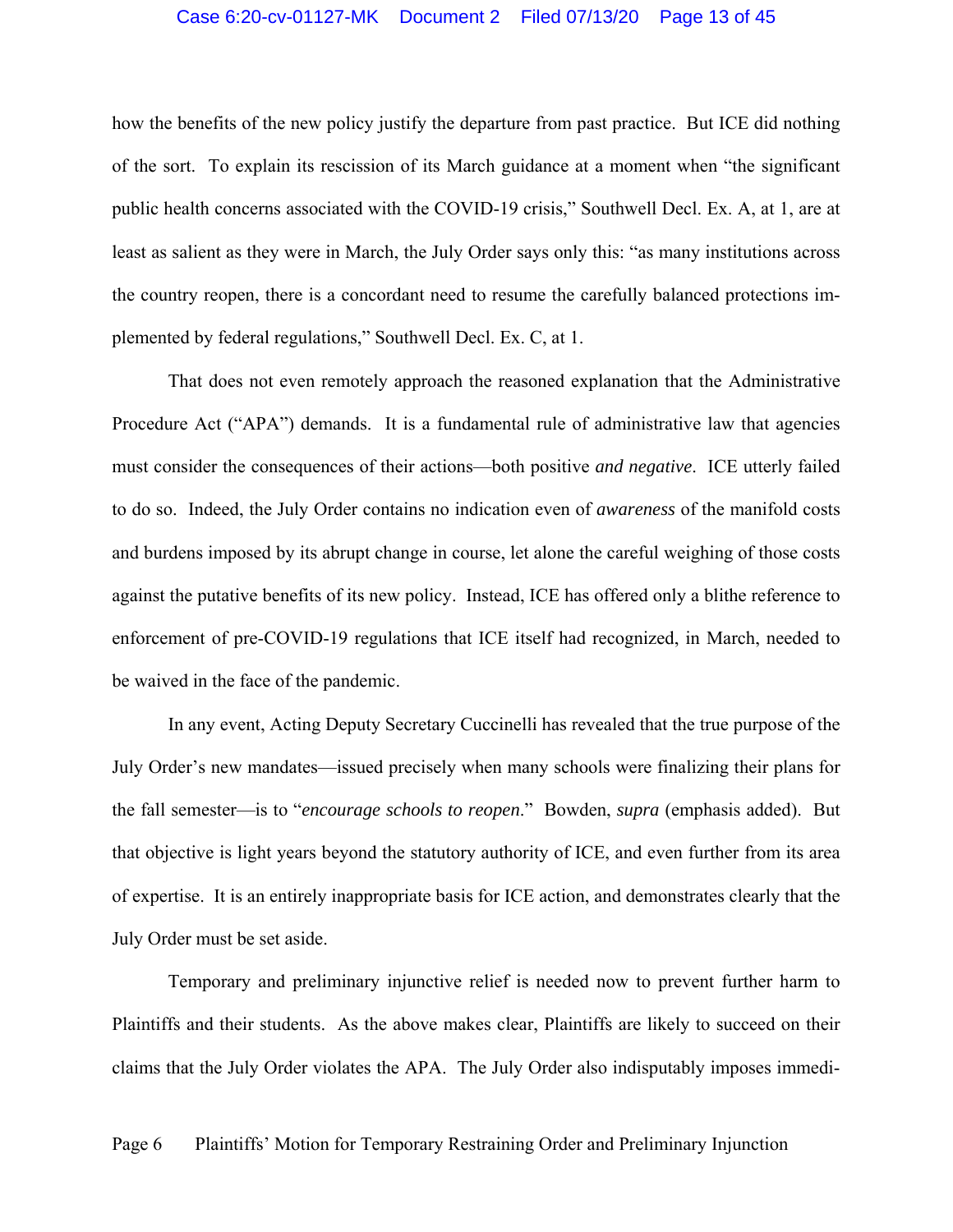#### Case 6:20-cv-01127-MK Document 2 Filed 07/13/20 Page 14 of 45

ate and irreparable harm. Plaintiffs already are diverting substantial resources to comply with the July Order, and must alter their academic offerings just weeks before the new semester to accommodate the Order's in-person requirement. Those resources can never be reclaimed from the government, but the costs grow each day nevertheless. Meanwhile, F-1 students face the risk of losing their visa status and being removed from the United States, perhaps never having an opportunity to return to finish their education. Finally, the public interest and the equities also weigh decisively in favor of granting Plaintiffs provisional relief: The public benefits when agencies are held to account for their decisions, particularly when those decisions affect the lives of tens of thousands of hardworking students and the educational setting in which they study, research, and teach. Immediate injunctive relief is both necessary and appropriate.

#### **BACKGROUND**

#### **I. The F-1 Visa Program**

Citizens of foreign countries who wish to enter the United States to attend school must obtain a nonimmigrant F student visa. *See* U.S. Department of State, *Student Visa*, Travel.State.Gov, https://bit.ly/2ZiwaN0. First, the student must apply and be accepted to a school certified by the SEVP, which is the Department of Homeland Security program that administers the Student and Exchange Visitor Information System ("SEVIS") and "provides approval and oversight to schools authorized to enroll F . . . nonimmigrant students." U.S. Immigration and Customs Enforcement, *SEVP Overview*, Student and Exchange Visitor Program (Feb. 6, 2020), https://bit.ly/2Wbpdf0. "F-1" students are those international students enrolling in elementary, secondary, or post-secondary academic institutions. U.S. Immigration and Customs Enforcement, *Student Process Steps: How to Navigate the U.S. Immigration System*, Student and Exchange Visitor Program (May 14, 2019), https://bit.ly/329dYHz.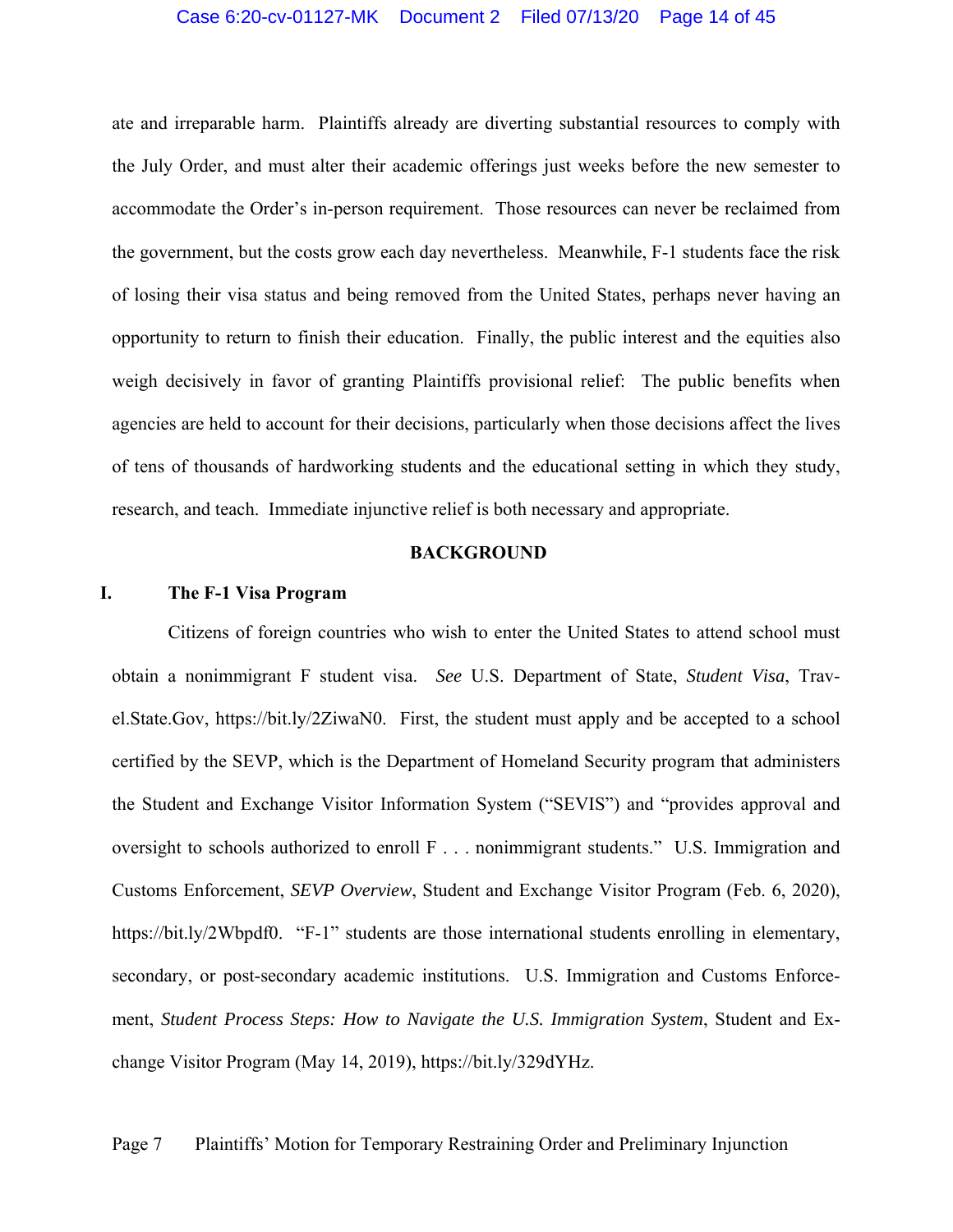#### Case 6:20-cv-01127-MK Document 2 Filed 07/13/20 Page 15 of 45

Once a student decides which school to attend, they must complete a Form I-20, "Certificate of Eligibility for Nonimmigrant Student Status." *Student Visa*, *supra*. The Form I-20 "is a paper record" of the information in the SEVIS database and includes evidence of the student's financial ability to live and study in the United States. *Student Process Steps, supra*; Department of Homeland Security, *Financial Ability*, Study in the States, https://bit.ly/2Cv4cod. Once the Form I-20 is complete, the student must pay the I-901 SEVIS fee and apply for and receive a visa. *Student Visa*, *supra*.

Once at a school in the United States, students with F-1 status must maintain their status by taking and passing a full course of study. Department of Homeland Security, *Maintaining Status*, Study in the States, https://bit.ly/32mi7bt. For undergraduates, this typically means taking "at least 12 credit hours per term," while students in post-graduate programs "must take a full course of study as certified by the institution." *Id.*; *see also* 8 C.F.R. § 214.2(f)(6)(i). Ordinarily, "no more than the equivalent of one class or three credits per . . . term . . . may be counted toward the full course of study requirement if the class is taken on-line or through distance education and does not require the student's physical attendance for classes, examination or other purposes integral to completion of the class." 8 C.F.R.  $\S 214.2(f)(6)(i)(G)$ . Students with F-1 status are also eligible for optional practical training, a "form of temporary employment that directly relates to [their] program of study," and curricular practical training, employment that is "an integral part of an established curriculum" that directly relates to students' major areas of study. *Maintaining Status*, *supra*.

International students attending school through the F-1 program make up a significant part of the population of Plaintiffs' student body. Plaintiff University of Southern California ("USC"), for example, welcomed over 12,000 international students in the fall 2019 term, over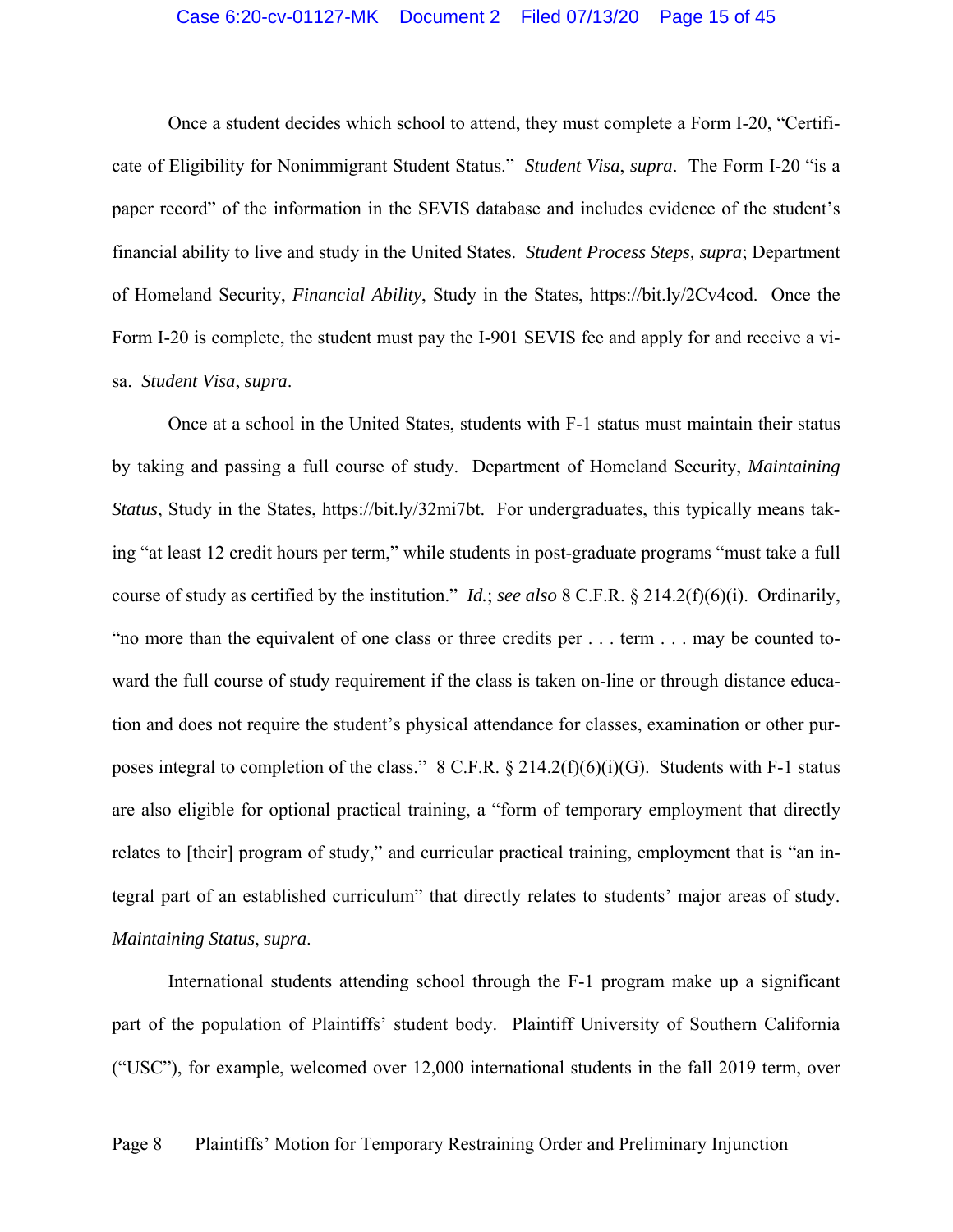#### Case 6:20-cv-01127-MK Document 2 Filed 07/13/20 Page 16 of 45

25% of its total enrollment. Zukoski Decl. ¶ 7. In 2018, Plaintiff Arizona State University had over 13,400 international students from 136 countries. *See ASU Is the Top Public University of Choice for International Students*, Ariz. State Univ. (Nov. 13, 2018), https://bit.ly/2CsTEGj. Plaintiff The University of Oregon's student body typically consists of 11–12% international students, Plaintiff Oregon State University's student body consisted of nearly 11% international students in the last Spring term, and a combined over 4,500 Oregon and Oregon State students currently hold F-1 status. Galvan ¶ 5; Larson Decl. ¶ 11. Plaintiff Stanford University's international students make up 34% of its graduate students and 11% of its undergraduate students. Kalfayan Decl.  $\lbrack \rbrack$  6. And these students are vital contributors to the success of the schools—these students bring intellectual and cultural diversity, engage in cutting-edge research programs, and participate in athletic programs as well. Galvan Decl. ¶¶ 28–31; Larson Decl. ¶ 31; Gaines Decl. ¶¶ 21, 27; Zukoski Decl. ¶ 30; Kalfayan Decl. ¶ 29.

#### **II. Initial Response to COVID-19**

Page 9 Plaintiffs' Motion for Temporary Restraining Order and Preliminary Injunction COVID-19 is a life-threatening and readily transmitted disease caused by the novel coronavirus, which has posed an increasing and ever-present danger in the United States since the first case was confirmed in Washington state in January 2020. The disease spread rapidly from coast to coast, and on March 13, 2020, President Trump declared the spread of COVID-19 a national emergency. White House, *Proclamation on Declaring a National Emergency Concerning the Novel Coronavirus Disease (COVID-19) Outbreak* (Mar. 13, 2020), https://bit.ly/35x86aT. The pandemic has interfered with the normal operations of businesses, educational institutions, and nearly all aspects of daily life. States and cities across the country have, and in some cases remain, locked down. Businesses and courthouses have closed. International and domestic travel is restricted, and the State Department has urged "American students overseas" to "return to the United States as soon as possible" because of "unpredictable circumstances" and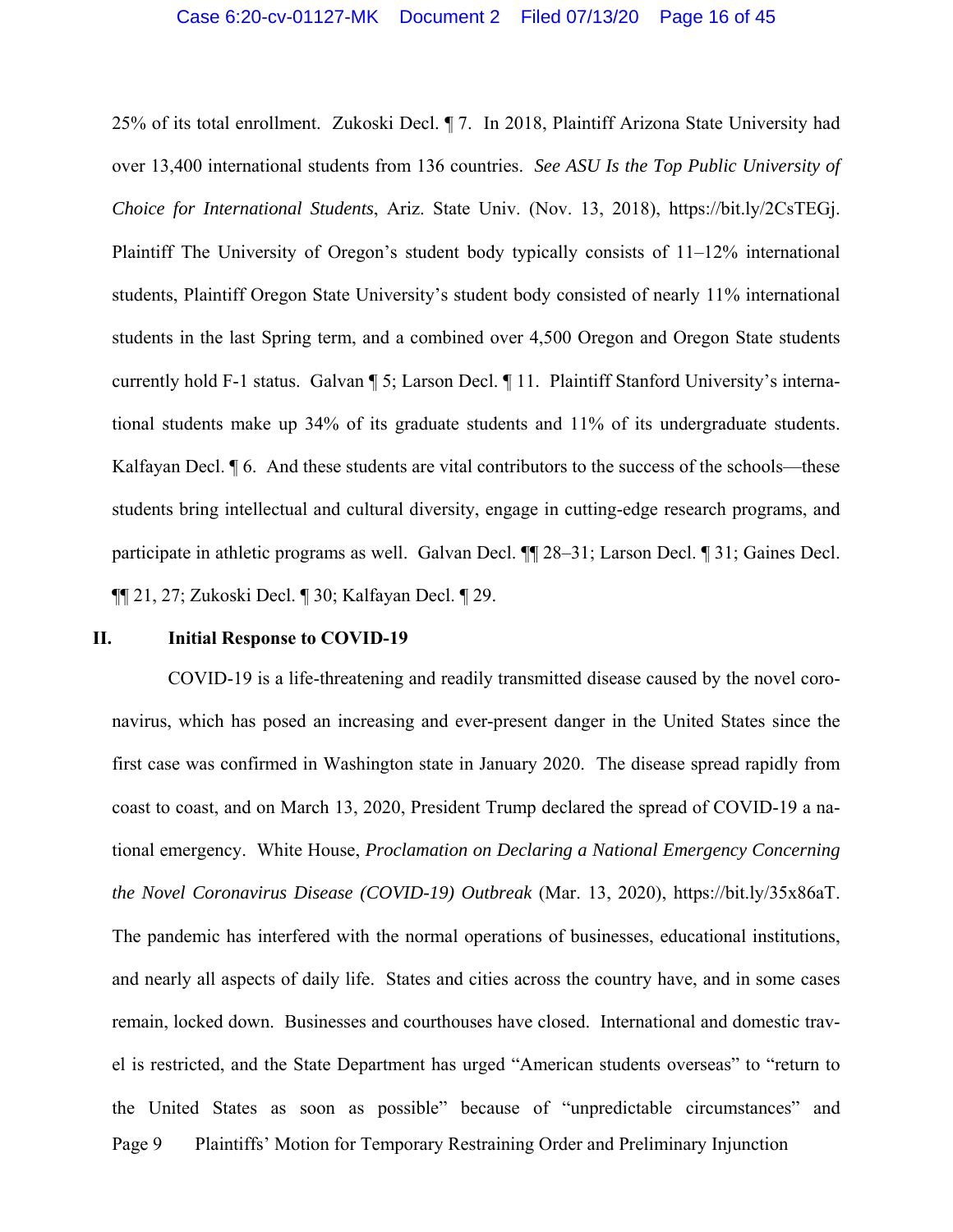"[in]adequate health care" abroad. U.S. Dep't of State, *COVID-19 Traveler Information* (Apr. 7, 2020), https://bit.ly/2ZkALy9. The pandemic has only worsened since the President declared a national emergency: The number of confirmed cases and deaths in the United States from COVID-19 have grown exponentially, from 1,600 cases and 46 deaths in March to 3.1 million cases and 133,000 deaths on July 12. Ctrs. for Disease Control & Prevention, *Coronavirus Disease 2019 (COVID-19): Cases in the US* (last visited July 12, 2020), https://bit.ly/2SyyE6k.

#### **A. The March Order**

In the wake of the COVID-19 outbreak, the federal government recognized that many schools could reduce their students' risk of contracting COVID-19 by teaching students remotely. On March 9, 2020, the SEVP division of ICE issued a guidance document acknowledging that "schools may need to adapt their procedures and policies to address the significant public health concerns associated with the COVID-19 crisis." Southwell Decl. Ex. A (the "March Order"). ICE stated that it "intend[ed] to be flexible with temporary adaptations" because the "COVID-19 crisis is fluid and rapidly changing." *Id.* In particular, ICE "recognize[d] that schools are updating their emergency operations plans to minimize the potential impact of COVID-19 on the school," including by "provid[ing] online instruction." *Id.* at 3.

Four days later, ICE issued another guidance document to address the status of students whose schools "stop[ped] in-person classes" but would "offer[] online instructions." Southwell Decl. Ex. B. "Given the extraordinary nature of the COVID-19 emergency," ICE exempted F-1 students from the rule that they must attend most classes in person. *Id.* In other words, F-1 students could remain in the United States and retain their F-1 status, even though virtually all schools had transitioned to a purely remote curriculum for the duration of the Spring semester. Sensibly, ICE assured this exemption would remain "in effect for the duration of the emergency." *Id.*

Page 10 Plaintiffs' Motion for Temporary Restraining Order and Preliminary Injunction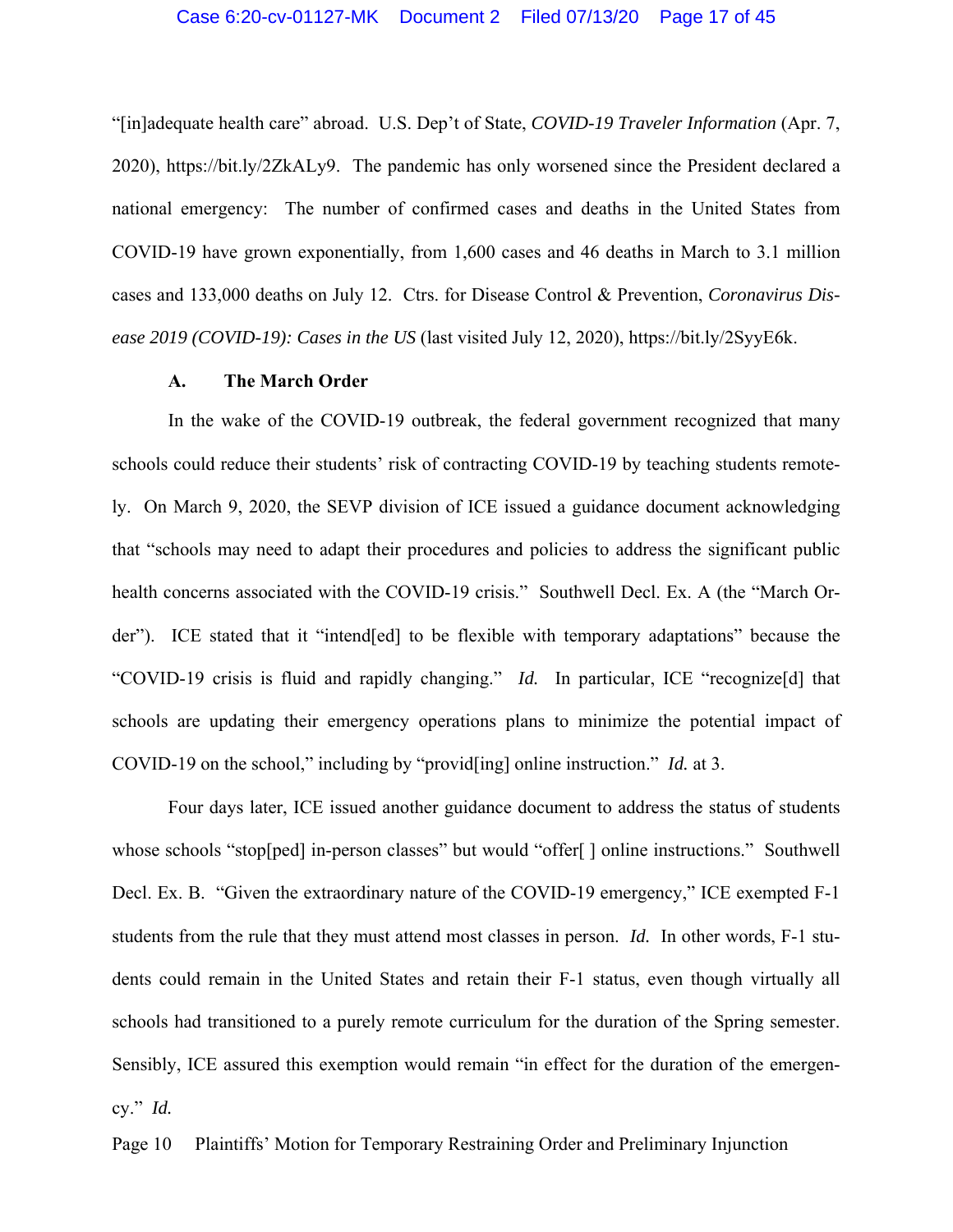#### **B. Plaintiffs' COVID-19 Response**

Meanwhile, Plaintiffs sprang into action as well. Several Plaintiffs organized emergency response teams to monitor the pandemic and make quick decisions about how best to protect students. Zukoski Decl. ¶ 11; Kalfayan Decl. ¶ 12. These teams sought input from public health leaders, conducted surveys, organized town halls and small group discussions, and held regular meetings to respond to the rapidly evolving situation. Zukoski Decl. ¶ 13; Kalfayan Decl. ¶ 14. These teams also collaborated with the various academic departments, laboratories, and other facilities involved in providing educational instruction to Plaintiffs' students. Zukoski Decl. ¶ 16; Kalfayan Decl. ¶ 14.

In or around the middle of March, Plaintiffs began to announce they would be suspending in-person instruction, at least temporarily. Zukoski Decl. ¶ 19; Larson Decl. ¶ 21; Kalfayan Decl.  $\parallel$  17. Schools in California and Oregon were thereafter ordered closed by order of state and local authorities, dictating that all instruction for the remainder of the spring term be conducted online. Zukoski Decl. ¶ 20; Kalfayan Decl. ¶ 19.

After addressing the initial crisis and the spring term, Plaintiffs turned their attention to preparations for the fall. Planning for the fall, particularly in light of the changing circumstances, involved significant resources and deliberation. Galvan Decl. ¶¶ 8–13, 19–22; Larson Decl. ¶¶ 13–18, 21–23, 26–27; Zukoski Decl. ¶ 21; Kalfayan Decl. ¶¶ 12–16, 28. Over the past several weeks, Plaintiffs and other colleges and universities have begun to roll out their plans for the fall. Tailoring their plans to the particular needs of their students, faculty, and staff, and their campus environments, Plaintiffs have taken a variety of approaches as they invite students to return to campus:

• The University of Oregon announced its plan to conduct classes with fewer than fifty students, and conduct classes with more than fifty people either remotely or with only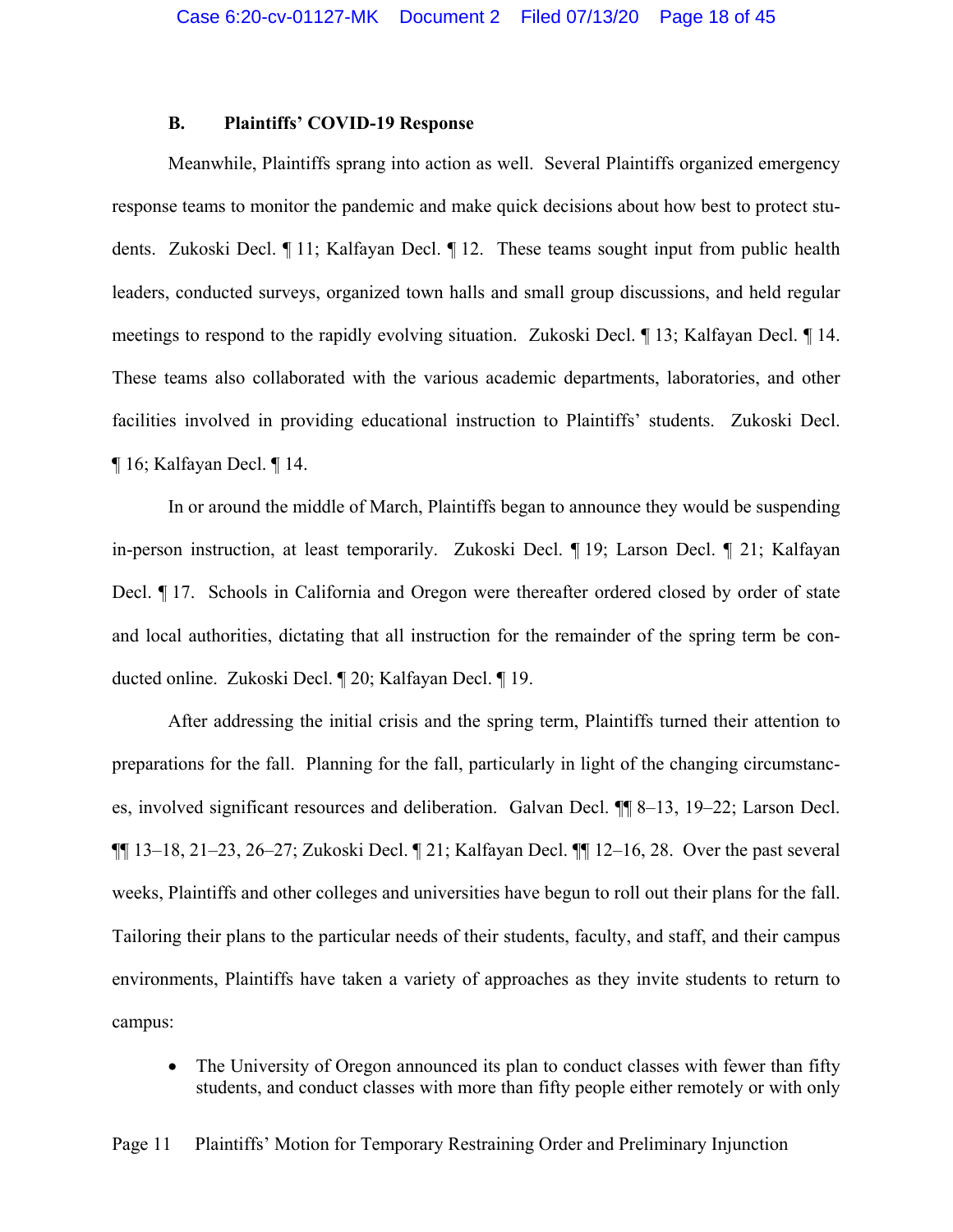small-group discussion in person, with in-person classes ceasing after the Thanksgiving break (Galvan Decl. ¶ 21);

- Oregon State University announced its plan to offer at least 50% of its courses for remote instruction, providing in-person instruction only in classrooms with double capacity for class enrollment, and with in-person classes likely ceasing after the Thanksgiving break (Larson Decl. ¶¶ 24–25);
- USC announced its plan to offer approximately 10–20% of its classes in person, principally those involving hands-on work (Zukoski Decl. ¶ 22);
- Stanford University announced its plan to invite only half of its undergraduate students back (divided by class year) during each of its four academic quarters, although it will not compel any of its students to return if they elect not to (Kalfyan Decl.  $\P\P 21 - 22$ ).

Because in-person course offerings are limited under these hybrid approaches, many students are expected to take a fully remote or online schedule of classes in order to make sufficient academic progress in their chosen field of study. Larson Decl. ¶ 24; Zukoski Decl. ¶ 22.

Other Plaintiffs, however, made the difficult decision not to invite students back to campus. For example, on July 8, 2020, Plaintiff Pomona College announced in a letter to its community that in light of the severe restrictions that would have to be implemented and the ongoing public health crisis, its fall curriculum would be offered entirely online. Gaines Decl. ¶ 16.

#### **III. The July Order And Its Effects**

#### **A. ICE Reverses Course**

With no prior notice, on July 6, 2020, ICE abruptly rescinded its March guidance. ICE now has directed that "[s]tudents attending schools operating entirely online may *not* take a full online course load and remain in the United States." Southwell Decl. Ex. C, at 1. Students "currently in the United States enrolled in such programs must depart the country or take other measures" to maintain their F-1 status, or else "potentially face immigration consequences" such as "the initiation of removal proceedings." *Id.* Students attending schools adopting a "mixture of online and in person classes," meanwhile, also cannot "tak[e] an entirely online course load

Page 12 Plaintiffs' Motion for Temporary Restraining Order and Preliminary Injunction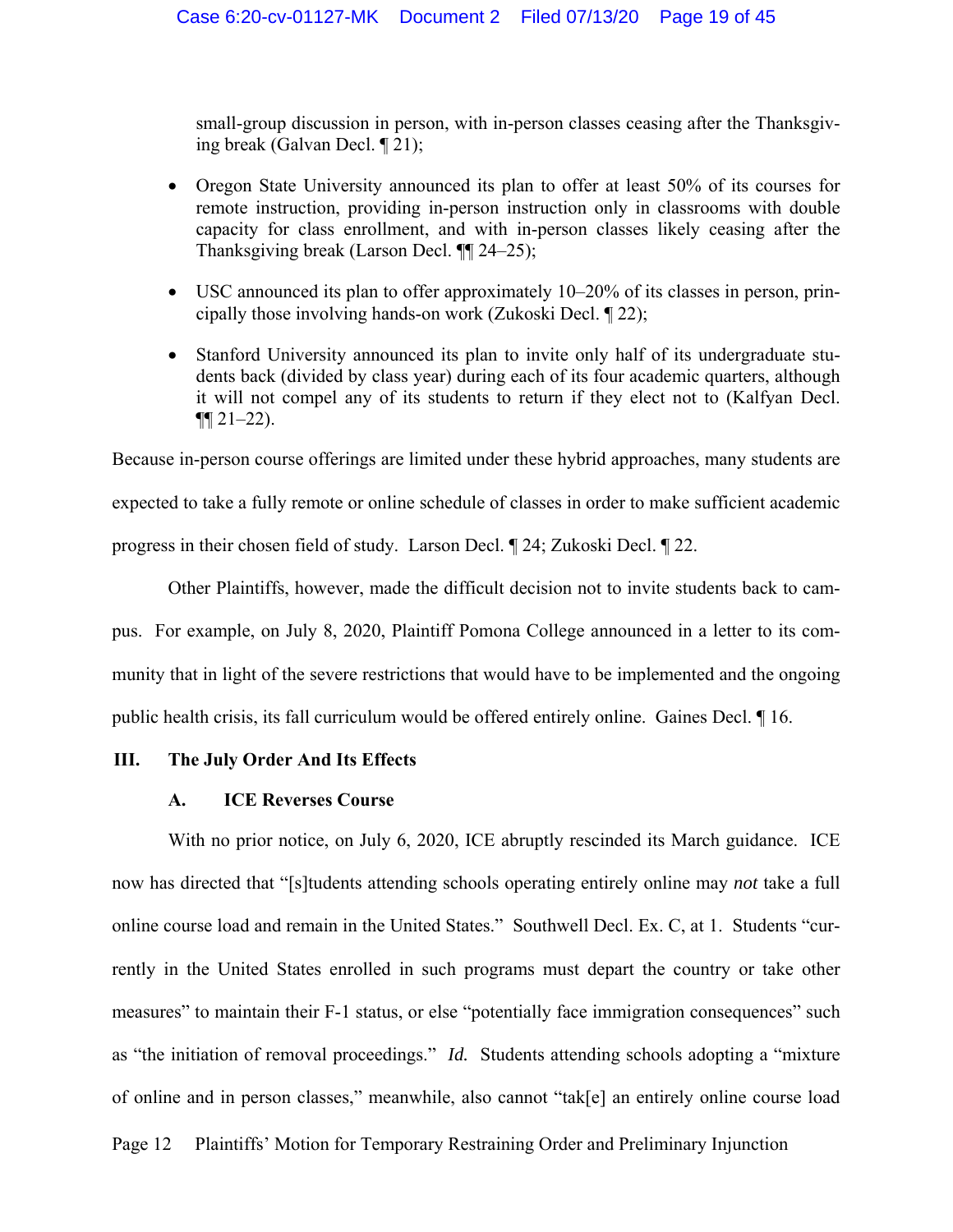#### Case 6:20-cv-01127-MK Document 2 Filed 07/13/20 Page 20 of 45

for the fall 2020 semester." *Id.* And "[i]f a school changes its operational stance mid-semester" and "switches to only online classes" (perhaps because of a government-ordered closure of campus), F-1 students "must leave the country or take alternative steps to maintain their nonimmigrant status such as transfer to a school with in-person instruction." *Id.* at 2. The July Order does not provide any insight as to how a student might possibly transfer to a new school midsemester in the midst of a pandemic.

ICE also issued directives to schools. Schools whose classes would be entirely online in the fall "*must* complete [and submit] an operational change plan" by July 15, 2020—nine days after ICE's announcement. Southwell Decl. Ex. C, at 2. Those schools that propose to provide a mix of online and in-person classes must update and submit "operations plans by August 1, 2020." *Id.* at 2–3. Moreover, ICE directed schools to update and reissue a new Form I-20—the certificate of eligibility for nonimmigrant student status—for each of their thousands of F-1 international students by August 4, 2020. *Id.* at 2.

ICE offered only a single sentence to explain its change in policy: "There will still be accommodations to provide flexibility to schools and nonimmigrant students but as many institutions across the country reopen, there is a concordant need to resume the carefully balanced protections implemented by federal regulations." Southwell Decl. Ex. C, at 1. The July Order includes no other explanation for the policy change, and no discussion whatsoever concerning the effects of the new policy on Plaintiffs or their students.

#### **B. The Fallout From ICE's Reversal**

Page 13 Plaintiffs' Motion for Temporary Restraining Order and Preliminary Injunction The July Order immediately imposed severe new burdens on Plaintiffs—institutions already deeply stressed by the pandemic. For starters, because of the Order's new requirement that F-1 students remaining in the United States attend at least some in-person courses, Plaintiffs have had to divert resources to ensure that enough in-person courses will be offered for all F-1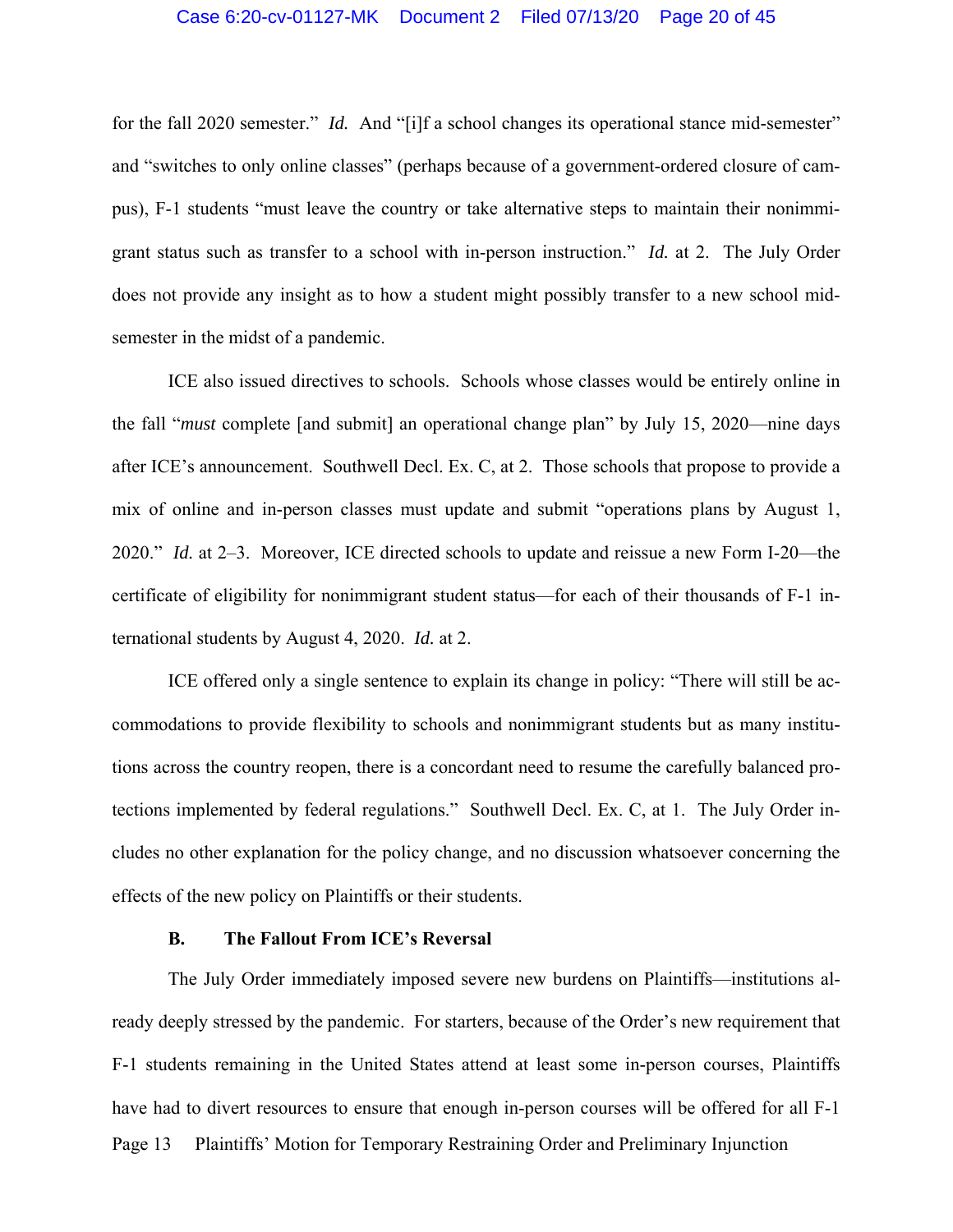#### Case 6:20-cv-01127-MK Document 2 Filed 07/13/20 Page 21 of 45

students, lest those students be deported. Galvan Decl. ¶ 26; Larson Decl. ¶ 30; Gaines Decl. ¶¶ 20, 22; Zukoski Decl. ¶ 29; Kalfayan Decl. ¶¶ 30, 33. The July Order also imposed immediate and direct compliance costs on Plaintiffs. Plaintiffs, like Pomona College, that initially planned to conduct only online courses in the fall must, if they adhere to that plan, file an "operational change plan" by July 15. Southwell Decl. Ex. C, at 2. Other schools have until just August 1 to do so. *Id.* at 2–3. And all schools offering courses to F-1 students are required to issue a new Form I-20 for thousands of international students by August 4, 2020.

F-1 students, of course, also face direct consequences from the July Order. For those attending schools that plan to offer only online instruction in the fall, these students must either depart the United States, or attempt to transfer to another school just a few weeks before the term begins. Those forced to return to their home countries face a variety of challenges to continuing their education, including the costs of breaking leases and relocating, lack of reliable Internet access, or unstable political and cultural environments. Galvan Decl. ¶¶ 39, 40, 42, 43; Larson Decl. ¶¶ 38, 45, 46, 50, 51; Gaines Decl. ¶¶ 26, 33; Zukoski Decl. ¶¶ 38, 43, 47; Kalfayan Decl.  $\P\P$  46–48.

 Those F-1 students that returned home abroad during the pandemic also face uncertainty. The July Order is not completely clear as to whether students remaining abroad and attending virtual courses will lose their F-1 status, but if they do, that deprivation will have serious consequences for those students. Many of them may not have the resources to reapply for the F-1 visa program. Galvan Decl. ¶ 41; Larson Decl. ¶ 47; Gaines Decl. ¶ 32; Zukoski Decl. ¶ 45. Others may lose post-graduate job opportunities available only to those students engaged in a continuing academic program pursuant to the F-1 program. Galvan Decl. ¶ 33; Larson Decl. ¶ 43; Gaines Decl. ¶ 28; Zukoski Decl. ¶ 42.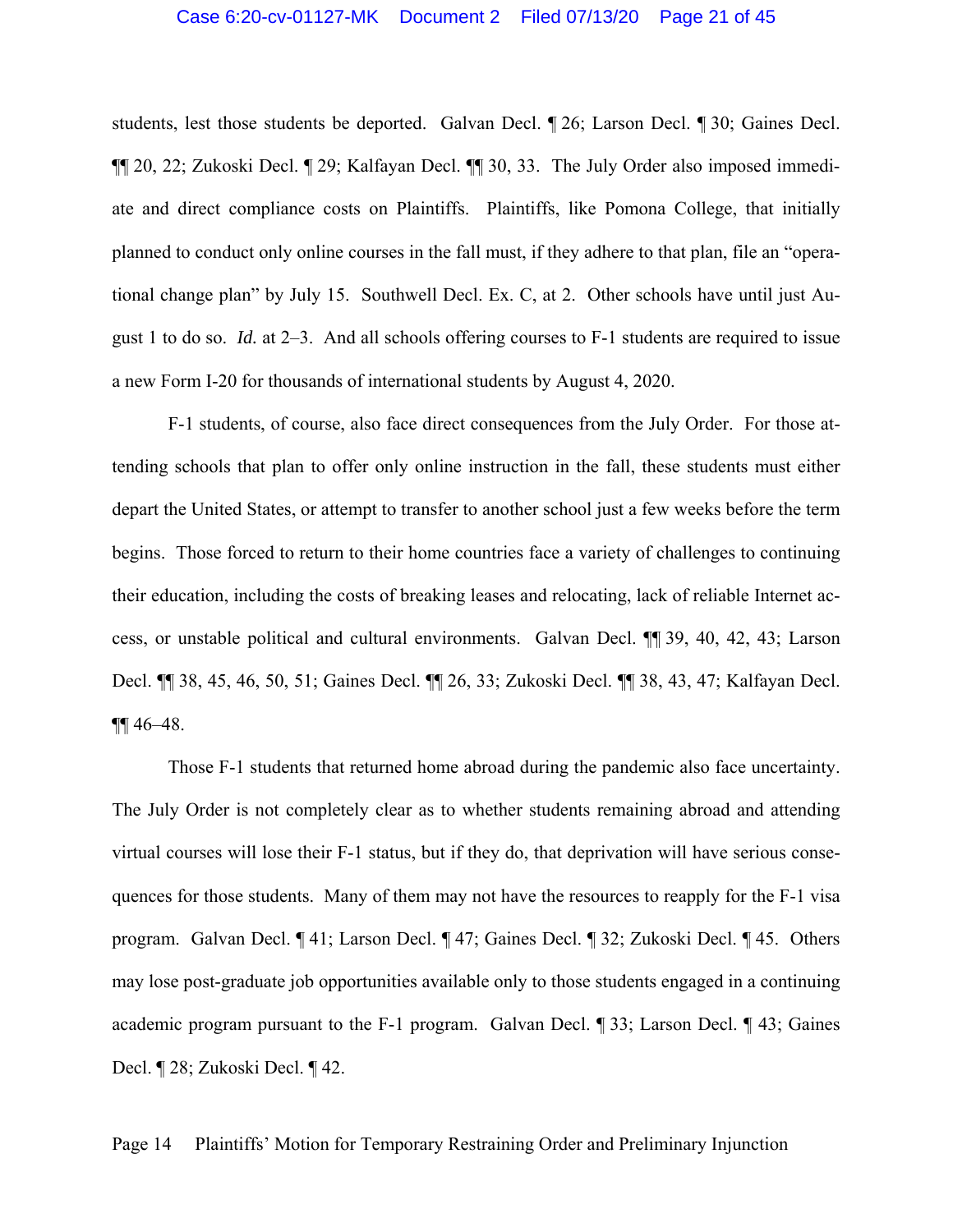#### **LEGAL STANDARD**

Preliminary injunctive relief is appropriate where the plaintiff establishes that "[1] he is likely to succeed on the merits, [2] that he is likely to suffer irreparable harm in the absence of preliminary relief, [3] that the balance of equities tips in his favor, and [4] that an injunction is in the public interest." *Winter v. Nat. Res. Def. Council, Inc.*, 555 U.S. 7, 20 (2008). The same standard applies to a request for a temporary restraining order. *See Stuhlbarg Int'l Sales Co. v. John D. Brush & Co.*, 240 F.3d 832, 839 n.7 (9th Cir. 2001).

#### **ARGUMENT**

Plaintiffs satisfy each of the four elements for immediate injunctive relief. First, Plaintiffs are likely to succeed on the merits of their APA claims because ICE failed to satisfy the APA's standard for reasoned decision making. Second, Plaintiffs will suffer further immediate irreparable harm if the July Order is not enjoined, including the costs associated with complying with the July Order's arbitrary deadlines and reorganizing their curricula to accommodate F-1 students. Third, both equities and public interest favor an injunction where, as here, an agency has failed to meet its obligations under the APA, to the detriment of schools, students, and many other stakeholders.

#### **I. Plaintiffs Are Likely To Succeed On The Merits**

The APA requires a court to vacate agency action where the action is "arbitrary, capricious, an abuse of discretion, or otherwise not in accordance with law." 5 U.S.C. § 706(2)(A). The July Order is arbitrary and capricious and not in accordance with law, and Plaintiffs are therefore likely to succeed on the merits of their APA claims for two reasons: (1) the July Order fails to satisfy the minimum standards for reasoned decision making, and (2) the proffered reason in the July Order is pretextual.

#### Page 15 Plaintiffs' Motion for Temporary Restraining Order and Preliminary Injunction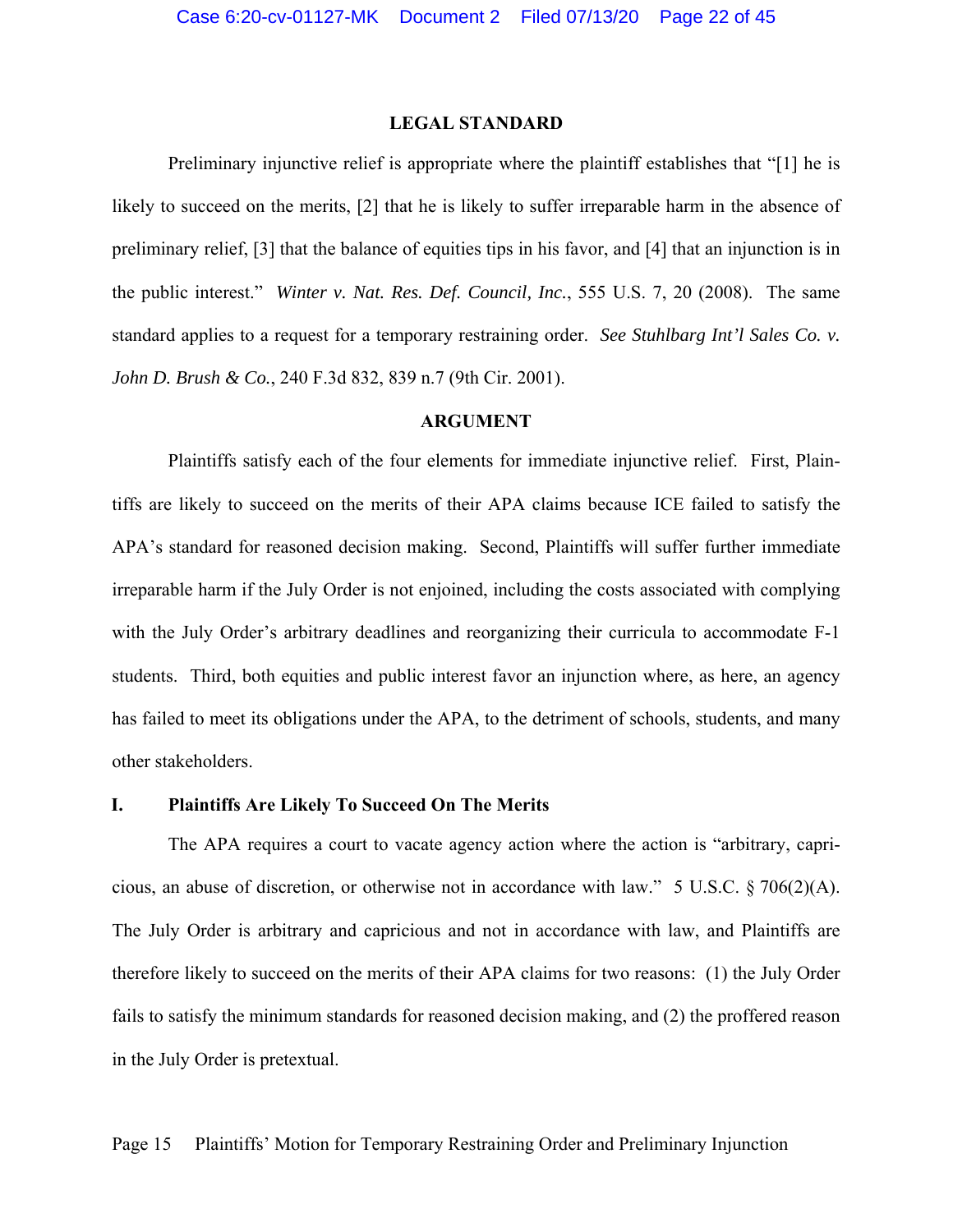There also is no question that the July Order is final agency action—it plainly bears "all of the hallmarks of APA finality." *Sackett v. EPA*, 566 U.S. 120, 126 (2012). It determines the rights of F-1 students studying in the United States, and imposes legal obligations on Plaintiffs to make submissions and issue Forms I-20. *See id.* And plainly "legal consequences" flow from the July Order, because it declares that F-1 students who violate its instructions will be subject to deportation. *See id.*; *see also* Southwell Decl. Ex. C, at 1. While ICE promises to publish a "Temporary Final Rule" in the Federal Register, Southwell Decl. Ex. C, at 1, it has not yet done so, despite demanding that schools provide responses to the Order as soon as July 15. An agency cannot demand immediate action from regulated parties and simultaneously claim that its orders are merely interim. *Cf. Bennett v. Spear*, 520 U.S. 154, 178 (1997) (agency action is not final if it is merely "tentative" or "interlocutory" (quotation marks omitted)).The July Order therefore is final agency action and it is subject to vacatur under the APA.

#### **A. The July Order Is Not The Product Of Reasoned Decision Making**

#### **1. ICE Failed To Consider The Harms Arising Out Of The July Order**

Before taking final action, an agency must "examine the relevant data" and "consider[] . . . the relevant factors." *Motor Vehicle Mfrs. Ass'n of U.S., Inc. v. State Farm Mut. Auto. Ins. Co.*, 463 U.S. 29, 43 (1983) (quotation marks omitted). This means the agency must "pay attention to the advantages *and* the disadvantages of agency decisions." *Michigan v. EPA*, 135 S. Ct. 2699, 2707 (2015). Moreover, when the agency reverses a preexisting policy, it must take into account "serious reliance interests" arising out of the preexisting policy. *Encino Motorcars, LLC v. Navarro*, 136 S. Ct. 2117, 2126 (2016) (quotation marks omitted).

Just weeks ago, the Supreme Court reaffirmed and applied these fundamental rules in *Department of Homeland Security v. Regents of University of California*, 140 S. Ct. 1891 (2020).

Page 16 Plaintiffs' Motion for Temporary Restraining Order and Preliminary Injunction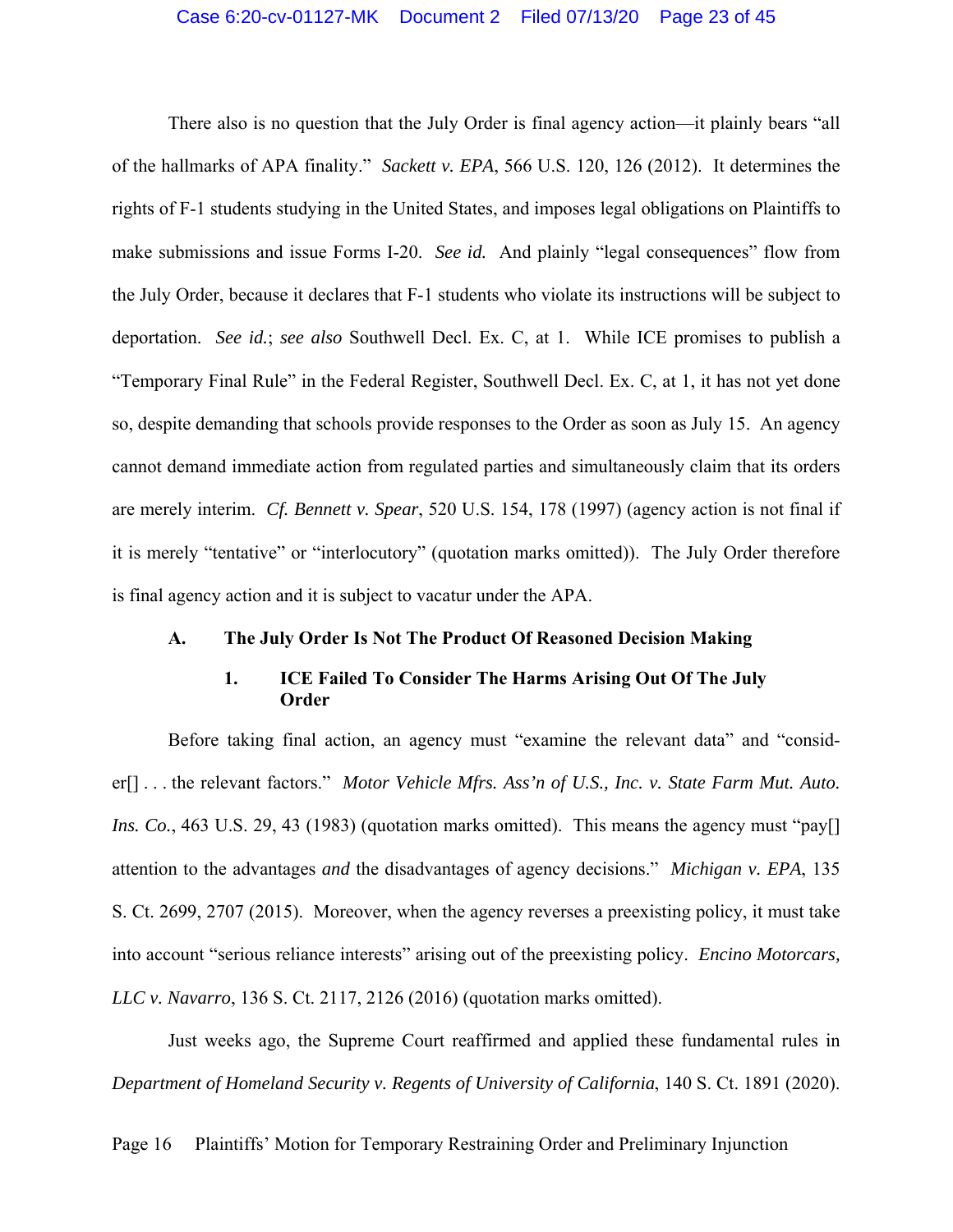#### Case 6:20-cv-01127-MK Document 2 Filed 07/13/20 Page 24 of 45

There, the Court vacated as inconsistent with the APA the Department of Homeland Security's attempted rescission of the Deferred Action for Childhood Arrivals ("DACA") program on the ground that, among other things, the Acting Secretary "failed to address whether there was 'legitimate reliance' on the DACA Memorandum." *Id.* at 1913. The Court proceeded to detail the substantial harm caused by the abrupt rescission of DACA—the harm to DACA recipients who had started businesses and purchased homes, the harm to the families of DACA recipients, and the detrimental economic effects caused by a mass exodus of a considerable portion of the U.S. workforce. *See id.* at 1914. Although those costs and reliance interests did not necessarily foreclose the rescission of DACA, the Department of Homeland Security was required at least to consider them. *See id.*

ICE, apparently, did not get the message. Despite acknowledging in March that "SEVPcertified schools may need to adapt their procedures and policies to address the significant public health concerns associated with the COVID-19 crisis," Southwell Decl. Ex. A, at 1, the July Order contains no recognition of that need, nor does it consider the harm of imposing a "one-size-fits-all" program on hundreds of different schools—each with its own student body and campus environment and unique struggles in grappling with the pandemic—with so little time before the start of the next semester. The July Order also fails entirely to consider the "legitimate reliance," *Smiley v. Citibank (S.D.), N.A.*, 517 U.S. 735, 742 (1996), that schools placed on the March Order, notwithstanding that the March Order indicated the exemption would be "in effect for the duration of the emergency," Southwell Decl. Ex. B, at 1, and that the national emergency declared on March 13 has not yet been lifted. ICE thus failed entirely to acknowledge, address, or weigh at least three broad categories of harm arising out of the July Order: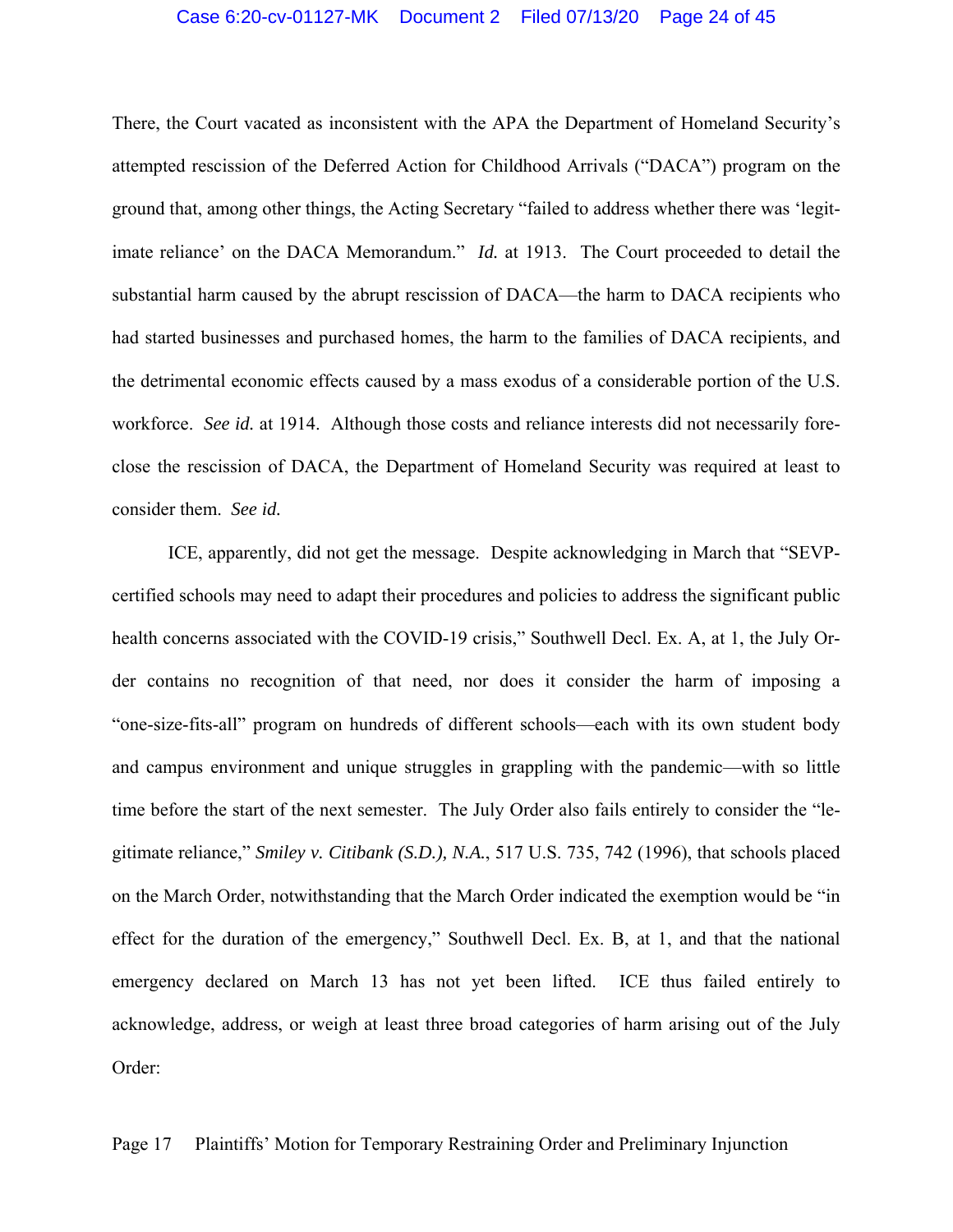#### Case 6:20-cv-01127-MK Document 2 Filed 07/13/20 Page 25 of 45

**a.** The July Order imposes costs on schools by requiring them to restructure their fall academic programming to ensure F-1 students have adequate in-person classes. Plaintiffs have invested substantial resources in the past several months to develop academic plans for the fall that meet the needs of their students without compromising the health of their students, faculty, or staff. Galvan Decl. ¶¶ 7–15, 19; Larson Decl. ¶¶ 13–18, 23, 27, 30; Gaines Decl. ¶¶ 7–12; Kalfayan Decl.  $\P$  12–15. Those plans are the result of voluminous input by professors, administrators, state government officials, and health professionals, and represent Plaintiffs' considered judgment about how best to serve the interests of their numerous stakeholders. Galvan Decl. ¶¶ 9, 22; Larson Decl. ¶¶ 14–18, 30; Gaines Decl. ¶¶ 9–13, 18; Kalfayan Decl. ¶¶ 28, 53.

The July Order throws all of that into disarray. Instead of spending the coming weeks refining and implementing their plans to strive to provide a safe and enriching educational environment for their students in the fall, Plaintiffs instead must redirect those resources to attempting to do what they can to protect their international students from deportation under the July Order in order to preserve those students' many, varied, and invaluable contributions to their institutions. Galvan Decl. ¶ 26; Larson Decl. ¶ 30, 37–38; Gaines Decl. ¶¶ 20–24; Kalfayan Decl. ¶ 31. This costly reallocation of resources adds to the already daunting task of preparing large-scale academic institutions for an unprecedented term of uncertainty and experimentation.

The July Order also imposes direct costs of compliance on Plaintiffs. It requires schools that plan to offer only online classes for the fall 2020 term to submit an "operational change plan" by July 15—just nine days after the July Order was issued. Southwell Decl. Ex. C, at 2. Those schools that, like many of Plaintiffs, are offering in-person classes or a hybrid of in-person and remote classes have until just August 1 to submit their operational plans. *Id.* at 2–3. And the July Order further requires schools to issue a new Form I-20 for *thousands* of students by August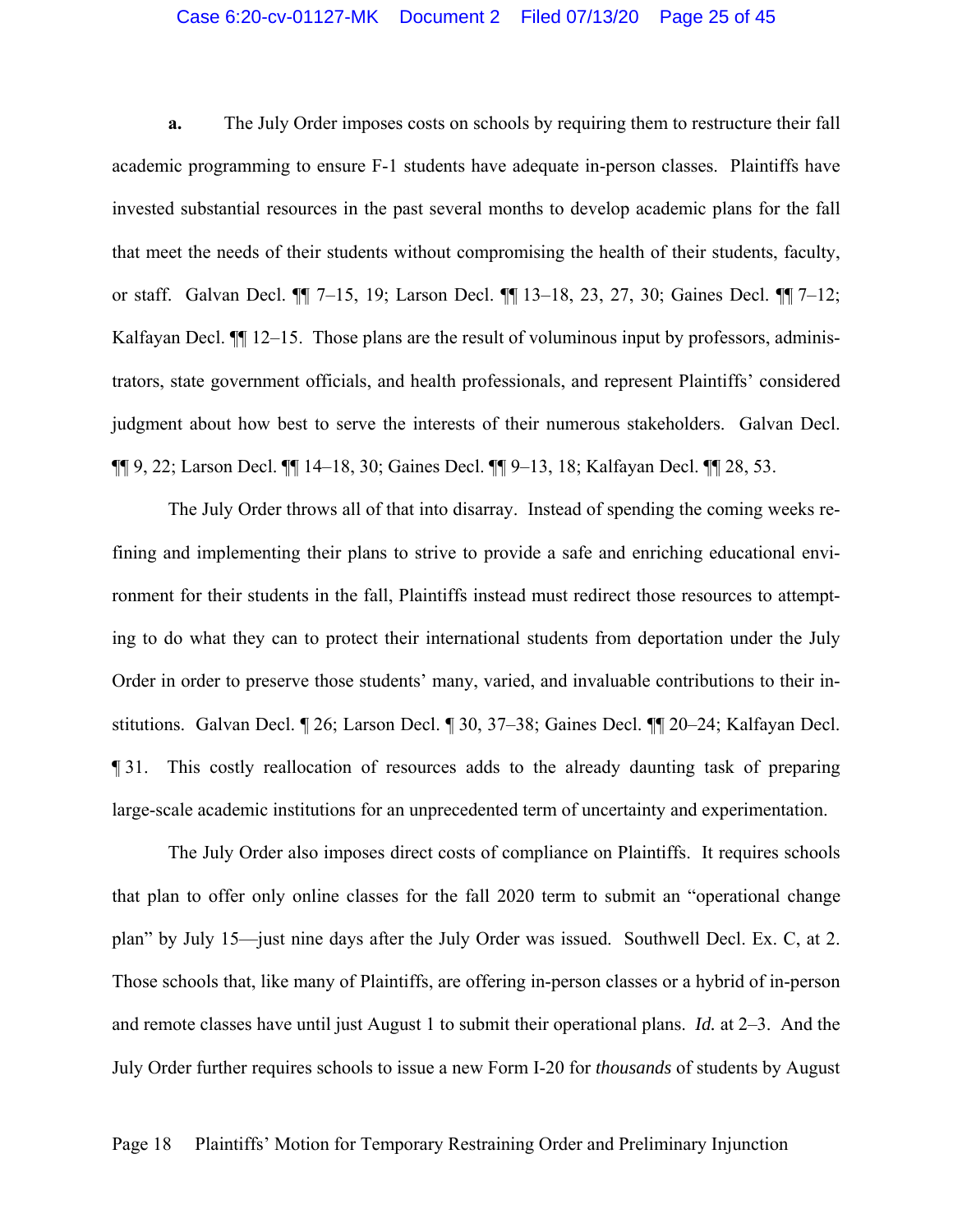#### Case 6:20-cv-01127-MK Document 2 Filed 07/13/20 Page 26 of 45

4, 2020, an immensely burdensome task that not only ordinarily takes several months, Galvan Decl. ¶ 33; Larson Decl. ¶¶ 34–37; Gaines Decl. ¶¶ 24–25, but also is literally impossible for those schools that will not have even completed enrollment by that time, Gaines Decl. ¶ 25. The development of those plans for submission to ICE, particularly on such a truncated timeframe, is a costly and disruptive process that, once again, detracts from Plaintiffs' core educational missions. Galvan Decl. ¶ 33; Larson Decl. ¶ 38.

And it is not just the Plaintiffs' resources that are compromised, but also their ability to offer academic programming of their own choice to best meet their students' needs. Plaintiffs have planned for and prepared to implement a wide variety of course offerings designed to maximize the educational experience for their students, even in these challenging times. Each Plaintiff is responding in its own way—some schools are operating mostly or entirely online, others are offering principally "hybrid" courses that are taught partially online and partially in person, and others are offering a mixed semester, with in-person classes ceasing after Thanksgiving break. Galvan Decl. ¶¶ 19–22; Larson Decl. ¶¶ 24–25; Gaines Decl. ¶ 16.

The July Order deprives schools of their ability to tailor their academic programming to the needs of their students. While each of Plaintiffs remains committed to offering all of their students a valuable and positive educational experience, the reality is that ensuring that all international students are enrolled in in-person courses impedes the fulfillment of that mission. Plaintiffs' ability to offer in-person classes is constrained both by the relatively small number of facilities that can accommodate social distancing protocols, and the faculty that are available to teach in-person classes. And a faculty member or facility allocated to a course offering created to satisfy the July Order's new requirement cannot be utilized for another in-person class. In this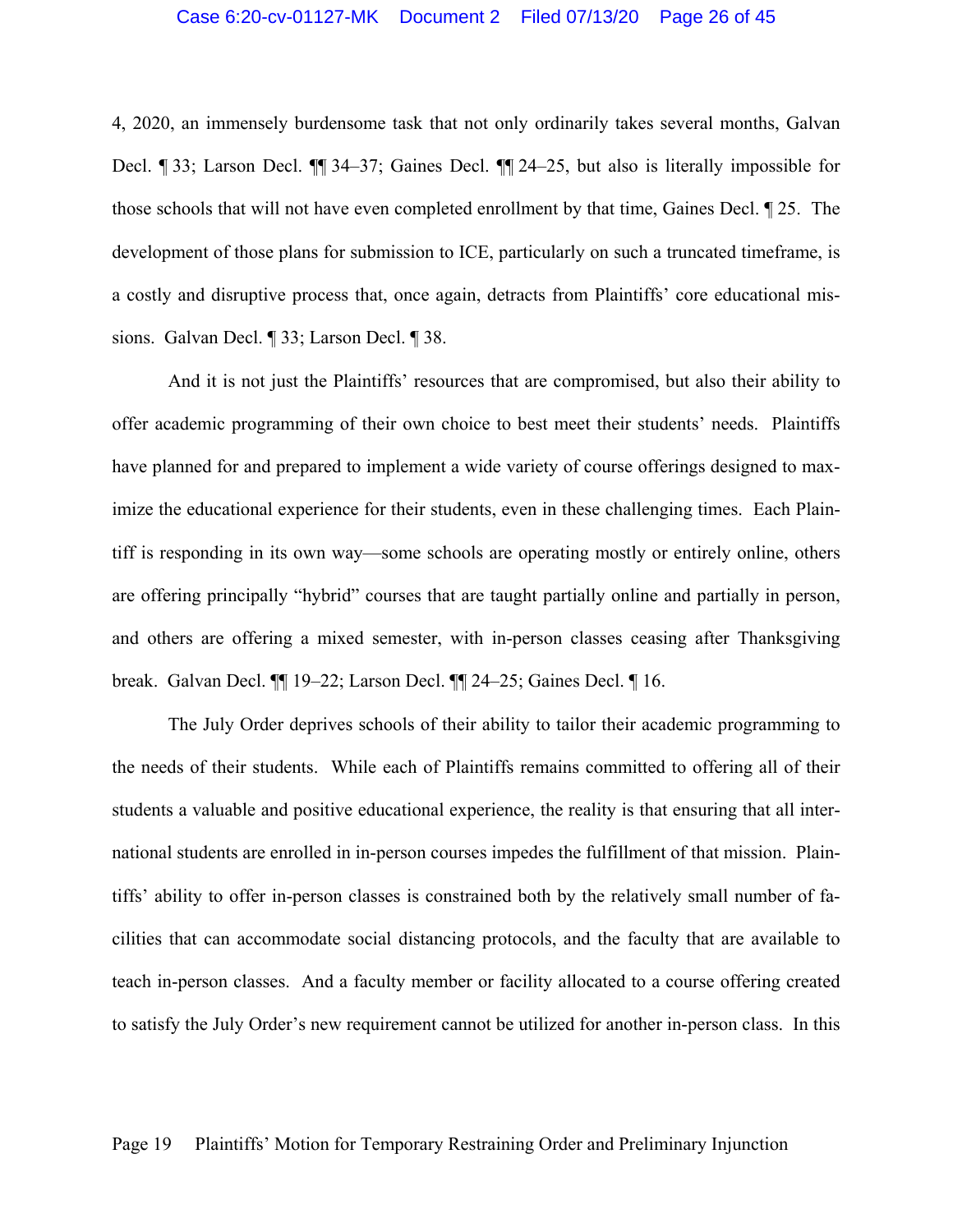#### Case 6:20-cv-01127-MK Document 2 Filed 07/13/20 Page 27 of 45

way, the July Order is forcing Plaintiffs to change their course offerings and ultimately places new limitations on the choices Plaintiffs' students have in selecting their coursework.

**b.** F-1 students currently residing in the United States will be directly harmed in a variety of ways. Most critically, for those schools like Plaintiff Pomona College that have planned to offer *only* online instruction, unless they dramatically alter their plans, all of their F-1 students now face a choice: They can attempt to transfer to another school offering in-person courses, or they will be forced to leave the United States and attempt to continue their coursework from another country. Gaines Decl.  $\P$  19.

Yet even students of those Plaintiffs that currently plan to offer some in-person instruction to international students face paralyzing uncertainty. That is because the July Order warns, ominously, that "[i]f a school changes its operational stance mid-semester"—which is to say, if schools once again are forced to close their campuses and move all instruction online as they were in March—all of their F-1 students "must leave the country or . . . transfer to a school with in-person instruction." Southwell Decl. Ex. C, at 3. Even if a mid-semester school transfer theoretically were possible (for a variety of reasons, it generally is not), it would be completely out of the realm of possibility in the event of another broad closure of campuses as occurred in March. The only option would be to leave the country.

The breadth of harms that would flow from such an abrupt exodus of F-1 students is difficult to overstate: F-1 students would be compelled immediately to uproot their academic and personal lives, and attempt to continue their studies from abroad, for some several time zones

1

<sup>1</sup> Universities have standing to assert the "rights of the students, scholars, and faculty" affected by Executive action. *See Washington v. Trump*, 847 F.3d 1151, 1160 (9th Cir. 2017).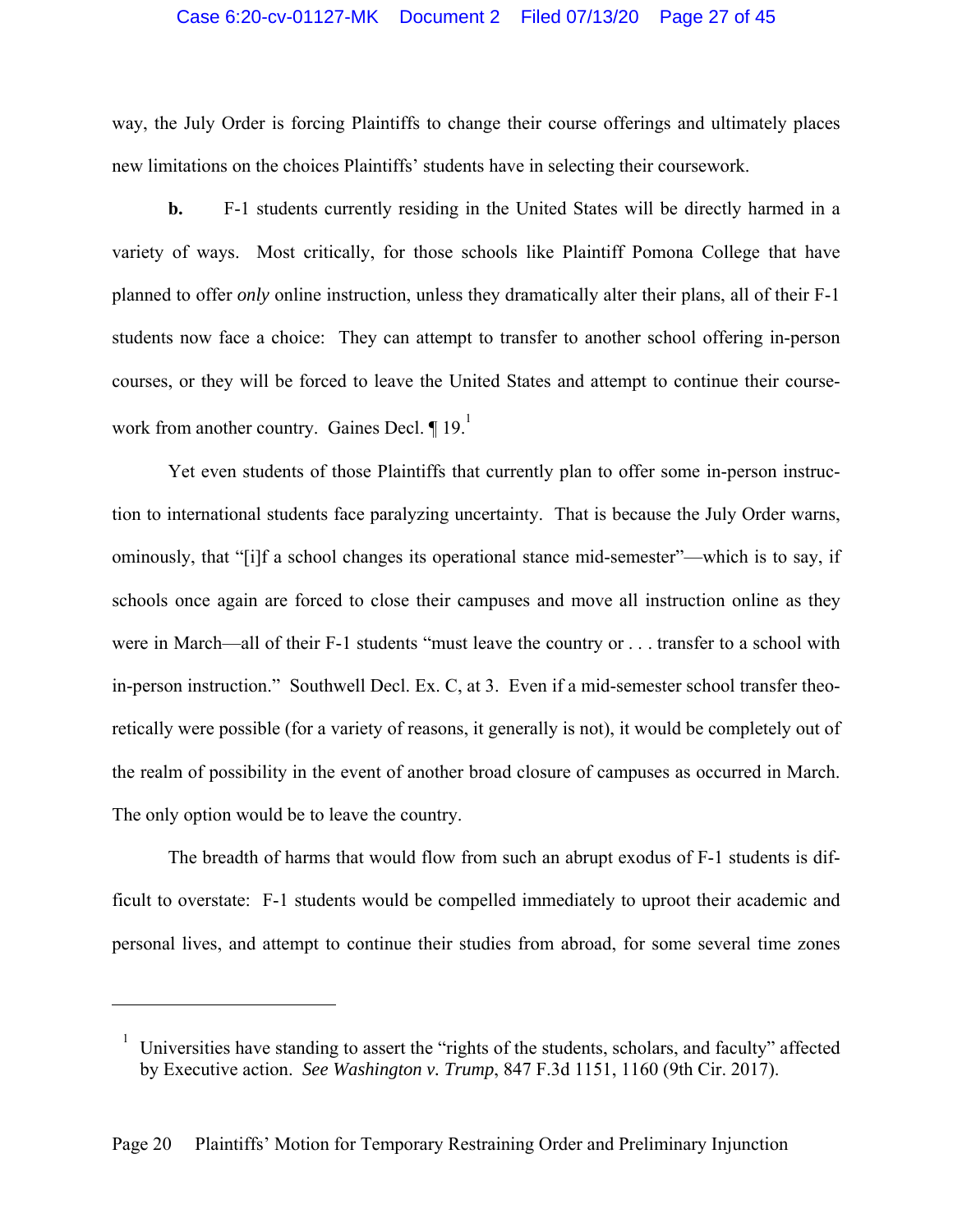#### Case 6:20-cv-01127-MK Document 2 Filed 07/13/20 Page 28 of 45

away from their instructors, for others without reliable Internet access, for some in places experience civil unrest or violence or a COVID-19 outbreak worse even than that which has befallen the United States. Galvan Decl. ¶¶ 40, 42; Larson Decl. ¶¶ 46, 50; Gaines Decl. ¶¶ 30–32; Kalfayan Decl. ¶ 47. The harms from these situations range from the direct economic costs of having to break leases and relocate thousands of miles away, Galvan Decl. ¶¶ 34–35, 42; Larson Decl. ¶¶ 38, 50; Gaines Decl. ¶¶ 26, 32.d, 33, to interrupted academic research, to more poignant family traumas of pulling children out of school and attempting to find caretakers for family pets, *see* Cascante Decl.; Memiaghe Decl.; Yang Decl..

Whether it happens immediately because a Plaintiff offers only online courses, or it happens midway through the term after a school is forced to close its doors, the loss of international students deeply compromises Plaintiffs' ability to fulfill their educational mission. Courts have long recognized that schools have a legitimate interest in encouraging the sharing of diverse viewpoints and cultures. *See Grutter v. Bollinger*, 539 U.S. 306, 328 (2003) (a university's "educational judgment that such diversity is essential to its educational mission is one to which we defer"). International students bring tremendous value to the intellectual and intramural community at each of Plaintiffs, offering varied perspectives and interests. Galvan Decl. ¶¶ 28–30, 38– 39; Larson Decl. ¶¶ 31, 45; Gaines Decl. ¶ 21; Kalfayan Decl. ¶ 5, 29, 32. The effective expulsion of F-1 students from the United States would impair Plaintiffs' ability to offer an environment where diverse viewpoints are shared, instead restricting the student body only to domestic students and those international students fortunate enough to be able to attend school courses online from their home countries despite the logistical challenges. Galvan Decl. ¶ 28. The departure of large numbers of international students would run counter to the core mission of many of Plaintiffs, who strive to provide a diverse and engaging learning environment for all students,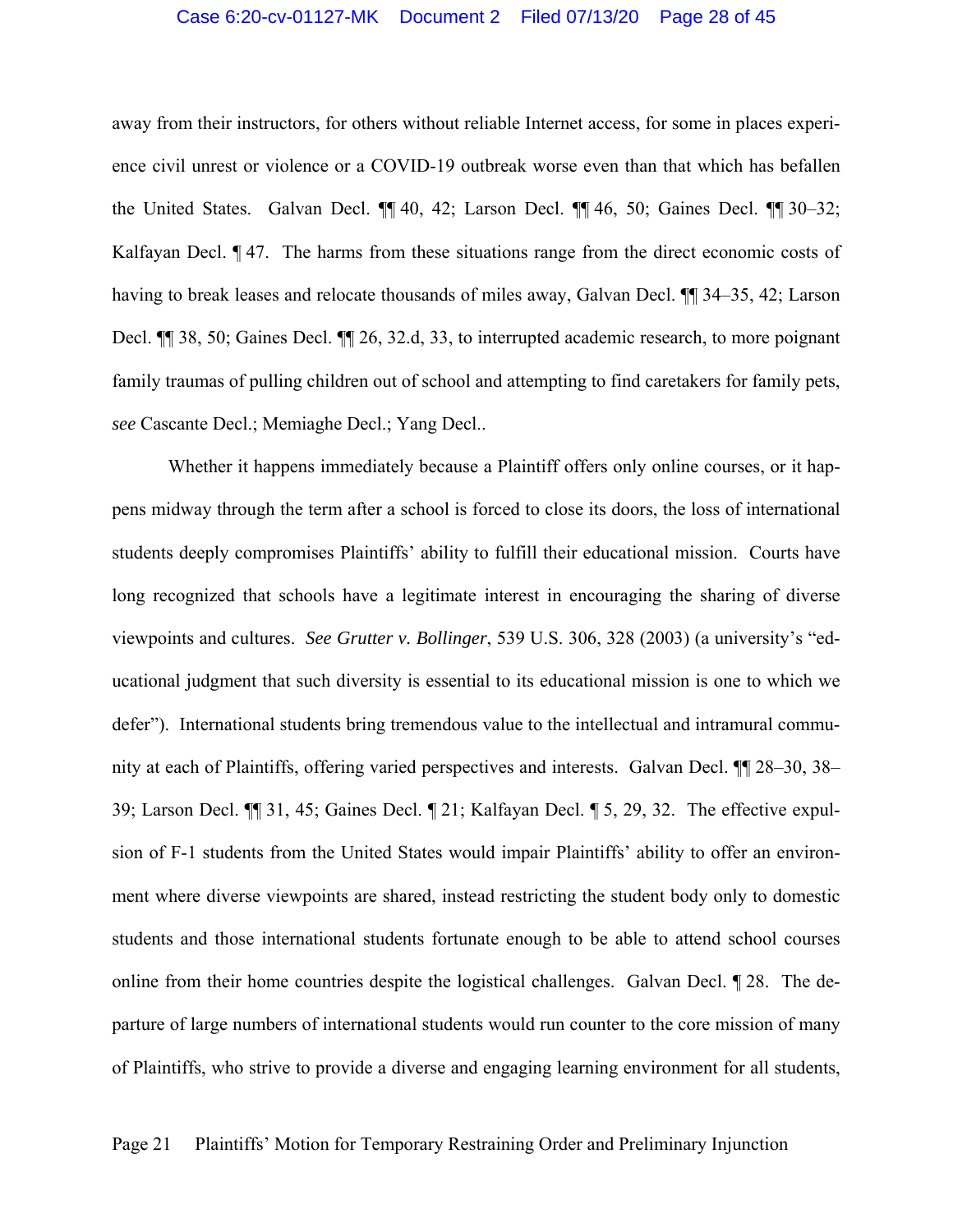#### Case 6:20-cv-01127-MK Document 2 Filed 07/13/20 Page 29 of 45

and who depend on international students to enrich the experience of their peers. Galvan Decl. ¶¶ 28–29, 44–45, 47; Larson Decl. ¶ 31.

The July Order also poses a related and particular problem for those F-1 students at increased risk for severe illness from COVID-19. While Plaintiffs have carefully designed reopening plans that minimize health risks to the student population, no amount of precautions can completely eliminate the risk of contracting COVID-19. And that risk is more substantial for those individuals with certain medical conditions that may lead to a higher chance of severe illness due to COVID-19. *See Coronavirus Disease 2019 (COVID-19); People with Certain Medical Conditions*, Ctrs. for Disease Control & Prevention (June 25, 2020), https://bit.ly/3gO6spB. Those medical conditions range from kidney disease, to asthma, to high blood pressure, to pregnancy. *See id.* While Plaintiffs would otherwise be willing to accommodate F-1 students at higher risk of severe illness from COVID-19 through the provision of an online-only curriculum, they effectively are prohibited from doing so by the July Order, unnecessarily increasing the risk to those students with no apparent or stated purpose. Such students are put to the dilemma of either risking exposure to COVID-19 in in-person classes, or risking exposure to COVID-19 on an ICE-mandated international flight.

These harms are not hypothetical, and certainly not abstract to the very real students whose lives may be transformed by virtue of the July Order. The stories of just a tiny fraction of those affected students are set forth in the declarations, including:

- One University of Oregon student faces the prospect of returning to Indonesia, where they will lack access not only to reliable Internet, but even to clean tap water. Galvan Decl. ¶ 39.a.
- One Pomona College student is a citizen of a country other than her family's current country of residence. Because her family's country of residence has closed its borders to short-term visitors she would have no place to live if required to leave the United States. Gaines Decl. ¶ 33.b.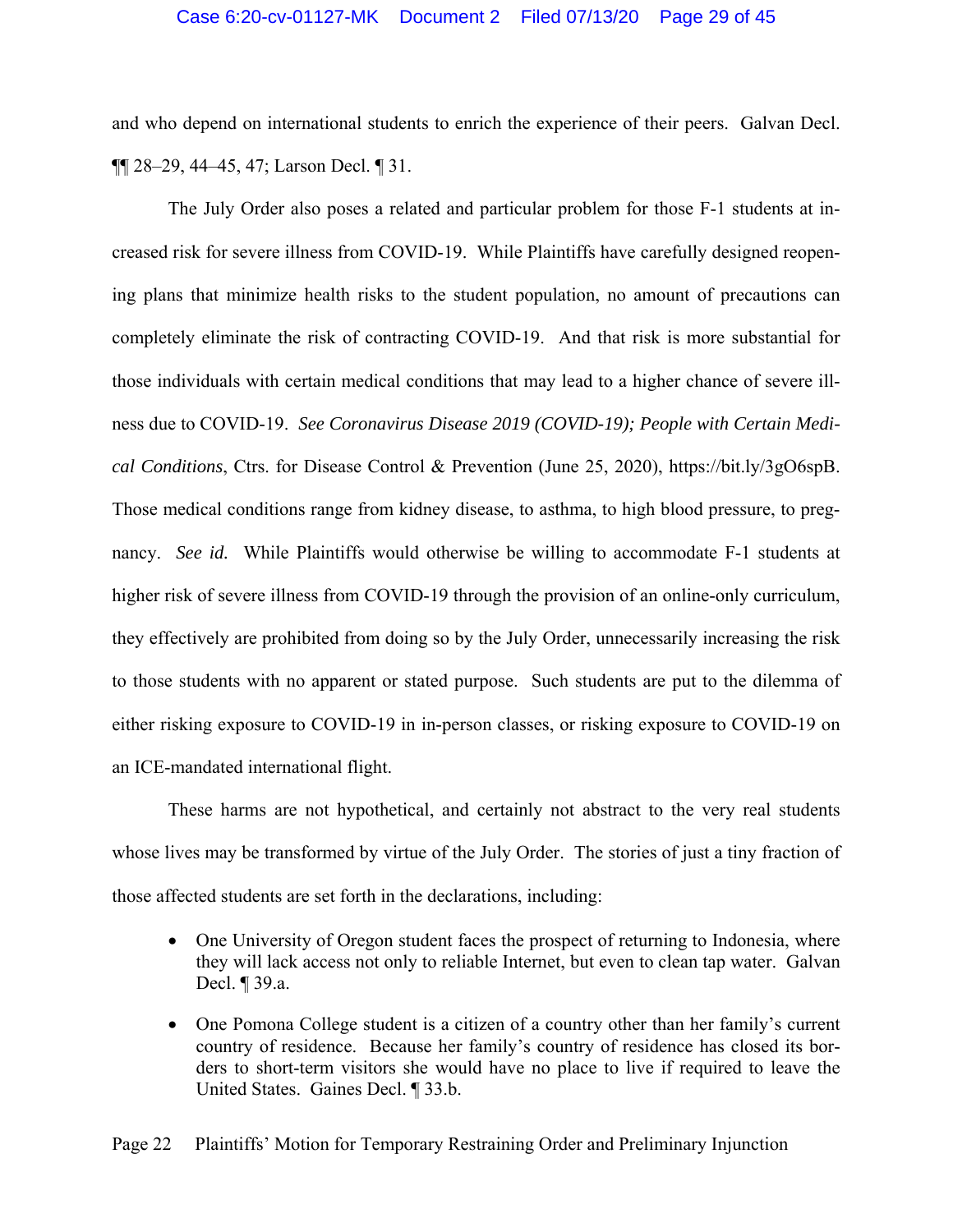- Another Pomona College student from an African nation would have to return to a country with no reliable Internet, and would potentially lose the significant financial aid she receives from the school. Gaines Decl. ¶ 33.a.
- One Oregon State University student came to the United States fleeing an abusive relationship in her home country, and fears for her life if forced to return home. Larson Decl. ¶ 51.a.
- Another Oregon State University student is in graduate school and, even if they could return home, would lack access to reliable Internet access and could not access resources—including frequent contact with their research advisor and specialty academic committee—needed to continue their education. Larson Decl. ¶ 51.g.
- **c.** F-1 students currently residing outside of the United States and unable to return

are harmed as well. These students face challenges different from their peers that remained in the United States. Even though most Plaintiffs are willing and able to offer at least some in-person courses, many F-1 students simply are unable to return to the United States. That may be for any number of reasons, including prohibitively expensive flights, travel restrictions, or simply a legitimate fear that international travel will jeopardize their health.

The fate of these students is unclear under the July Order. The July Order states that continuing F-1 students outside of the United States "whose schools of enrollment are *only* offering online classes, may remain in Active status in SEVIS if they are taking online courses and are able to meet the normal full course of study requirements or the requirements for a reduced course of study." Southwell Decl. Ex. C, at 2. This suggests that F-1 students outside of the United States attending a school that offers only *some* online courses will *not* remain in Active status. But ICE's "Frequently Asked Questions" regarding the July Order, released on July 7, states that "continuing F and M students may remain in Active SEVIS status while studying online, outside the United States." *Frequently Asked Questions for SEVP Stakeholders About Guidance for the Fall 2020 Semester*, U.S. Immigration & Customs Enforcement 3 (July 7, 2020), https://bit.ly/3fkAIYN. The apparent disconnect between these two messages not only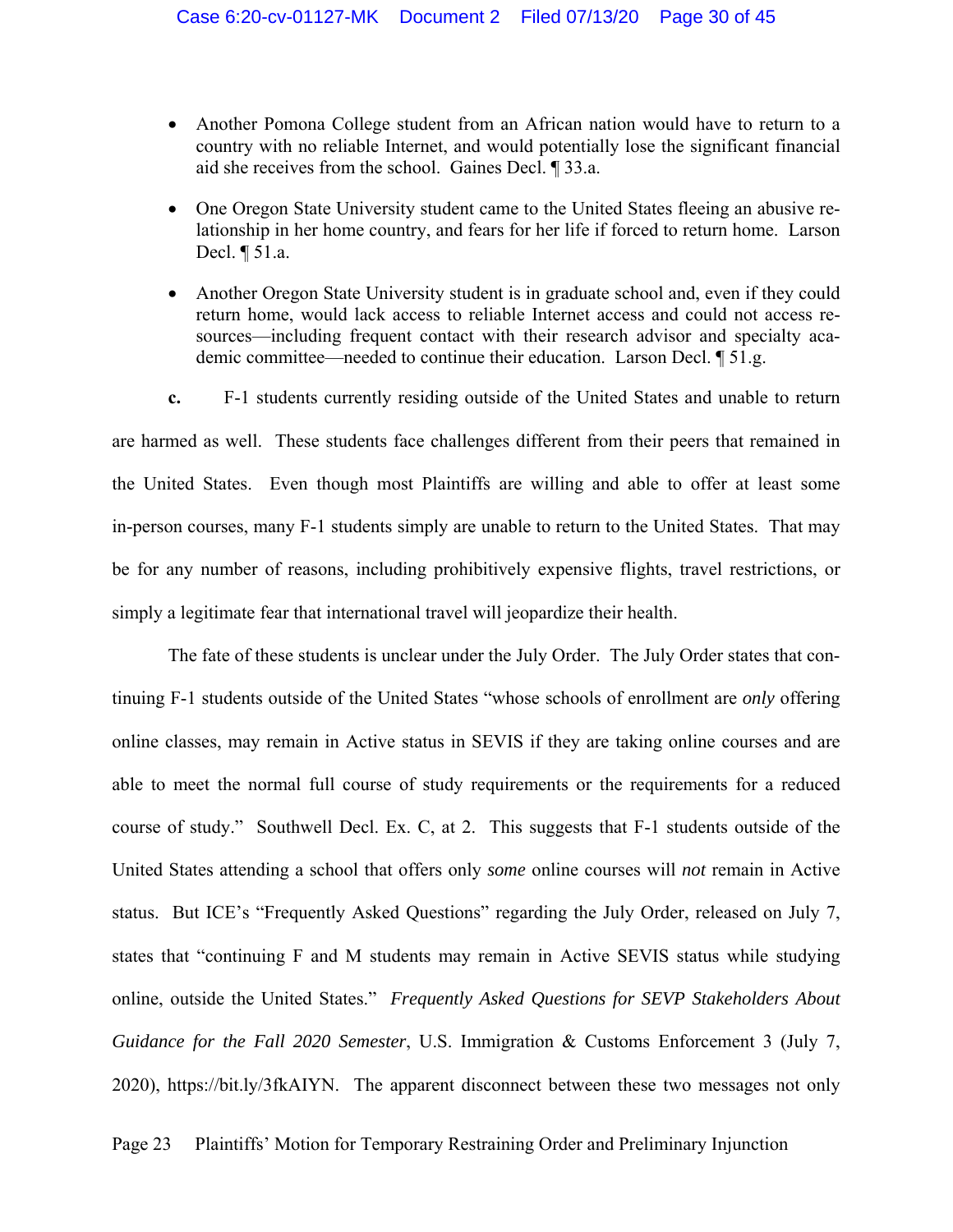#### Case 6:20-cv-01127-MK Document 2 Filed 07/13/20 Page 31 of 45

heightens the confusion surrounding the July Order, but further demonstrates the lack of deliberative or reasoned decision making by ICE.

Taking the July Order at its word (without reference to the seemingly contradictory July 7 guidance) that F-1 students abroad enrolled only in online courses at a school that offers some in-person instruction for stateside students will lose their F-1 Active status, two significant harms will flow from that policy. First, once students lose their F-1 status, it will be challenging for them to regain it. U.S. consular offices remain closed for routine visa appointments, and even when they reopen, the visa application process is time consuming, burdensome, and costly, particularly for those F-1 students who have to travel significant distances to consular offices. Galvan Decl. ¶ 41; Larson Decl. ¶ 47; Gaines Decl. ¶ 31. There is thus no certainty that these students will be able to reapply for and reenter the F-1 visa program once they are removed from Active status.

Second, certain post-graduate employment programs may become unavailable to those students who have a lapse in their F-1 status. F-1 students are eligible to participate in "practical training" programs, either during their course of study or immediately after completion. *See* 8 C.F.R.  $\S 214.2(f)(10)$ . These programs are available only to F-1 students who have "been lawfully enrolled on a full-time basis, in a Service-approved college, university, conservatory, or seminary for one full academic year." *Id*. For "optional practical training"-or OPTpost-graduate participation is permitted only if the OPT is completed within a 14-month period (with some exceptions). *See id.* § 214.2(f)(10)(ii)(A)(3). The practical effect of all of this is that F-1 students who wish to participate in these programs must either be currently enrolled in a school pursuant to F-1 for at least one year, or must have recently completed a full course of study. An interruption in students' F-1 status can temporarily disqualify students for participa-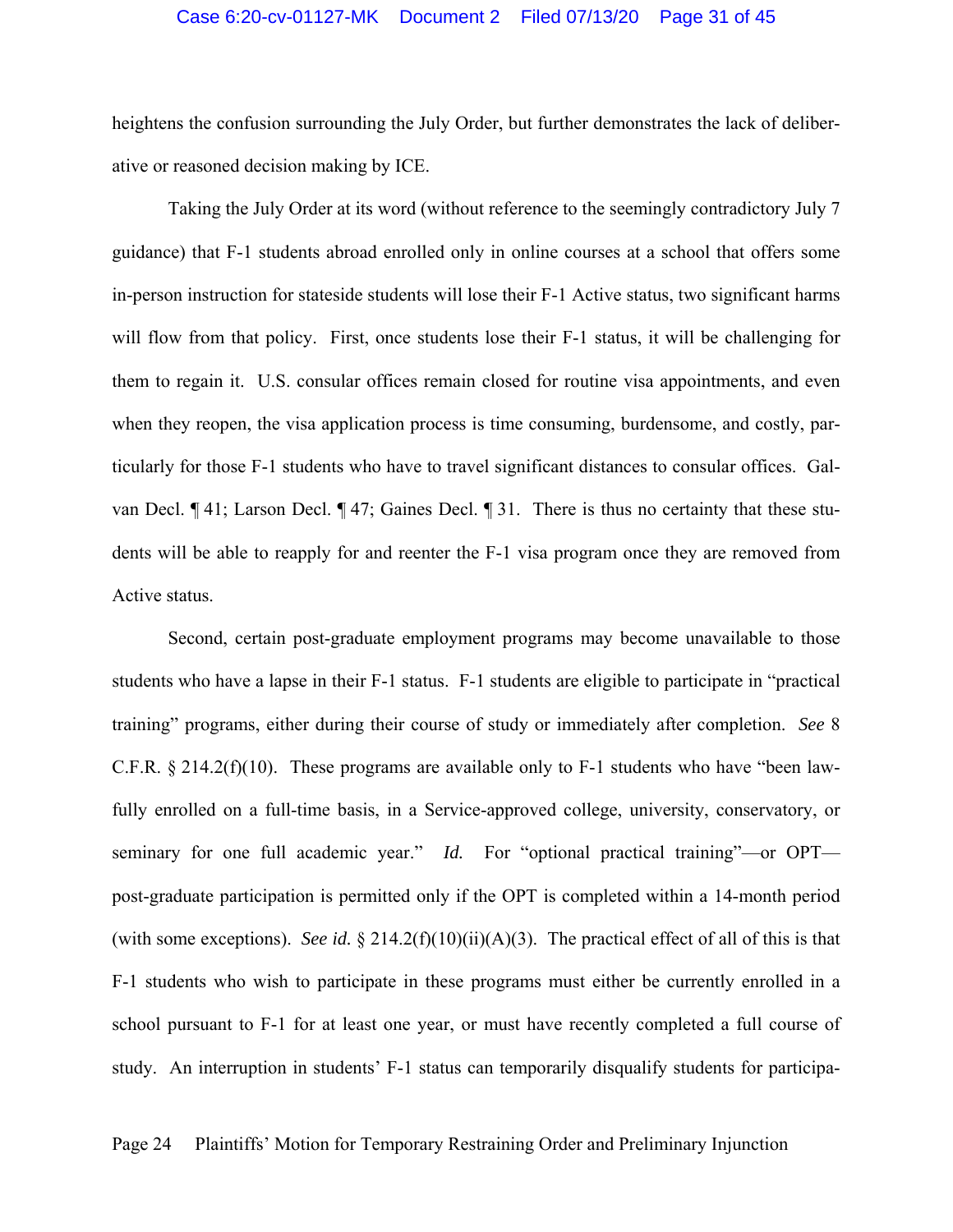#### Case 6:20-cv-01127-MK Document 2 Filed 07/13/20 Page 32 of 45

tion in the program, and may permanently disqualify them if they complete their course studies while not enrolled in the F-1 visa program. The July Order thus could actually F-1 students abroad of opportunities to undertake work opportunities in the United States relevant to their field of study.

\* \* \*

The import of the above is that ICE *must*, as a matter of fundamental administrative law, consider and weigh the relevant harms and costs arising from its decision to rescind the March Order. And ICE failed completely to do so. Nowhere in the July Order did ICE even acknowledge, much less analyze, the substantial harms that the July Order will cause. ICE did not address the fact that its onerous and unreasonable deadlines for schools to restructure their academic programs imposes direct compliance costs on Plaintiffs and those similarly situated to them. It did not acknowledge that schools, in designing their plans for the fall semester, relied on ICE's statement that the March guidance of "flexibility" would remain in place "for the duration of the emergency." Southwell Decl. Ex. B, at 1. Nor did ICE acknowledge the many harms its new policy portends for F-1 students. ICE's "Frequently Asked Questions" released on July 7 suggests that F-1 students enrolled only in online classes simply "do not need to be present" in the United States. But ICE seems to have overlooked entirely that many of these students very much do "need" to take the classes best suited for their academic progress; "need" to not be several time zones away from their instructions; "need" not to break their lease obligations; "need" to keep their children in school; and "need" to keep their families together. ICE apparently considered none of that. That is not reasoned decision making, and it cannot sustain the agency action taken here. Plaintiffs are therefore likely to succeed on their claim that the July Order must be vacated under the APA.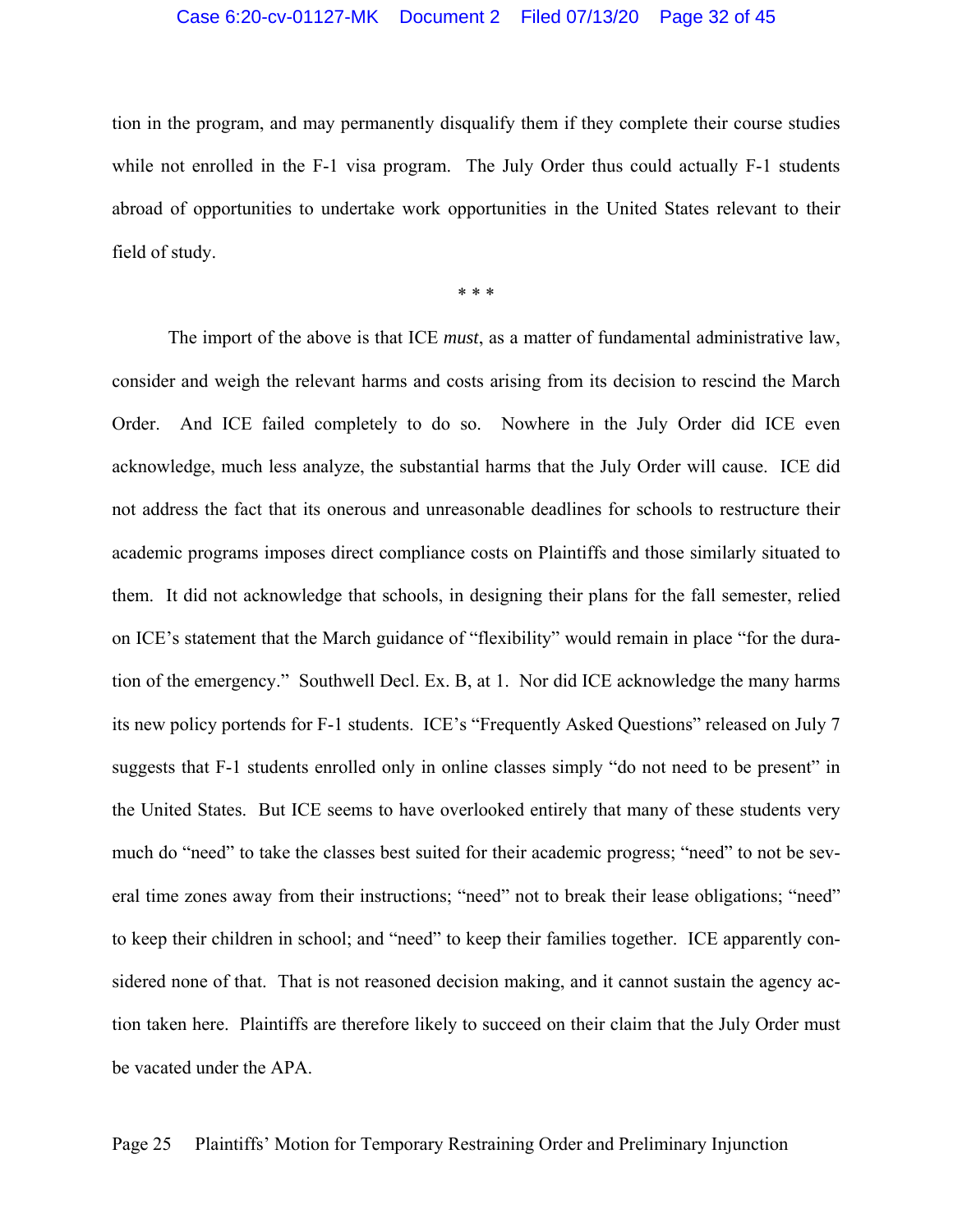#### **2. The July Order Offers No Reasoned Explanation At All**

Although an agency is free to change a preexisting policy, it must "display awareness that it *is* changing position" and "must show that there are good reasons for the new policy." *FCC v. Fox Television Stations, Inc.*, 556 U.S. 502, 515 (2009). Agency action therefore cannot be sustained if "[t]here are no findings and no analysis . . . to justify the choice made," *Burlington Truck Lines, Inc. v. United States*, 371 U.S. 156, 167 (1962), and vacatur is appropriate if "the agency's explanation is, in effect, no explanation at all," *All. for Wild Rockies v. U.S. Forest Serv.*, 907 F.3d 1105, 1114 (9th Cir. 2018); *see also Morales-Izquierdo v. Gonzales*, 486 F.3d 484, 493 (9th Cir. 2007) (vacatur appropriate where "an agency provides no explanation at all for a change in policy").

 The entire "rationale" offered by the July Order is set forth in a single sentence in the introductory paragraph: "There will still be accommodations to provide flexibility to schools and nonimmigrant students but as many institutions across the country reopen, there is a concordant need to resume the carefully balanced protections implemented by federal regulations." July Order at 1. The July Order does not say what those "carefully balanced protections" are, and more critically, it does not explain why the fact that many schools now are attempting to reopen, mostly with hybrid plans, counsels in favor of abandoning ICE's prior policy giving schools flexibility to meet the varying unprecedented scenarios posted by the pandemic. *See Arrington v. Daniels*, 516 F.3d 1106, 1114 (9th Cir. 2008) (vacating agency action where the agency "offered no explanation for why it exercised its discretion to select one [option] rather than the other").

Page 26 Plaintiffs' Motion for Temporary Restraining Order and Preliminary Injunction Indeed, all of the proffered reasons for ICE's prior policy of permitting F-1 students to maintain their visa status while taking a fully online curriculum apply today with at least as much force as they did in March. When ICE promulgated the March Order, it highlighted the need for the exemption in light of the "extraordinary nature of the COVID-19 emergency," and advised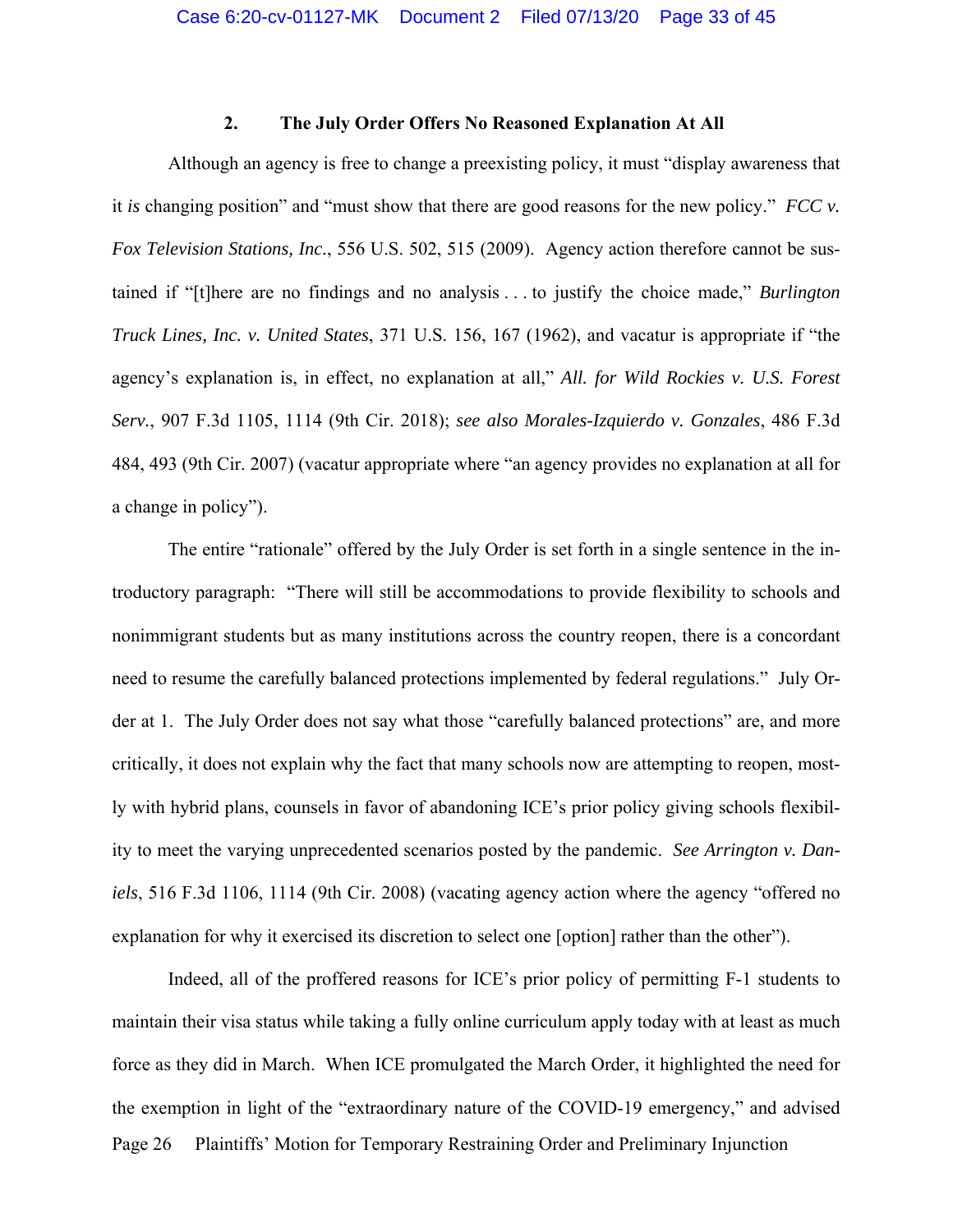#### Case 6:20-cv-01127-MK Document 2 Filed 07/13/20 Page 34 of 45

that the exemption would remain "in effect for the duration of the emergency." March Order at 1. President Trump declared a national emergency on March 13, 2020, *see* White House, *Proclamation on Declaring a National Emergency Concerning the Novel Coronavirus Disease (COVID-19) Outbreak* (Mar. 13, 2020), https://bit.ly/3ffGlaK, and that declaration has never been rescinded or revised.

Meanwhile, the pandemic is far from over. There are now a total of 3,106,931 confirmed cases of COVID-19 in the United States, with approximately 60,000 new cases *each day*—far higher than the 267 new cases detected on March 13, 2020. *See Coronavirus Disease 2019 (COVID-19), Cases in the US*, Ctrs. for Disease Control & Prevention (last visited July 11, 2020), https://bit.ly/301213T. And there are currently approximately 800 new deaths each day. *Id.* This disturbing uptick cannot be attributed solely to increased testing—the percentage of positive tests has nearly doubled from a nadir of 4.3% in early June to 8.3%. *See Rate of Positive Tests in the US and States Over Time*, Johns Hopkins Univ. of Med. (last visited July 11, 2020), https://bit.ly/301h4uE. In short, things have gotten worse, not better, since ICE announced the exemption in the March Order.

While administrative agencies have latitude to determine the best response to changing circumstances, ICE was required to at least state its reasons for reversing its prior policy and explain how changed facts or circumstances justify the new approach. But the stubborn fact that the COVID-19 pandemic rages on and schools are doing their level-best to meet the challenge of safely educating students in this unprecedented environment demonstrates only the need for more flexibility, not less. The fact that some schools today are attempting to reopen amidst the pandemic hardly presents no rational justification for pulling the rug out from under hundreds of thousands of F-1 students and the schools that serve them. ICE was required to, at the very least,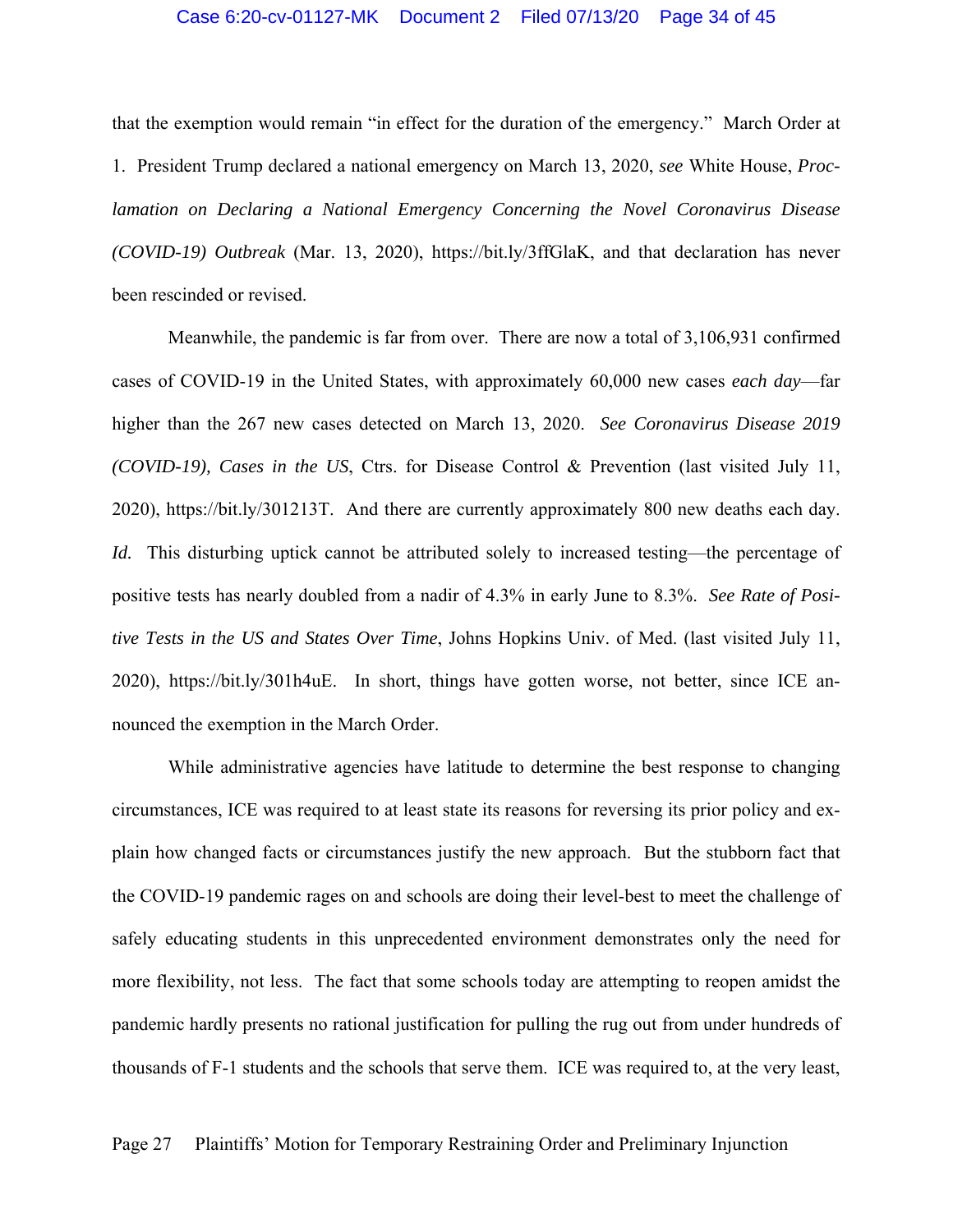offer *some* reasoned explanation for its dramatic about face. It failed to do so, and for that reason alone, Plaintiffs are likely to succeed on their claim that the July Order violates the APA and must be vacated.<sup>2</sup>

#### **B. The Proffered Reasons For The July Order Are Pretextual**

Even crediting ICE's perfunctory justification for its action, the July Order is also defective under the APA because the proffered reasons for ICE's actions do not reflect the agency's actual reasoning.

Effective judicial review of agency action is impossible unless the agency discloses the basis for its action. *See Burlington Truck Lines*, 371 U.S. at 167–68. For that reason, agency action may not properly rest on a "pretextual basis." *Dep't of Commerce v. New York*, 139 S. Ct. 2551, 2573 (2019). Thus, vacatur under the APA is appropriate where there is "an explanation for agency action that is incongruent with what the record reveals about the agency's priorities and decisionmaking process." *Id.* at 2575.

1

<sup>2</sup> In a "Frequently Asked Questions" document published the day after the July Order, ICE opines that the July Order "minimiz[es] the risk of transmission of COVID-19 by not admitting students into the country who do not need to be present to attend classes in-person." *Frequently Asked Questions*, *supra*. "[J]udicial review of agency action is limited to the grounds that the agency invoked when it took the action," *Dep't of Homeland Sec.*, 140 S. Ct. at 1907–08 (quotation marks omitted), and so the agency cannot invoke this rationale to justify the July Order. In any event, the "Frequently Asked Questions" document suggests no reason to believe that F-1 students that have been in the United States since March present any enhanced "risk of transmission of COVID-19," or that their removal somehow reduces the risk to others. To the extent ICE would limit this rationale to persons seeking to return to the United States, it suggests no reason to believe that F-1 students pose an enhanced risk vis-à-vis other travelers from the same country. If the United States is admitting travelers from Canada, it makes no sense to exclude Canadian students who have a fixed place of residence in the United States. And there is no indication ICE examined the many disadvantages to international students in compelling them to pursue their academic program from school. *See supra*.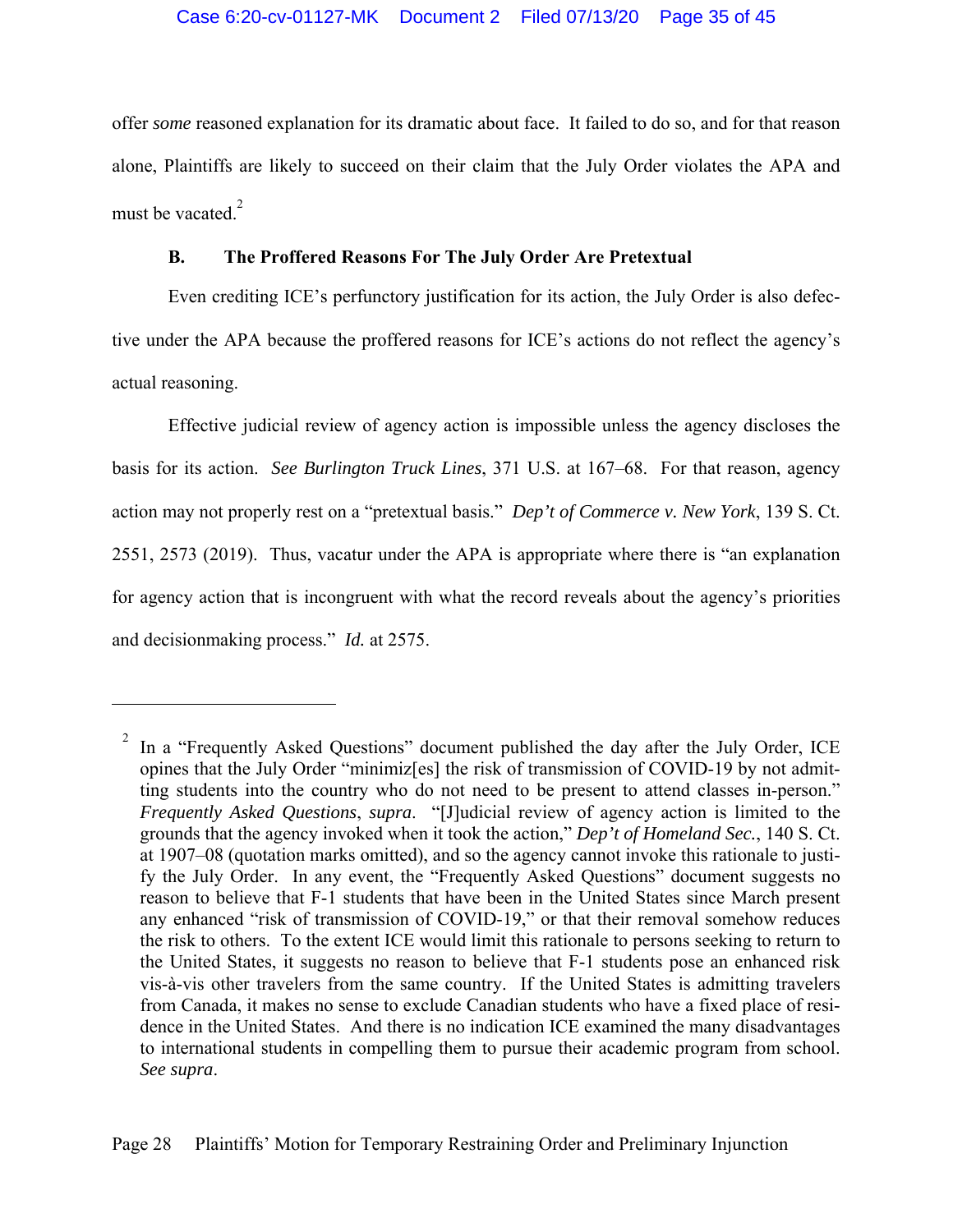#### Case 6:20-cv-01127-MK Document 2 Filed 07/13/20 Page 36 of 45

In the July Order, ICE indicated that the reopening of some schools necessitates the "resum[ption of] the carefully balanced protections implemented by federal regulations." Southwell Decl. Ex. C, at 1. Whatever this opaque statement may mean, *see supra*, it plainly does not reflect the true rationale for the policy change: To encourage—or perhaps to coerce—schools into offering in-person classes in the fall, even against the advice of public health professionals and contrary to the months-long deliberative processes undertaken by individual schools to determine the best options for their communities.

The agency's true intent was revealed by Acting Deputy Secretary of Homeland Security Ken Cuccinelli, who, when pressed by a reporter, seemed to acknowledge that the purpose of the policy was to "encourage schools to reopen." John Bowden, *Cuccinelli Says Rule Forcing International Students to Return Home Will "Encourage Schools to Reopen"*, The Hill (July 7, 2020), https://bit.ly/303vFG2. Specifically, he explained, "This is now setting the rules for one semester, which we'll finalize later this month that will, again, encourage schools to reopen." *Id.* This statement aligns with repeated calls by the President for schools to reopen in the fall, sometimes accompanied by threats to cut off federal funding. *See, e.g.*, Donald J. Trump ( $@realDonaldTrump$ ), Twitter (July 10, 2020, 7:41 AM) ("... Schools must be open in the Fall. If not open, why would the Federal Government give Funding? It won't!!!"); Donald J. Trump (@realDonaldTrump), Twitter (July 6, 2020, 2:40 PM) ("SCHOOLS MUST OPEN IN THE FALL!!!").

These statements explain why ICE's contemporaneous explanation for its policy reversal is so lacking: The true motive behind ICE's action is to strong-arm schools into opening prematurely in the fall so as to further ideological political interests. While political motives are not in and of themselves impermissible bases for agency action, *see Dep't of Commerce*, 139 S. Ct. at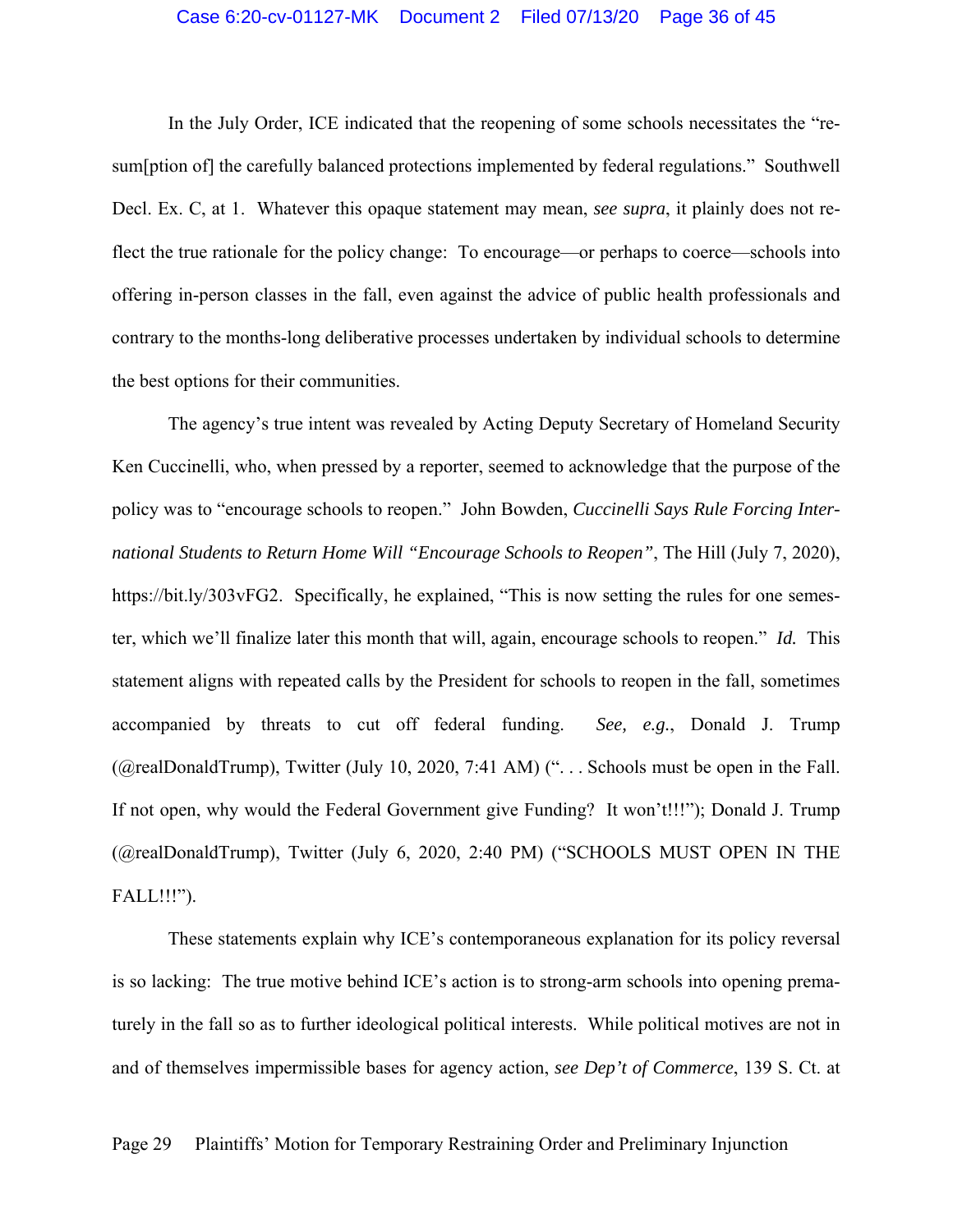#### Case 6:20-cv-01127-MK Document 2 Filed 07/13/20 Page 37 of 45

2573, an agency may not disguise those motives under the guise of legitimate policy objectives, *see id.* at 2575–76. And such a rationale for upending the lives of F-1 students is both unlawful and dangerous: It is unlawful because ICE has *no* statutory authority or expertise to make nuanced determinations balancing public health against educational needs. *Cf. Nat'l Ass'n of Mfrs. v. SEC*, 800 F.3d 518, 552 (D.C. Cir. 2015) (agencies must proceed cautiously when acting in an area where they have "no particular expertise"). And it is dangerous because it assumes that a fall reopening is an optimal policy for all schools, regardless of their particular circumstances or the current state of the pandemic in their geographical area. The President's threat of withholding federal funds to coerce schools into opening, even against their better judgment, demonstrates the arbitrary and irrational basis for ICE's action and underscores the pretextual nature of the July Order.

This Court should not permit ICE to threaten the academic future of thousands of international students and the academic strength and reputation of Plaintiffs if the agency is unable or unwilling even to openly state the true rationales for its change in course. The July Order is a dangerous effort to achieve political goals by bludgeoning schools into a course of action that may directly conflict with public health guidance and directives. Not only did ICE fail in its administrative law obligation to disclose the true purpose for its actions, but it also has greatly overstepped its own authority. The APA demands much more, and Plaintiffs are likely to prevail on this ground.

#### **II. Plaintiffs Will Be Irreparably Harmed Absent Emergency Relief**

Page 30 Plaintiffs' Motion for Temporary Restraining Order and Preliminary Injunction Plaintiffs will be irreparably harmed if ICE's policy change takes effect. Harm is irreparable if "there is no adequate legal remedy, such as an award for damages." *E. Bay Sanctuary Covenant v. Trump*, 950 F.3d 1242, 1280 (9th Cir. 2020) (quotation marks omitted). While economic harm is generally not considered irreparable, "where parties cannot typically recover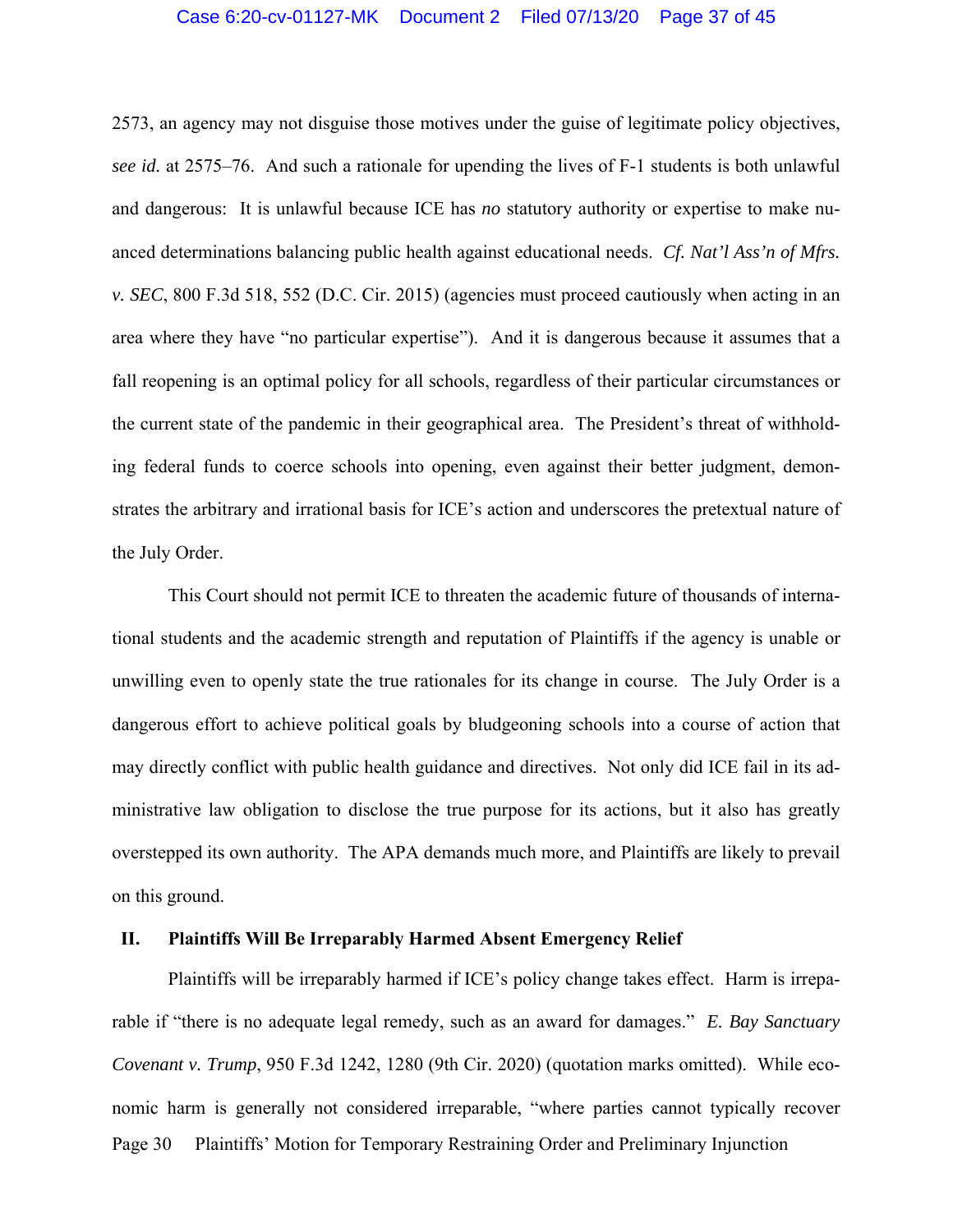monetary damages flowing from their injury—as is often the case in APA cases—economic harm can be considered irreparable." *Id.* "Intangible injuries may also qualify as irreparable harm, because such injuries generally lack an adequate remedy." *Id.* A threat of irreparable harm is "sufficiently immediate to warrant preliminary injunctive relief if the plaintiff is likely to suffer irreparable harm before a decision on the merits can be rendered." *Boardman v. Pac. Seafood Grp.*, 822 F.3d 1011, 1023 (9th Cir. 2016) (quotation marks omitted).

ICE's directive has thrown higher education institutions, including Plaintiffs, into chaos. Only weeks before the start of the fall semester, the July Order commands schools to deploy tremendous resources to redesign their fall semester programs, curricula, and support services, developed over countless hours and multiple months (in reliance on the former ICE rule), to comply with the new rule. Galvan Decl. ¶¶ 24–26; Larson Decl. ¶¶ 19, 30, 32; Kalfayan Decl. ¶¶ 28, 41, 51. Because schools must provide in-person classes to protect their F-1 students from deportation, they are constrained in their ability to design a curriculum of their choice that is designed to meet the academic needs of their students. Instead, they are being forced to make course decisions based not on students' needs or in furtherance of the schools' academic missions, but on creating in-person classes in numbers sufficient to satisfy the July Order. Galvan Decl. ¶¶ 26–27; Larson Decl. ¶ 32]. Conduct that requires an organization to divert resources in disservice to its core mission unquestionably "qualifies as sufficient irreparable harm." *Doe v. Trump*, 418 F. Supp. 3d 573, 599 (D. Or. 2019); *see also E. Bay Sanctuary Covenant*, 950 F.3d at 1280 (holding significant changes to programs and concurrent loss of funding "[b]oth constitute irreparable injuries"); *Cal. Trucking Ass'n v. Becerra*, 433 F. Supp. 3d 1154, 1170 (S.D. Cal. 2020) (irreparable harm exists when plaintiffs "must significantly restructure their business model").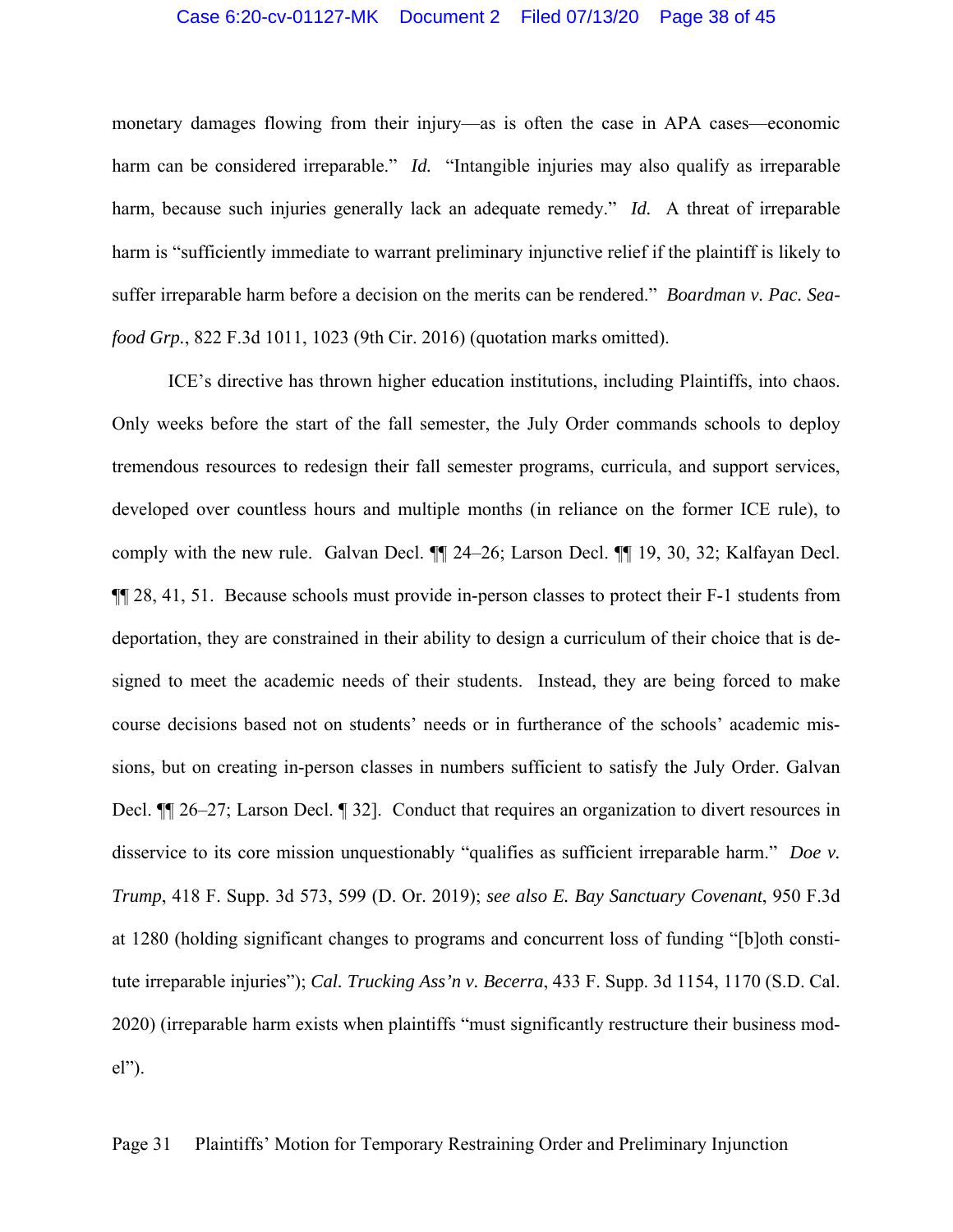#### Case 6:20-cv-01127-MK Document 2 Filed 07/13/20 Page 39 of 45

Complying with the Form I-20 (re)certification process alone will impose an immediate and irreparable administrative burden on Plaintiffs, requiring the schools to do in mere weeks what they are usually given months to do. Galvan Decl. **[1]** 33–34; Larson Decl. **[1]** 33–36; Kalfayan Decl.  $\P$  34–35. This administrative burden is particularly harmful because school staff and resources already are strained responding to the COVID-19 pandemic, and complying with the new rule will prevent staff from being available to advise thousands of students and their families. Galvan Decl. ¶ 26; Larson Decl. ¶ 38; Kalfayan Decl. ¶¶ 38–39. ICE's directive burdens schools and restricts their choice in how best to achieve their academic and institutional missions while maintaining the health and safety of students, faculty, staff, and the community. And that harm, once incurred, can never be remediated.

Plaintiffs' F-1 students will also face irreparable harm if the July Order takes effect. Students compelled to return to their home countries will face enormous challenges in continuing their educations, whether due to inadequate or nonexistent Internet access, time zone differences that make it impossible for them to participate in class, or more basic concerns of physical safety. Galvan Decl. ¶¶ 35–37, 39, 40, 42; Larson Decl. ¶¶ 41, 45, 46, 50, 51; Gaines Decl. ¶¶ 26–34; Kalfayan Decl. ¶ 46. Students forced to leave the United States also will lose research, practical training, and experiential learning opportunities. Galvan Decl. ¶¶ 37–39; Larson Decl. ¶¶ 42, 44–45, 51; Gaines Decl. ¶¶ 27–29; Kalfayan Decl. ¶ 44. And, if the July Order is taken at face value, F-1 students that cannot return to the United States to attend schools that are offering in-person classes also stand to lose their Active F-1 status and the post-graduate opportunities that come with it. Galvan Decl. ¶ 38; Larson Decl. ¶ 43; Gaines Decl. ¶ 28; Kalfayan Decl. ¶ 44. Finally, at least some F-1 students in the United States will be forced to reconfigure their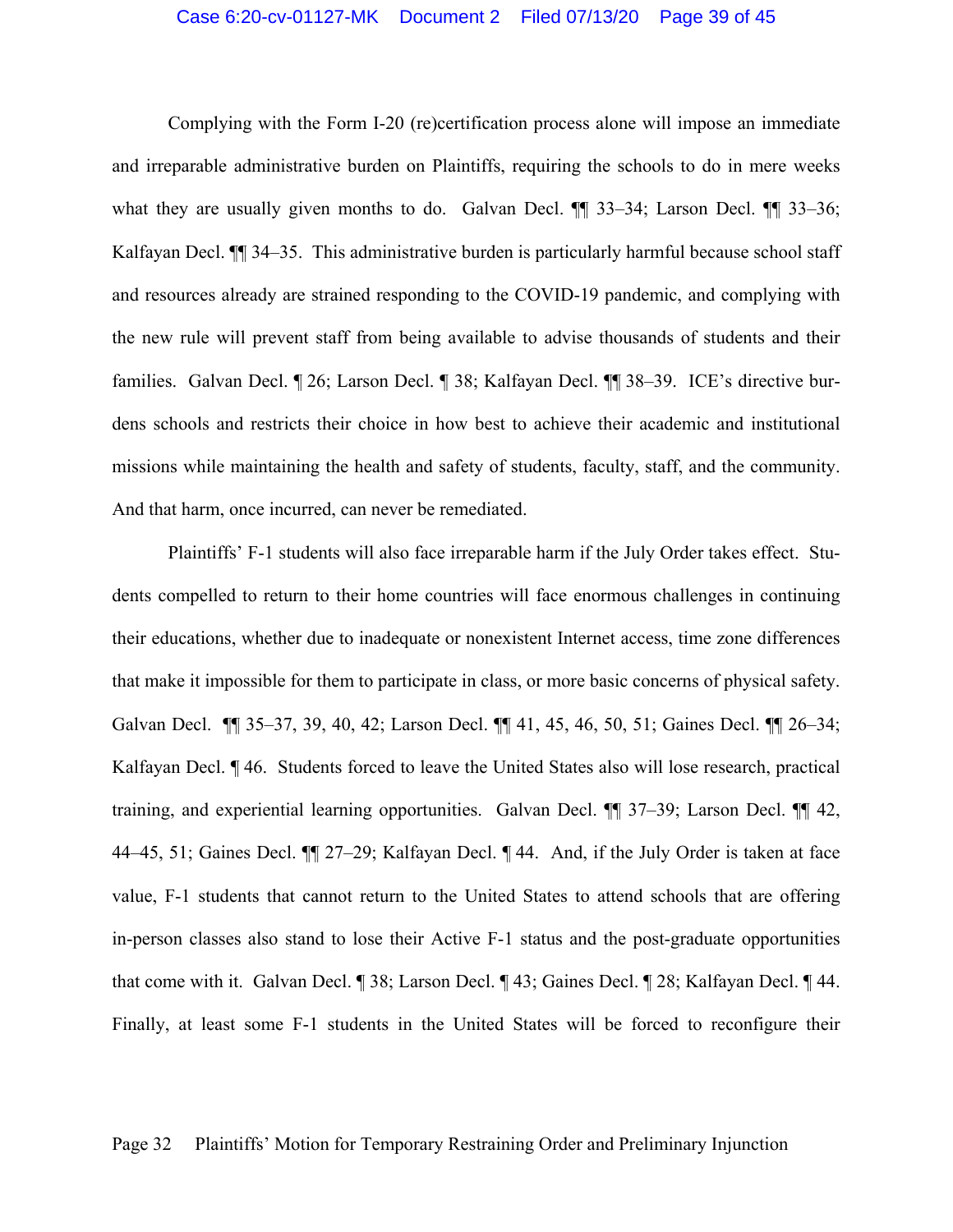#### Case 6:20-cv-01127-MK Document 2 Filed 07/13/20 Page 40 of 45

coursework to satisfy the July Order's in-person requirement, resulting in delayed or diminished progress toward their degree. Larson Decl. ¶ 24; Zukoski Decl. ¶ 22.

The harm to the students harms Plaintiffs as well, by impairing their ability to recruit and enroll international students whose diverse perspectives are integral components of their institutions. Galvan Decl. ¶¶ 44–45, 47; Larson Decl. ¶¶ 31, 52; Gaines Decl. ¶¶ 21, 34; Kalfayan Decl. ¶ 51. Many Plaintiffs hold themselves out as offering an academic environment with an internationally diverse group of people. *See, e.g.*, *Who Is An International Student?*, University of Southern California (last visited July 11, 2020), https://bit.ly/2BZyPSU ("The best thing about USC is the opportunity to meet, learn from and work with an internationally diverse group of people."); *Division of Equity and Inclusion: Campus Diversity*, University of Oregon (last visited July 11, 2020), https://bit.ly/3055jmK; *Why Choose OSU?*, Oregon State University (last visited July 12, 2020), https://bit.ly/3ek9IaB. Agency action that impairs Plaintiffs' abilities to offer an inclusive and diverse learning environment impairs their reputations and gives rise to irreparable harm. *See Regents of Univ. of Cal. v. Am. Broad. Cos.*, 747 F.2d 511, 520 (9th Cir. 1984) (finding the "palpable diminution" in schools' "national reputation" sufficient harm to support the issuance of a preliminary injunction).

In sum, ICE has disregarded the extensive planning schools have undertaken over the past few months and thrown the lives of tens of thousands of students into sudden disarray, just weeks before the beginning of the fall term. Plaintiffs must divert crucial resources to complying with the directive, and must redesign their fall curricula not in support of their educational and institutional missions, but rather to ensure their F-1 students have an opportunity to continue their education. Absent injunctive relief, the July Order will result in ongoing harms to Plain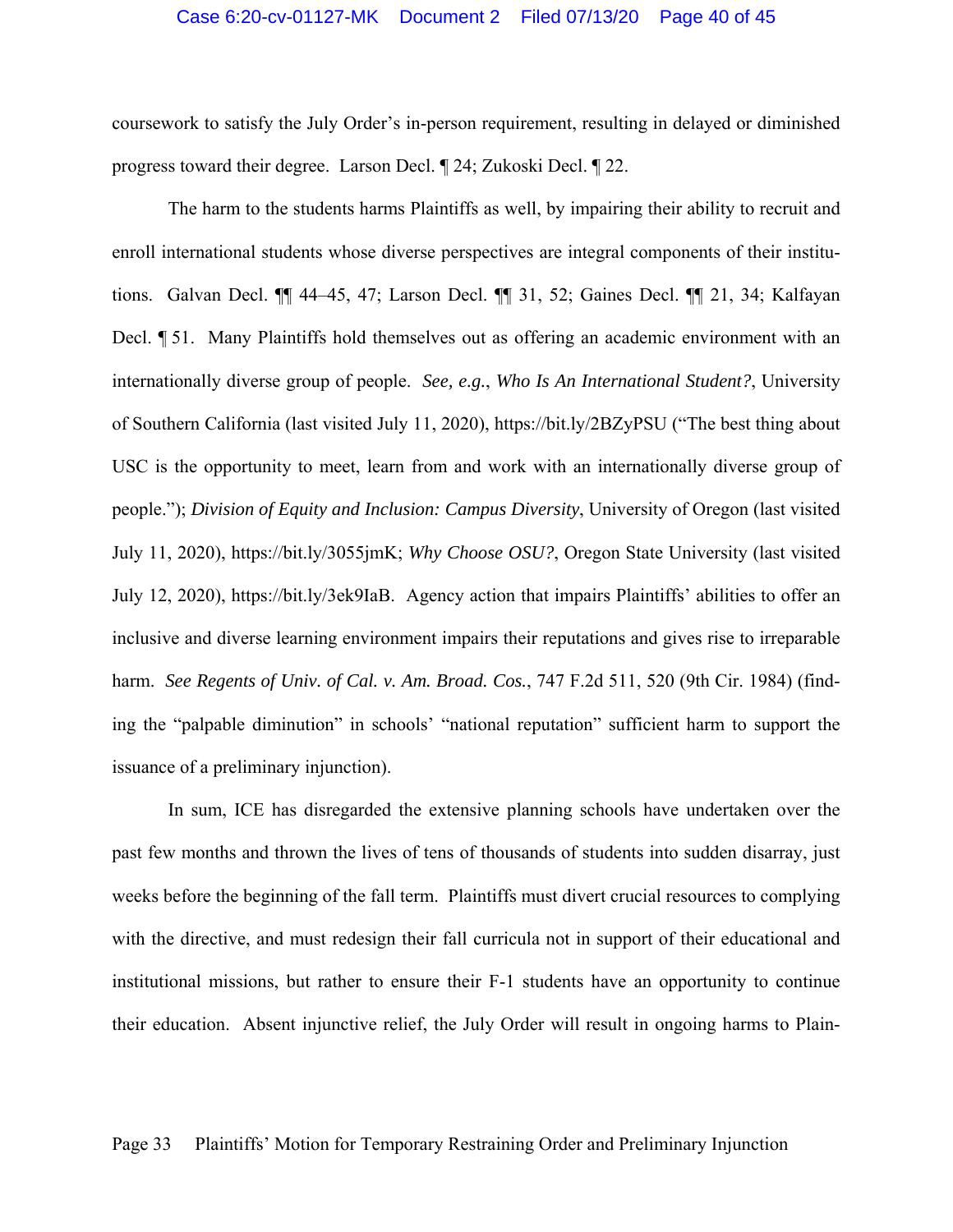tiffs' institutional programs and missions and will cause severe personal hardship for their students.

#### **III. The Equities And Public Interest Favor Immediate Relief**

The remaining equitable factors also favor granting the relief sought. "In weighing equities, a court must balance the competing claims of injury and must consider the effect on each party of the granting or withholding of the requested relief." *Doe*, 418 F. Supp. 3d at 599 (quotation marks omitted). And when "the government is the defendant, generally the balancing of the equities and the public interests factors merge." *Id.* "When the alleged action by the government violates federal law, the public interest factor generally weighs in favor of the plaintiff." *Id.*

The "public interest is served by compliance with the APA" and "is served from the proper process itself." *E. Bay Sanctuary Covenant*, 950 F.3d at 1280–81 (quotation marks omitted). The public is never benefitted when administrative agencies neglect their duty to engage in reasoned and transparent decision making. Moreover, as discussed above, Plaintiffs and their students will suffer irreparable injury should the July Order go into effect. Conversely, the government is not harmed by maintaining the policy it announced in March 2020, which it stated would remain "in effect for the duration of the emergency," Southwell Decl. Ex. B, at 1. That emergency, as noted, is still officially ongoing. The public and the government have an interest in higher education institutions' ability to provide the best possible educational experience to students, including international students, while taking the necessary precautions to protect the health and safety of students, faculty, staff, and the community during the COVID-19 pandemic.

Page 34 Plaintiffs' Motion for Temporary Restraining Order and Preliminary Injunction Indeed, ICE recognized this interest in its March guidance when it changed the rule in light of the "extraordinary nature of the COVID-19 emergency." Southwell Decl. Ex. B. The July Order, however, relies on a purported "need to resume the carefully balanced protections implemented by the federal regulations," Southwell Decl. Ex. C, at 1, without acknowledging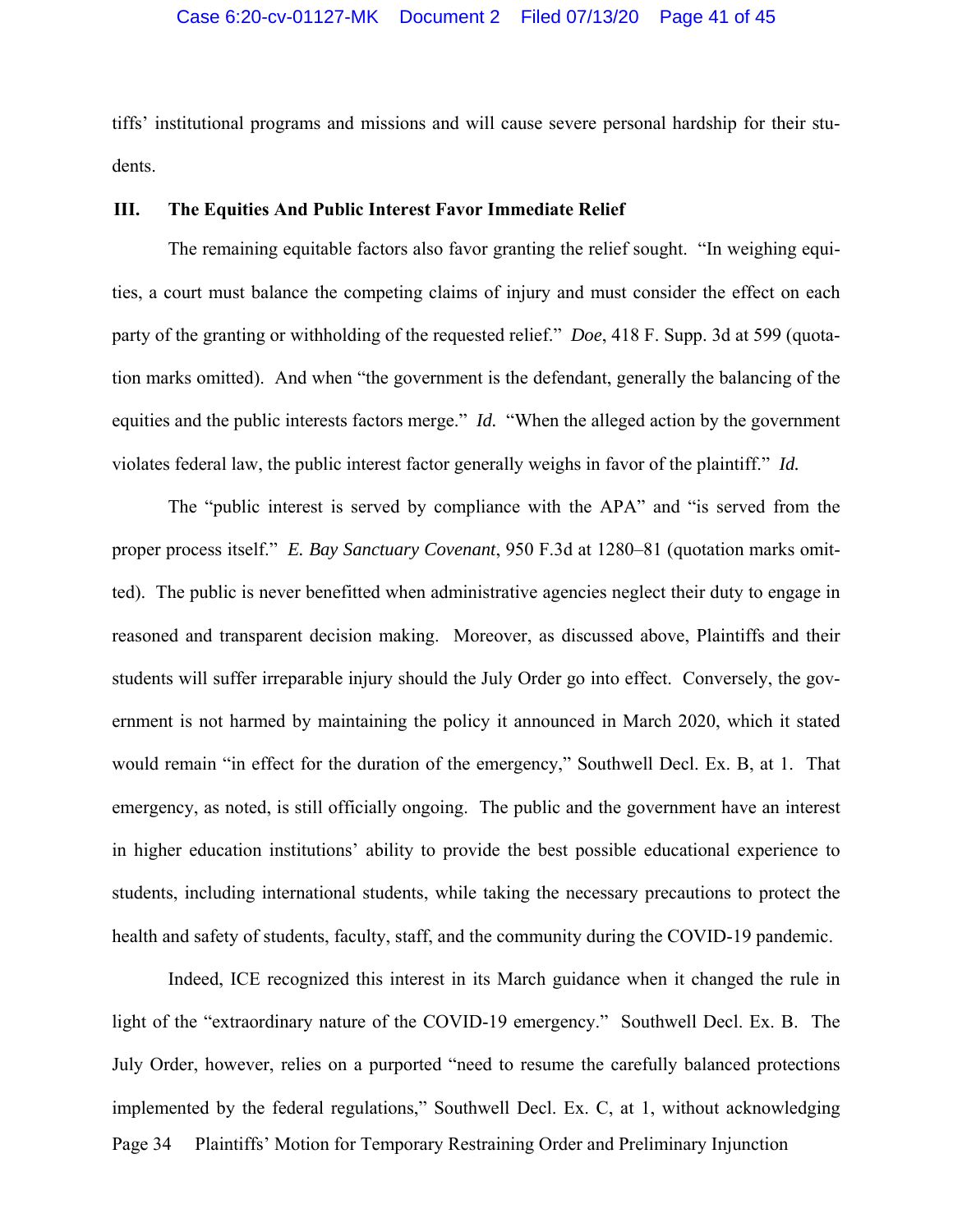#### Case 6:20-cv-01127-MK Document 2 Filed 07/13/20 Page 42 of 45

that the COVID-19 public health emergency is not only ongoing, but in many places worsening. Plaintiffs' goal is to welcome all students back to campus for in-person learning as soon as they can responsibly do so. But after four months of consultation with public health experts and internal deliberation, and relying on ICE's prior guidance, Plaintiffs determined it is not yet safe to fully reopen their campuses and resume all classes in person. The harm to Plaintiffs and their students from denying injunctive relief pending consideration of the legality of ICE's directive far outweighs the government's minor interest in maintaining the "carefully balanced protections" it previously recognized were outweighed by the public health risks posed by the ongoing pandemic.

Finally, denying an injunction would not be in the public interest because the July Order arbitrarily and capriciously hinders schools' efforts to reduce the chance of community spread of COVID-19. Plaintiffs' institutions are integral parts of their communities, and an outbreak on campus poses a threat to the health and safety of everyone in those communities. Public interest favors a carefully planned and considered approach to the fall term, rather than a forced reopening.

#### **CONCLUSION**

For the foregoing reasons, Plaintiffs respectfully request that the Court grant their Motion for Temporary Restraining Order and Preliminary Injunction, enjoining the enforcement of the July Order pending the final disposition of this litigation.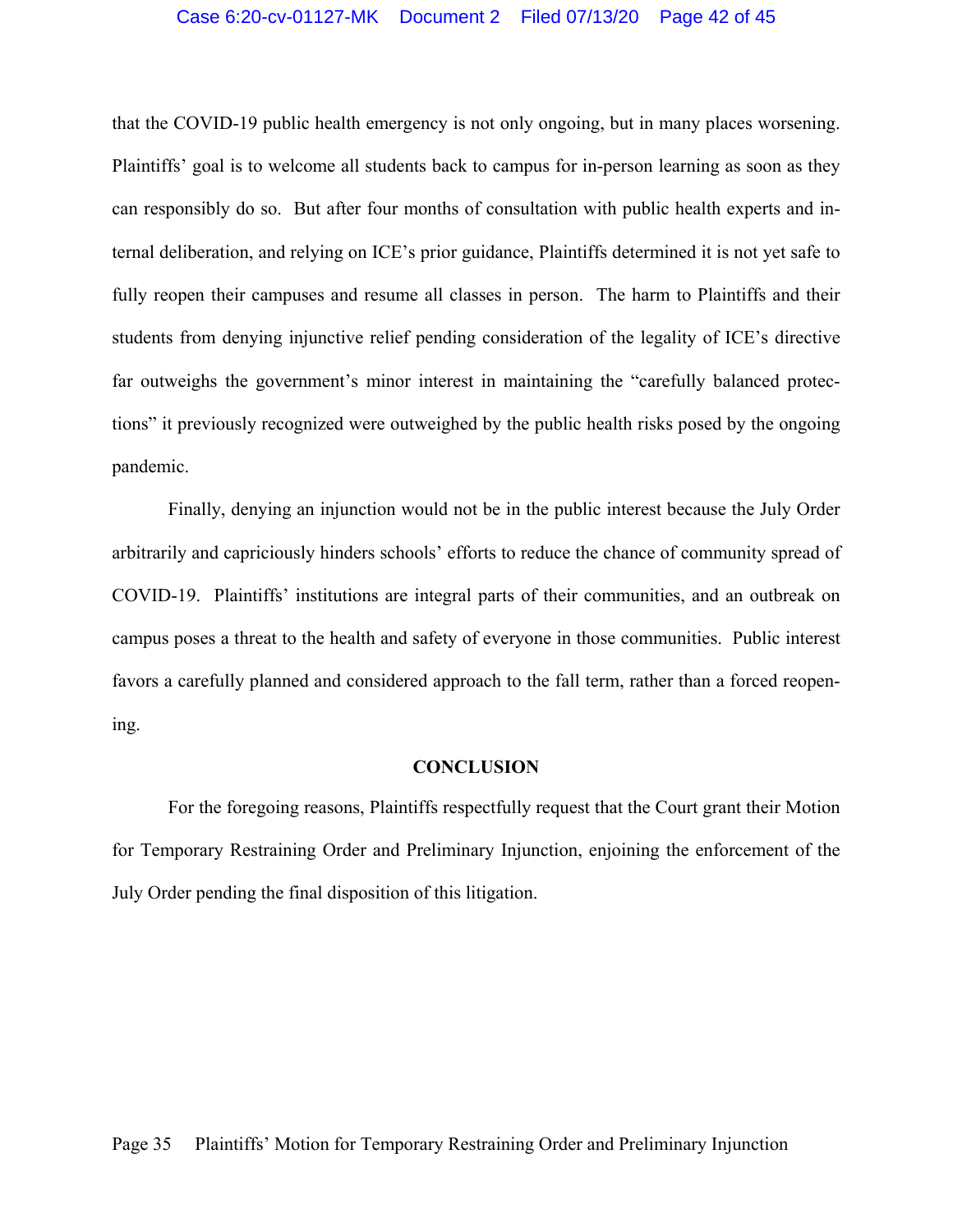#### DATED: July 13, 2020

#### GIBSON, DUNN & CRUTCHER LLP

Debra Wong Yang (*pro hac vice forthcoming*) dwongyang@gibsondunn.com Ethan Dettmer (*pro hac vice forthcoming*) edettmer@gibsondunn.com Theane Evangelis (*pro hac vice forthcoming*) tevangelis@gibsondunn.com Chelsea Mae Thomas (*pro hac vice forthcoming*) cthomas@gibsondunn.com 333 South Grand Avenue Los Angeles, CA 90071-3197 Phone:  $(213)$  229-7000

Theodore B. Olson (*pro hac vice forthcoming*) tolson@gibsondunn.com Matthew D. McGill (*pro hac vice forthcoming*) mmcgill@gibsondunn.com Joshua Wesneski (*pro hac vice forthcoming*) jwesneski@gibsondunn.com 1050 Connecticut Avenue, N.W. Washington, D.C. 20036-5306 Phone: (202) 955-8500

Alexander H. Southwell (*pro hac vice forthcoming*) asouthwell@gibsondunn.com Oliver Fong (*pro hac vice forthcoming*) ofong@gibsondunn.com 200 Park Avenue New York, NY 10166-0193 Phone: (212) 351-4000

*Attorneys for Plaintiffs*

/s/ *Kevin S. Reed*

Kevin S. Reed (OBN #160574) ksreed@uoregon.edu Douglas Y.S. Park (OBN #980904) dougpark@uoregon.edu Jessica Price (OBN #182104) (*LR 83-4 pending*) jgprice@uoregon.edu University of Oregon Office of General Counsel 1226 University of Oregon Eugene, OR 97403 Phone: (541) 346-3082

Rebecca Gose (OBN #105712) rebecca.gose@oregonstate.edu Julie Penry (OBN #053440) julie.penry@oregonstate.edu Whitney Hill (OBN 093849) whitney.hill@oregonstate.edu (*Special Admission as Government Attorneys pending*) Oregon State University Office of the General Counsel 630 Kerr Admin Bldg Corvallis, OR 97331 Phone: (541) 737-2474

Beong-Soo Kim (Cal. BN 212912) (*pro hac vice forthcoming*) bkim@usc.edu Laurie Barnes (Cal. BN 229038) (*pro hac vice forthcoming*) lbarnes@usc.edu Andreas Meyer (Cal. BN 267151) (*pro hac vice forthcoming*) andreasm@usc.edu University of Southern California Office of the General Counsel 3551 Trousdale Parkway, ADM 352 Los Angeles, CA 90089-5013

*Attorneys for Plaintiffs*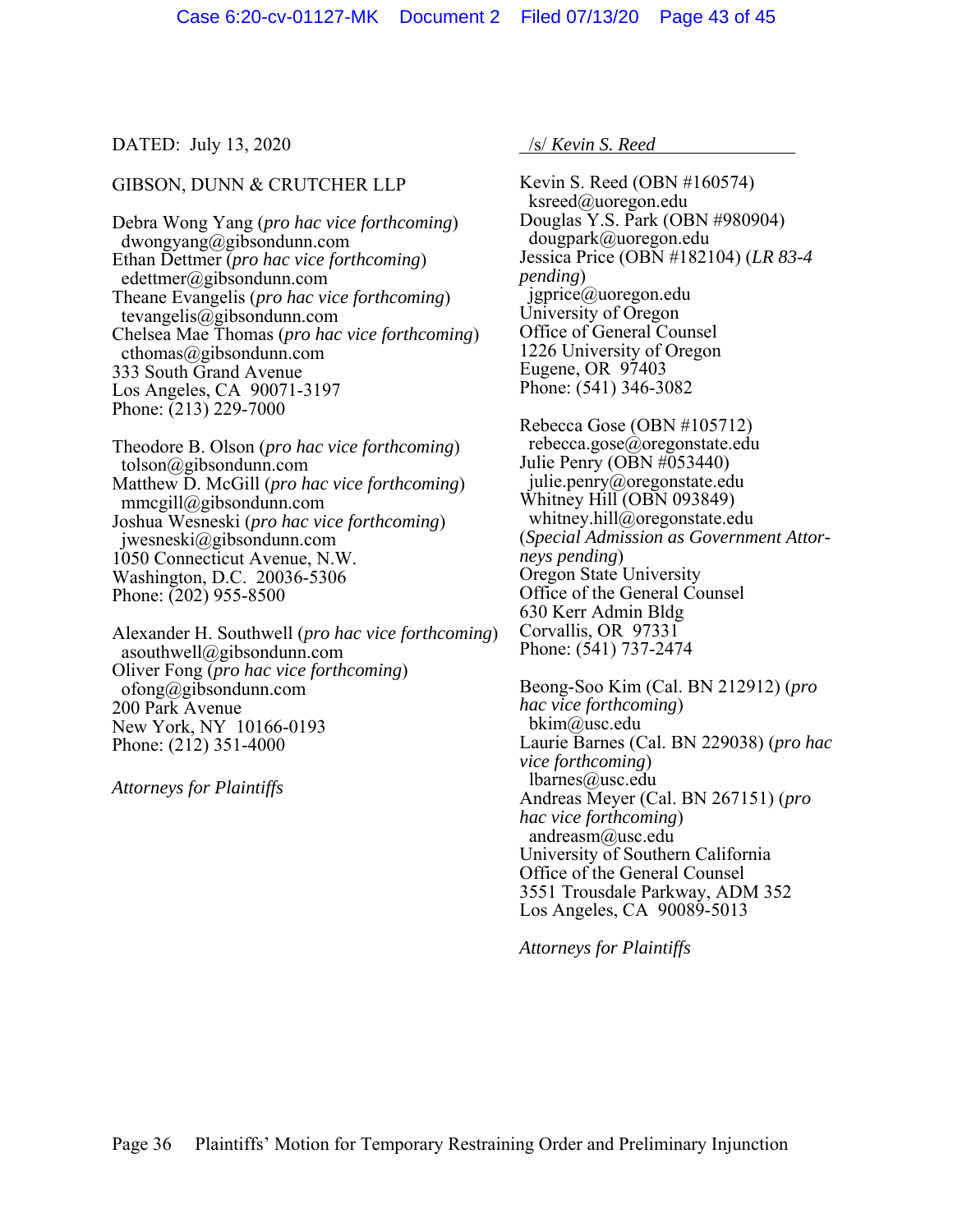## **Certificate of Compliance**

This brief complies with the applicable word-count limitation under Local Rule 7-2(b) because it contains fewer than 35 pages, including headings, footnotes, and quotations, but excluding the caption, table of contents, table of cases and authorities, signature block, exhibits, and any certificates of counsel.

DATED: July 13, 2020 /s *Kevin S. Reed*

Kevin S. Reed (OBN #160574)

*Attorney for Plaintiffs*